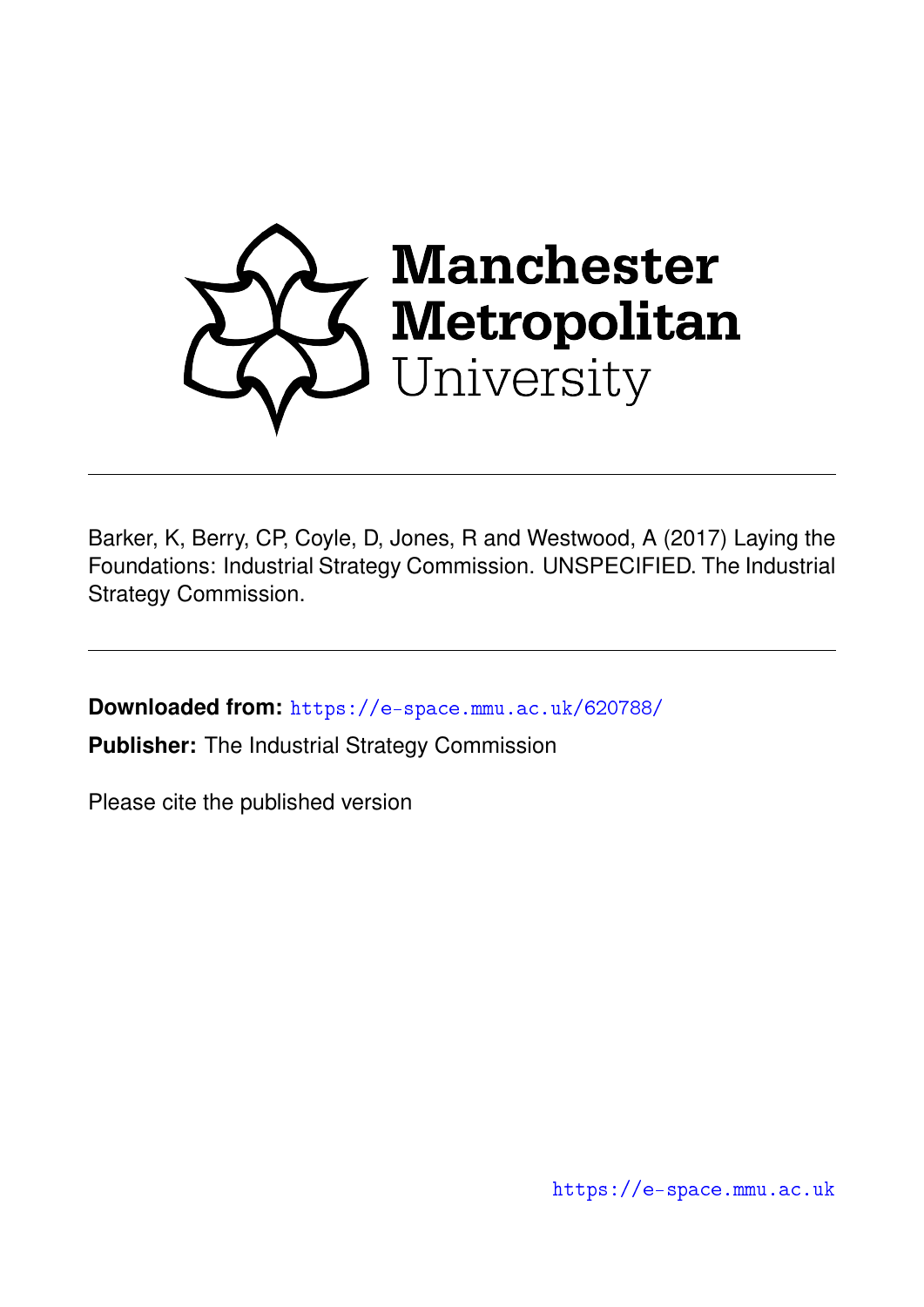The Industrial Strategy<br>Commission

# Laying the Foundations

July 2017

industrialstrategycommission.org.uk @IndStrategyComm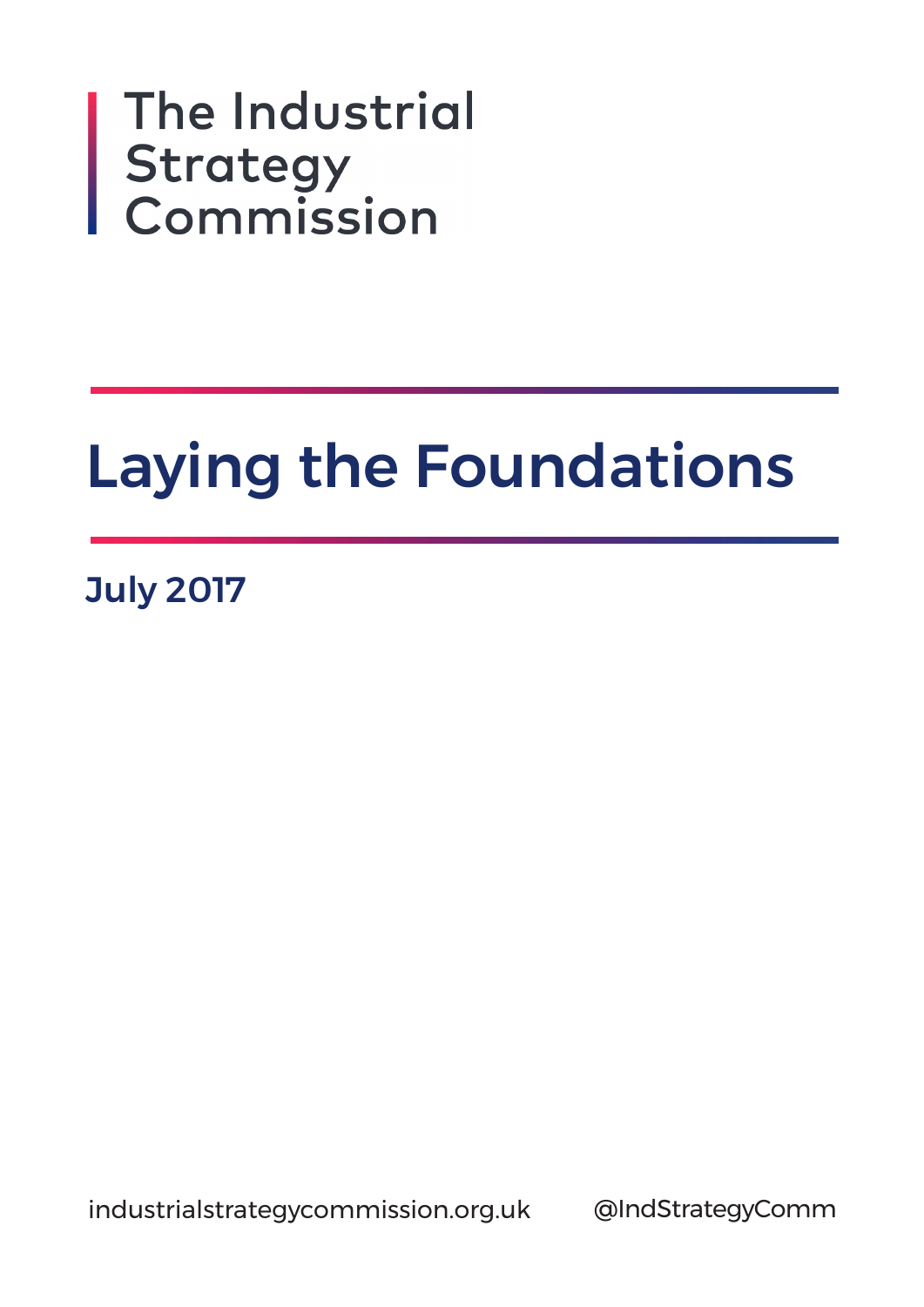### **Contents**

| <b>Foreword by Dame Kate Barker</b>                    | 3  |
|--------------------------------------------------------|----|
| <b>Executive Summary</b>                               | 4  |
| <b>Introduction</b>                                    | 6  |
| Part One   Why the UK needs a new industrial strategy  | 8  |
| Weaknesses of the UK economy and the challenges ahead  | 8  |
| Shortcomings of existing UK industrial policy practice | 13 |
| Technological change in an evolving global economy     | 16 |
| Part Two   Objectives for a new industrial strategy    | 19 |
| The purpose of an industrial strategy                  | 19 |
| Meeting the strategic goals of the state               | 20 |
| Part Three   The foundations of industrial strategy    | 22 |
| <b>Institutional framework</b>                         | 23 |
| <b>Place</b>                                           | 27 |
| Science, research and innovation                       | 31 |
| <b>Competition policy</b>                              | 36 |
| Investment                                             | 38 |
| <b>Skills</b>                                          | 42 |
| The state's purchasing and regulating power            | 45 |
| <b>About the Commission</b>                            | 50 |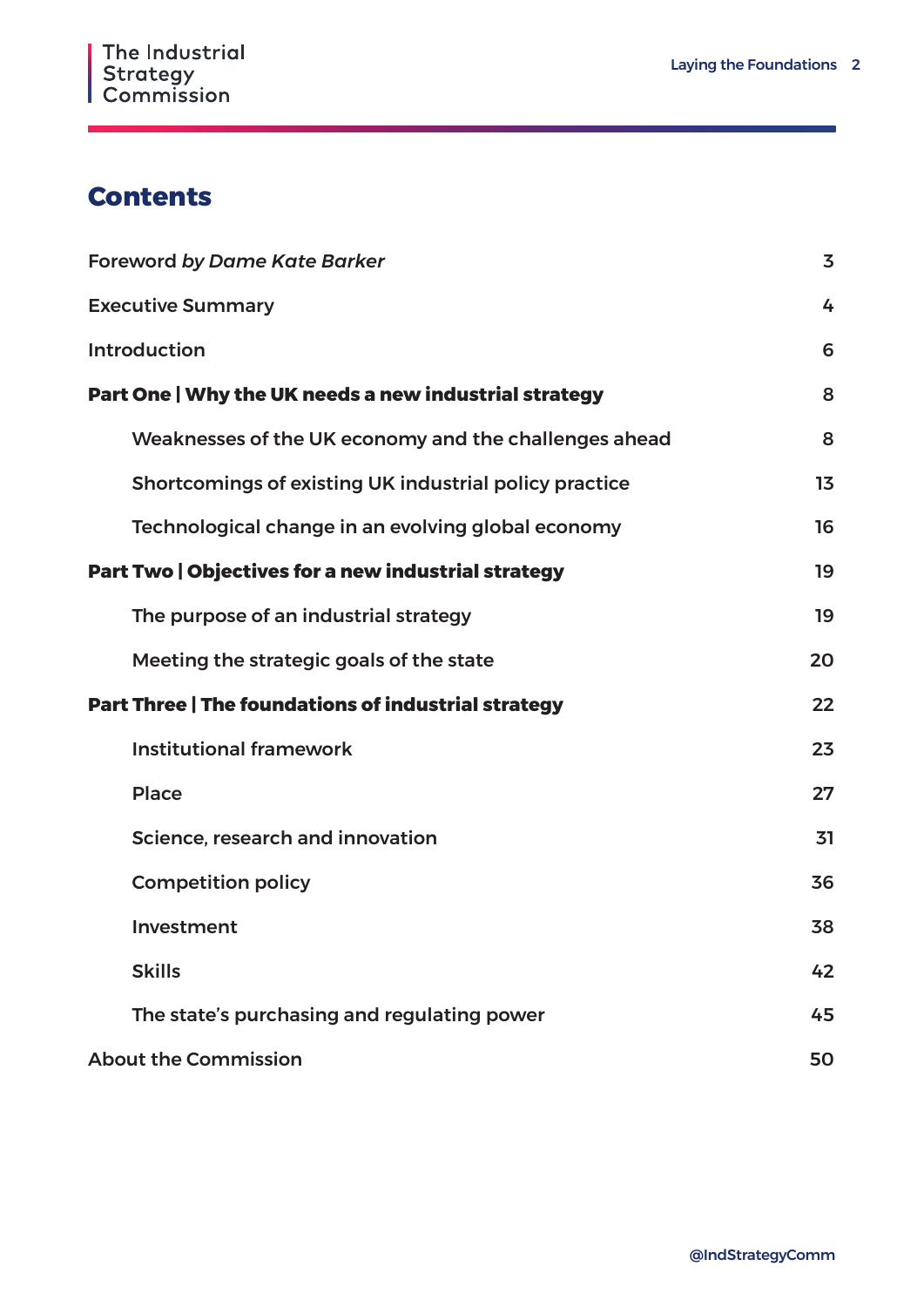### <span id="page-3-0"></span>**Foreword**

We hope that the emerging findings set out in this report are a valuable independent contribution to the debate about the long-term future of the UK economy. It is a welcome backdrop to this debate to find political consensus exists now for a new and broadly-based industrial strategy, but it is also clear that such consensus may prove fragile over coming years. For this reason, our first and most important conclusion is that the UK needs a set of institutions which will ensure public and private sector bodies can plan on the basis of confidence in a shared long-term vision.

The business sector is also supportive of a long-term, clear and ambitious industrial strategy. This view is shared by firms of all sizes, and by new innovative entrepreneurs as well as established firms. There is a big shift in thinking about the weaknesses of the UK economy, the challenges now facing us, and how the role of the state should develop to tackle these issues; triggering welcome recognition of the need for fresh ideas.

After a decade when growth has generally disappointed, and facing the uncertainty following the EU referendum, policymakers should grasp the opportunity this consensus provides. The Government must quickly set out a clear timetable for the development and implementation of the new industrial strategy.

To be effective, the strategy must not be the property of a single government department; its goals must be shared across Whitehall departments, the devolved administrations, mayors and local authorities and the emerging regional tiers of government. This will help to stimulate the necessary partnerships with the private sector, and encourage vital new thinking about how to ensure that more places contribute to growth and share in its fruits.

Our report outlines what we believe are the key foundations of industrial strategy - and introduces fresh thinking in particular around new institutional structures and the importance of place, how public interventions should be assessed, the funding of research and development and the role of the government in procurement.

We hope politicians of all parties will engage with these emerging findings. Our work is ongoing; while we are not renewing a call for evidence, views and comments on these findings would be very welcome. Our final report will include more detail and specific recommendations including suggestions about the metrics by which the UK's industrial strategy should be assessed.

Industrial strategy is a big topic and it is vital the UK is able to set a steady course towards the long-term objectives set out in this report, enabling the achievement of the present strategic goals which include decarbonisation and a sustainable health and social care system. I am very grateful to all those who have submitted evidence to help the Commission to reach this stage and very impressed by the joint working of the Commission team.

#### Dame Kate Barker

Chair of the Industrial Strategy Commission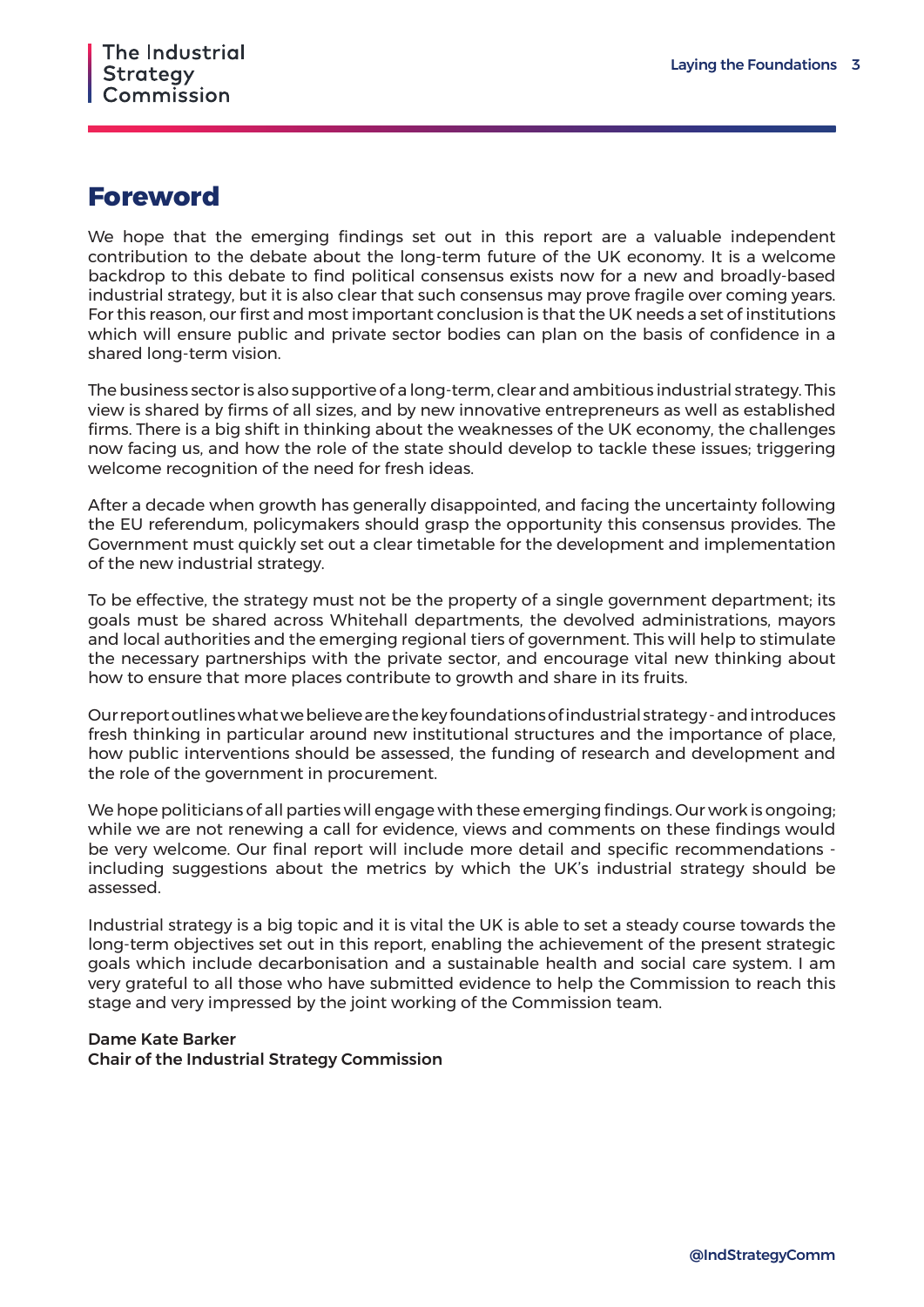### <span id="page-4-0"></span>**Executive Summary**

- In the context of significant and growing economic uncertainty the UK has a compelling and overwhelming need for strategic economic management.
- This is a critical moment for the development of a new industrial strategy. As the government prepares its new strategy and a new White Paper we urge ministers, members of the Opposition and officials across Whitehall, to engage with our findings, along with the devolved administrations, regional and local authorities. Before specific policies are developed it is essential that the correct foundations for the new industrial strategy are laid. This report set out what those foundations are.
- Industrial strategy refers to the strategic, long-term co-ordination of all interactions between the state and the economy. It should become the organising principle for UK supply-side economic policy across all government departments.
- Industrial strategy is not about the government handing out money to chosen businesses or sectors. The state's role is to create the conditions for long-term investments in productive and innovative business activity, ensuring that the economy is geared towards meeting key national challenges.
- A new strategy must be shaped by analysis of current economic weaknesses and challenges and how to address them, an assessment of past and present policy shortcomings, and an understanding of future anticipated change.
- The weaknesses and challenges affecting the UK economy are significant: poor productivity performance; pronounced regional differences in economic performance; a high degree of centralisation; a low rate of investment; uneven skills distribution; a weak trading performance and a weakening diffusion of innovation.
- The UK's current and past industrial policies and practices have significant shortcomings and are not sufficient to address the challenges facing the UK nor capitalise on future opportunities. Lessons must be learnt from them and the decision-making processes and understanding that underpins them altered.
- Understanding the rapid pace of technological change and its potential to reshape the economy must be integral to a new strategy. It should seek to capitalise on the opportunities technological change provides to meet societal goals and create prosperity.
- Industrial strategy requires long-term objectives. It should seek to achieve sustainable economic development and enable the economy to deliver prosperity that is widely shared; address persistent weaknesses in the UK economy; mobilise the private sector to drive innovation and productivity growth; establish a clear rationale for public investment to support industrial development and provide a framework for science and innovation investment.
- It should also achieve and maintain consensus and buy-in from policymakers, business and the public about its objectives, and engage all as long-term partners in meeting and shaping them.
- An industrial strategy must be informed by a positive vision of a future destination for our country and motivated by an urgent sense of national purpose. This can be achieved by reframing the challenges the country faces as strategic goals to be met.
- Our assessment is that the strategic goals of the state are: decarbonisation of the energy economy; ensuring adequate investment in infrastructure; developing a sustainable health and social care system; unlocking long-term investment; supporting high-value industries in building export capacity, and enabling growth in all parts of the UK.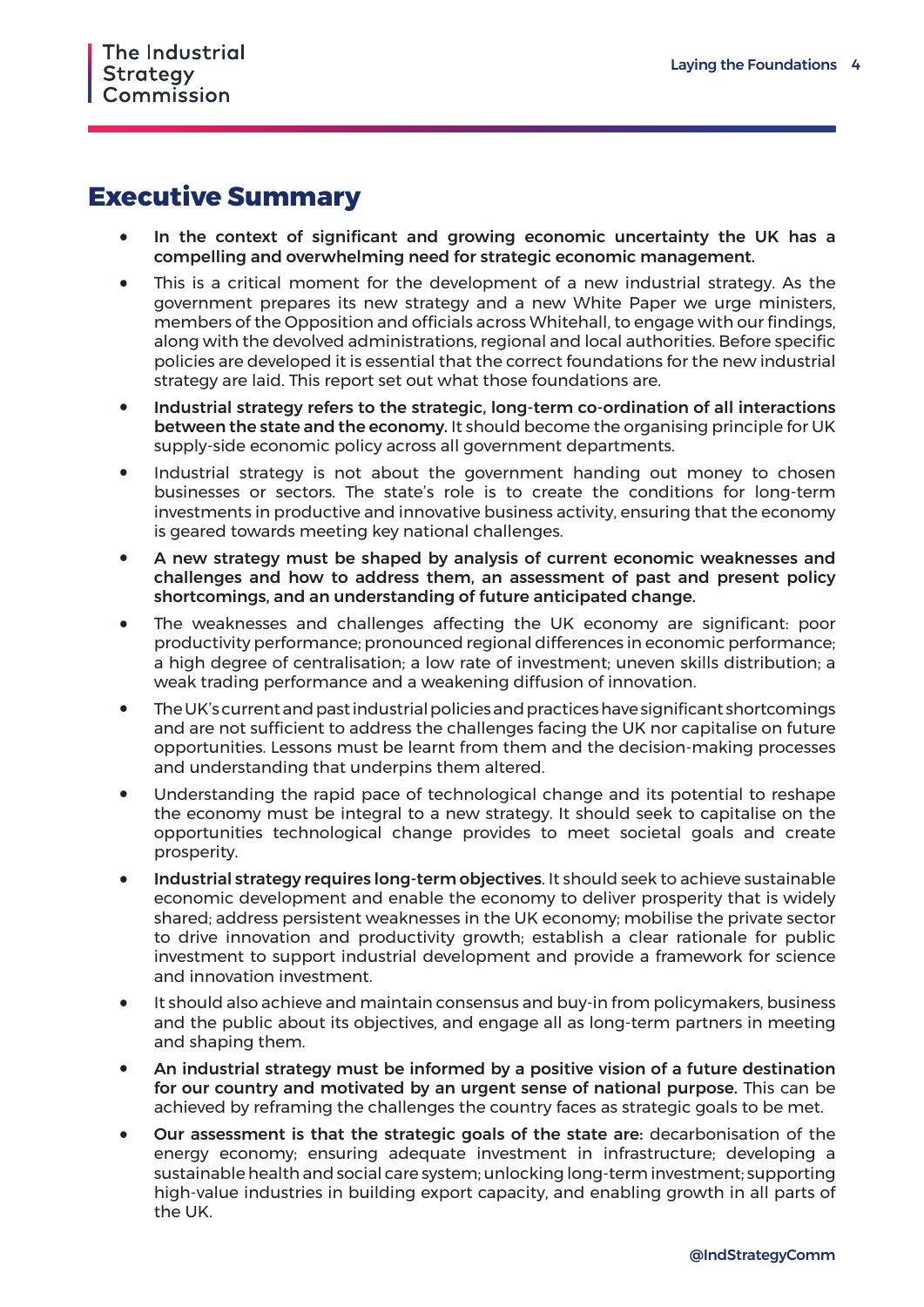- The Commission has identified seven themes that must be considered foundational. The new strategy must be built upon them:
	- Institutional framework: The UK lacks a robust institutional framework through which industrial strategy can be determined, implemented and monitored. A new institutional framework is needed to place industrial strategy at the heart of government, and embed it throughout the state. Strong industrial strategy institutions at the local and regional level and in the devolved administrations, and co-operation with other public and private sector institutions, will be required. An independent monitoring body is needed to hold policymakers accountable for the success of the strategy.
	- Place: A new strategy must build on the existing strengths of the UK's local economies and seek to improve productivity everywhere. The new strategy must provide adequate investment for weaker parts of the economy. It should recognise the powerful force of agglomeration and focus on creating high productivity clusters. Current methods of appraising public investments need to be changed: existing methodologies disproportionately benefit the parts of the UK where the economy is already strong, and do not properly account for the productivity gains that systemic intervention in regions with weaker economies should aim for.
	- Science, research and innovation: A new industrial strategy must take a holistic view of the UK's science, research and innovation landscape. It must seek to correct the UK's low research and development (R&D) intensity and address the large regional disparities in public and private R&D intensity. Increasing business R&D and translational R&D is likely to involve new institutions and new partnerships between public and private sector. A new strategy must balance support for high quality discovery research, research to support government priorities, and the development and commercialisation of research.
	- Competition policy: A strong competition and state aid regime is an essential component of industrial strategy, to enable innovation, new entry and structural change. Competition policy, regulatory functions and consumer policy need to be joined up to bring a strategic perspective to making sure markets function well.
	- Investment: A new strategy should seek to increase the UK's investment rate and achieve a more diverse financial ecosystem. The government should increase and co-ordinate public investment and ensure financial regulation is consistent with industrial strategy objectives. It should encourage industry, institutional investors and venture capital to increase and unlock long-term investment.
	- Skills: Skills policy must focus on addressing the UK's historic deficit in skills and on better utilising skills to drive higher growth and productivity. Skills policy must be more stable and holistic in its approach and better connected to other areas of policy. Policies are needed to both increase the overall supply of general technical skills and to develop the specific skills needed for particular sectors and places.
	- The state's purchasing and regulating power: The state's purchasing and regulating power should be used to drive innovation and long-term growth. This will require the focus of procurement policy to shift from solely achieving short-term cost savings and will require higher institutional tolerance of risk. A new strategy should also exploit the state's role as a lead customer for new technologies.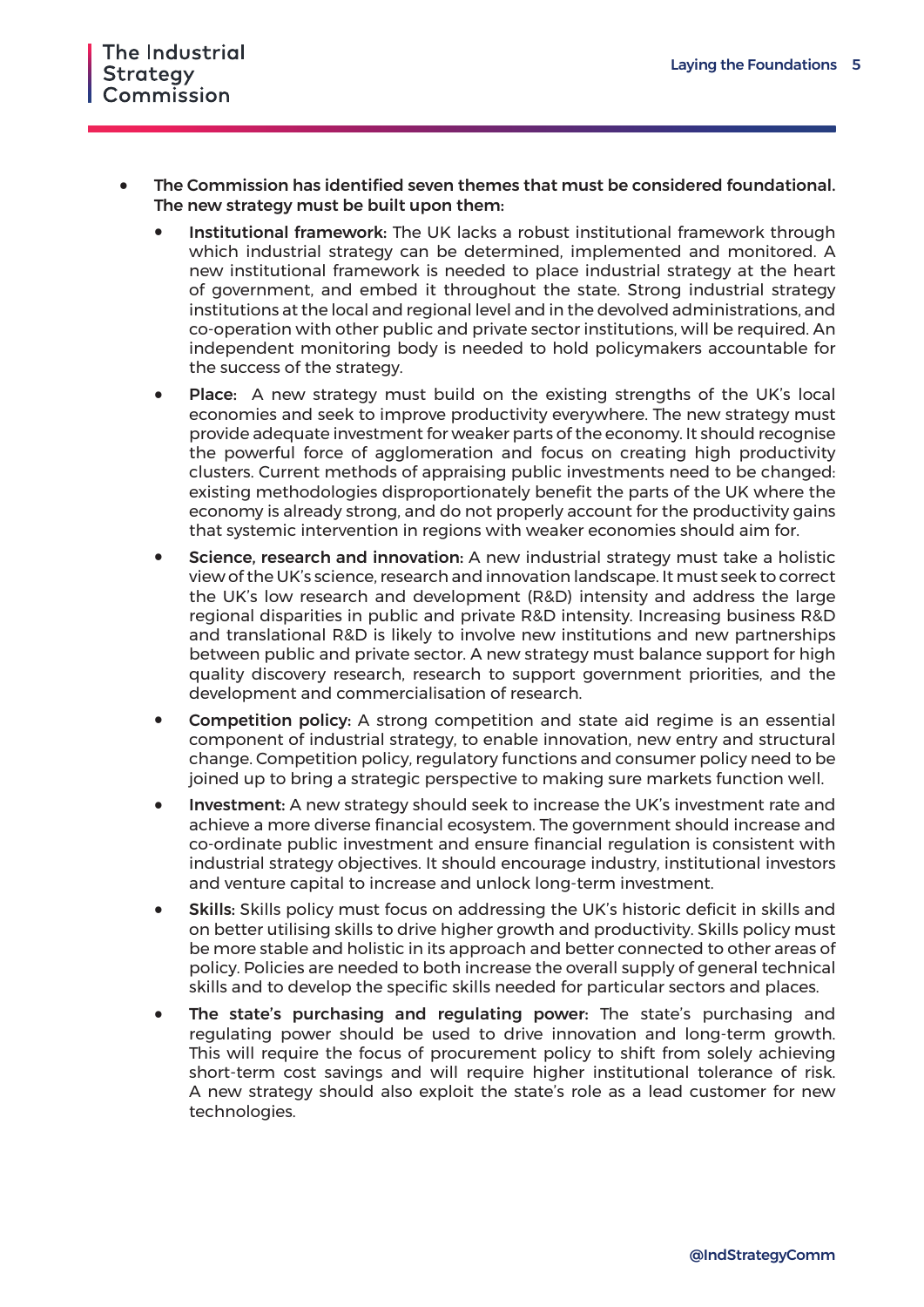### <span id="page-6-0"></span>**Introduction**

The Industrial Strategy Commission was launched in March 2017. The Commission is an independent, authoritative inquiry into the development of a new, long-term industrial strategy for the UK. Since March the Commission has taken evidence from a wide range of business, policymakers and members of the public and had extensive engagement with key stakeholders. This report highlights the emerging findings and questions that have come through strongly from our evidence and engagement so far.

Summer 2017 is a critical moment for the UK economy. The political uncertainty caused by the election outcome comes with a backdrop of growing economic concerns, with signs that the uncertainty caused by Brexit is having a negative material impact on the economy. Now more than ever the UK requires strategic economic management - and this is what we mean by industrial strategy. Long-term strategic management of the economy can enable the UK to respond to current challenges and make the necessary investments in our people, places and industries to achieve greater future prosperity.

This is also a critical moment for the development of a new industrial strategy. The government is preparing its plan for a new strategy and we anticipate a White Paper in the coming months. Before specific policies are worked up it is essential the right components are considered and the correct analytical lens applied to them. In short, the foundations for a new industrial strategy are being laid. Now is the moment to ensure the design is sound before too much of the concrete is set.

This report sets our view on what those foundations ought to be. It also outlines why the UK needs a new industrial strategy and what its objectives should be. *Why* we need a new strategy and *what* that strategy must address should not be seen as separate nor considered in isolation - they are two sides of the same coin.

But before we establish what industrial strategy *is*, and *should* be, it is important to set out *what it is not*. Industrial strategy is not, and should not be, about the government handing out money to chosen businesses or sectors to 'pick winners' or compensate 'losers'. Sceptics often take the term 'industrial policy' to refer to state handouts. We mean the term to refer to strategic economic management. This does require long-term public investment but the state's main role is to co-ordinate and to create the conditions for investments, not to be their primary source. The distinction between state and market is a false dichotomy; the choice is between an intended and an accidental strategy.

It is also important to state that whilst the UK has had many *policies* for industries, policies for science and innovation, policies for skills and so on - it has never had the comprehensive industrial *strategy* that the UK needs. This must now change.

An industrial strategy encompasses the strategic co-ordination of all economic interactions between the state and the private sector. It should be informed by a positive vision of a future destination for our country, and motivated by an urgent sense of national purpose. This can be achieved by focusing on meeting the state's strategic goals. It is guided by lessons learnt from the past, sound analysis of current problems and how to address them, and by anticipating and preparing for the future.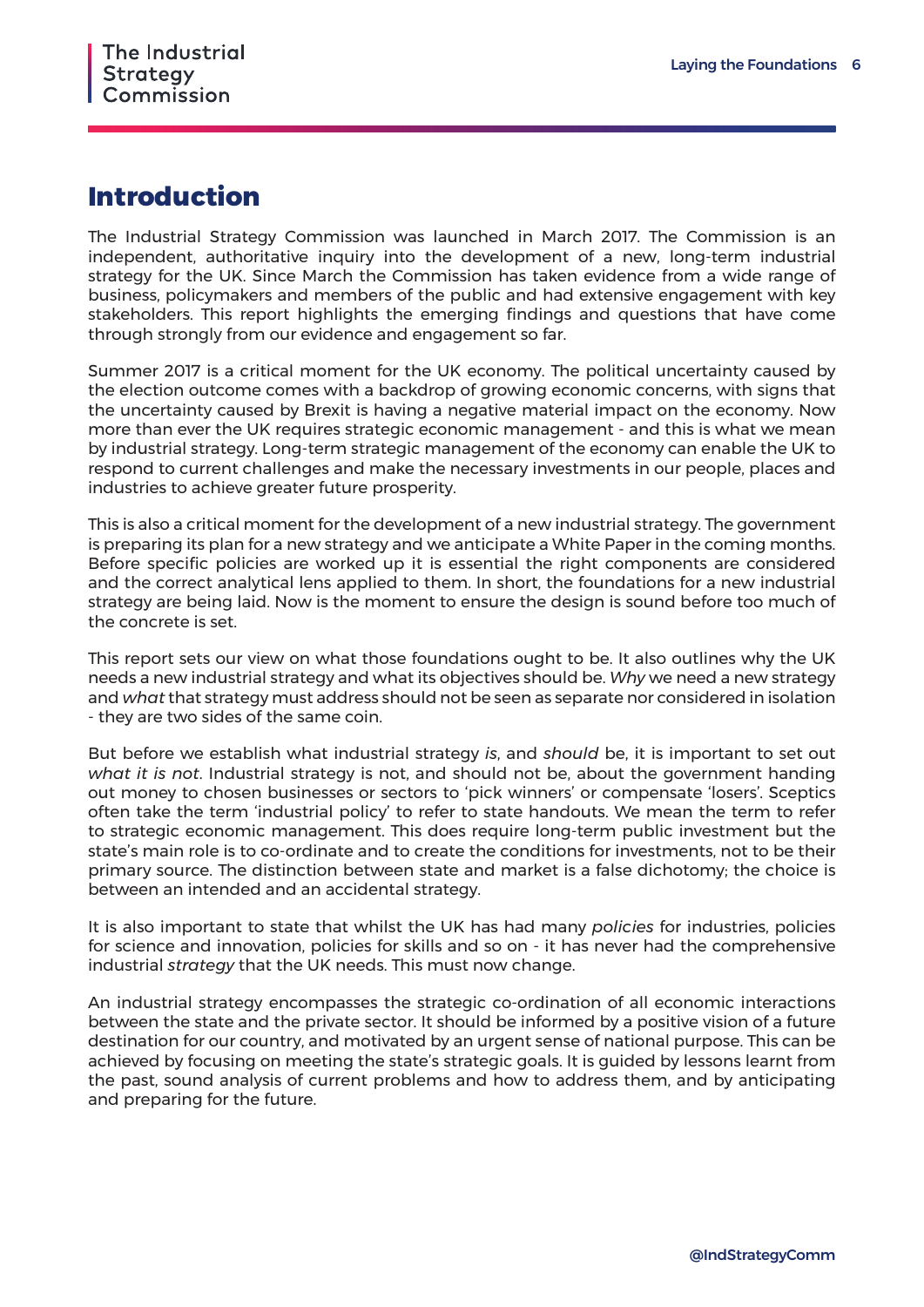A new industrial strategy should become the organising principle for UK supply-side economic policy across all government departments, in the devolved administrations, local authorities and in the emerging tiers of regional government. Its time-horizon must go beyond the lifetime of single parliaments and governments. It requires a long-term policy framework that can anticipate and adapt to future change, and must be co-ordinated through a stable institutional framework. The benefits of this will become clear over time, and should be monitored in order to bring to an end the periodic questioning of whether the UK requires an industrial strategy.

A new industrial strategy should seek to:

- Strategically co-ordinate interactions between public and private sector to achieve sustainable economic development and enable the economy to deliver prosperity in the public interest.
- Address persistent weaknesses in the UK economy such as low productivity, entrenched geographical inequalities and centralisation, and increase the UK's resilience to financial crisis.
- Mobilise the private sector to drive innovation and productivity growth across the economy.
- Establish a clear rationale for public investment to support industrial development, for example in infrastructure, skills, business support and research.
- Provide a framework for science and innovation investment.<br>• Achieve and maintain consensus and buy-in from policyn
- Achieve and maintain consensus and buy-in from policymakers, business and the public about its objectives, and engage all as long-term partners in meeting and shaping those objectives.

Part One of the report focuses on why the UK needs a new industrial strategy. Part Two outlines the objectives of a new industrial strategy and the strategic goals of the state. Part Three sets out our view on what the foundations of industrial strategy must be. Our final report in the autumn will expand on the thinking outlined here and make more specific recommendations.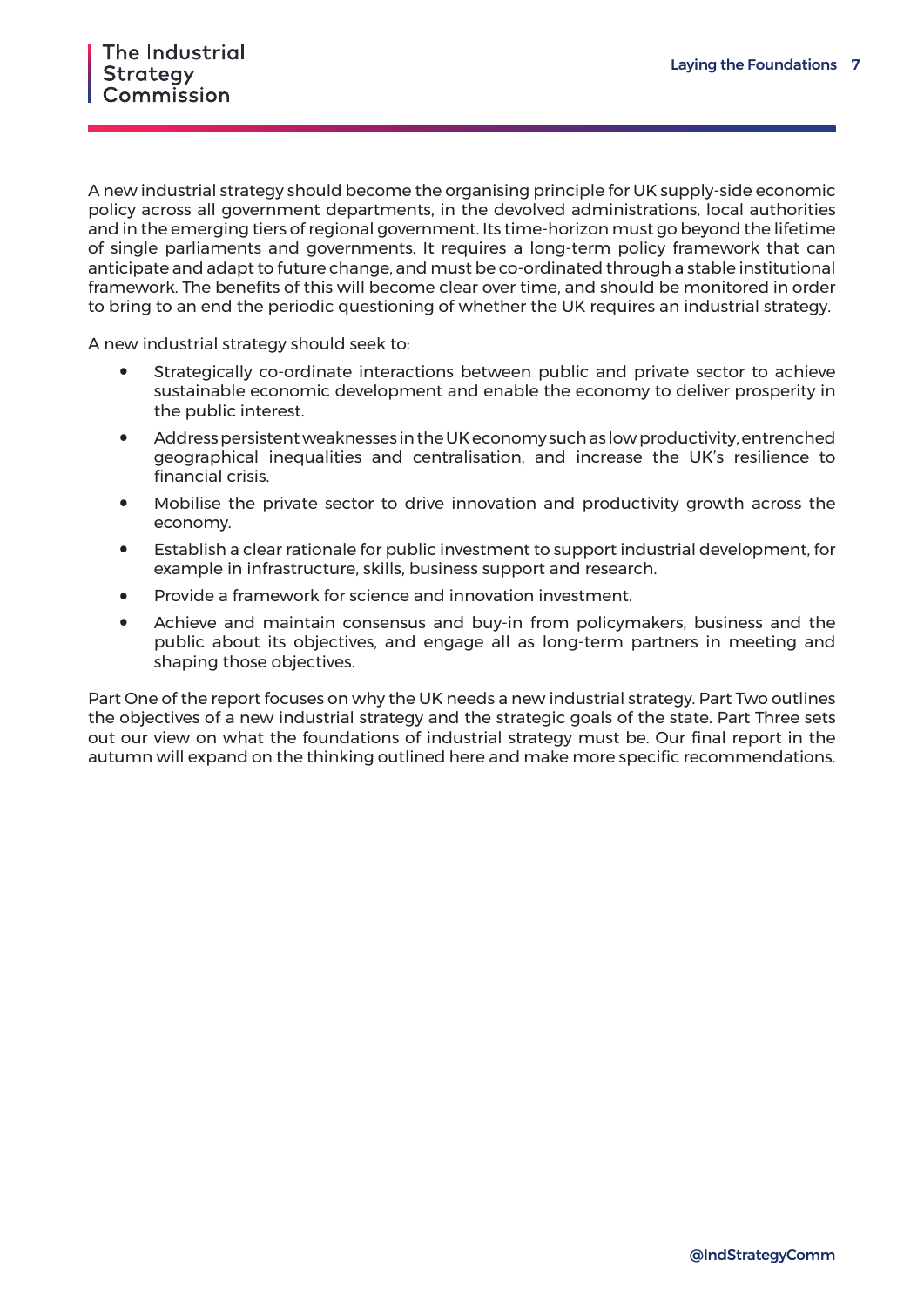### <span id="page-8-0"></span>**Part One | Why the UK needs a new industrial strategy**

A new industrial strategy must start with the UK as it is in 2017. It must seek to identify future opportunities that will enable the economy to develop and to create prosperity, but it must also address existing problems and challenges.

To be successful strategic economic management must be guided by lessons learnt from the past, by analysis of current weaknesses and challenges and how to address them, and by anticipating and preparing for the future.

Our evidence gathering and engagement has considered three major strands that must be addressed:

- 1) Weaknesses within the UK's economy and challenges ahead
- 2) Shortcomings of existing UK industrial policy practice
- 3) Rapid technological change in an evolving global economy

Taken together they demonstrate why the UK needs a new industrial strategy and why progress on a fresh approach is vital.

### **Weaknesses of the UK economy and the challenges ahead**

The weaknesses and challenges affecting the UK economy are significant and are not recent but have developed over decades. In the decade since the financial crisis some have become more apparent, whilst others have worsened, and they are underlined by the new uncertainties caused by Brexit. To highlight the challenges is not a counsel of despair, but necessary to understand the starting point and context for a new industrial strategy.

The challenges and weaknesses outlined here are not insurmountable nor should they be accepted as permanent structural features of the economy. However, unless they are addressed in a strategic way they will ultimately hold back the development of the UK economy.

#### Poor productivity performance

Productivity growth is essential for rising living standards and a sustainable fiscal situation. Yet over the long-term UK productivity has underperformed relative to other advanced economies. The UK has experienced periods of productivity catch-up with our competitor nations but the long-run overall level has remained lower. UK productivity in 2015 was 16% lower than the G7 average.' The UK has also experienced a pronounced slowdown in productivity growth in the decade since the financial crisis - the so-called productivity puzzle, in part due to the financial services sector and declining North Sea oil.<sup>2</sup> This has coincided with an unprecedented slowdown in real wage-growth over the same period.

<sup>1</sup> Office for National Statistics (2017) *International comparisons of UK productivity (ICP), final estimates: 2015* [https://www.ons.gov.uk/economy/economicoutputandproductivity/productivitymeasures/bulletins/](https://www.ons.gov.uk/economy/economicoutputandproductivity/productivitymeasures/bulletins/internationalcomparisonsofproductivityfinalestimates/2015) [internationalcomparisonsofproductivityfinalestimates/2015](https://www.ons.gov.uk/economy/economicoutputandproductivity/productivitymeasures/bulletins/internationalcomparisonsofproductivityfinalestimates/2015)

<sup>2</sup> Goodridge, P. Haskel, J. and Wallis, G. (2016) 'Accounting for the UK Productivity Puzzle: A Decomposition and Predictions' *Economica* <http://onlinelibrary.wiley.com/doi/10.1111/ecca.12219/full>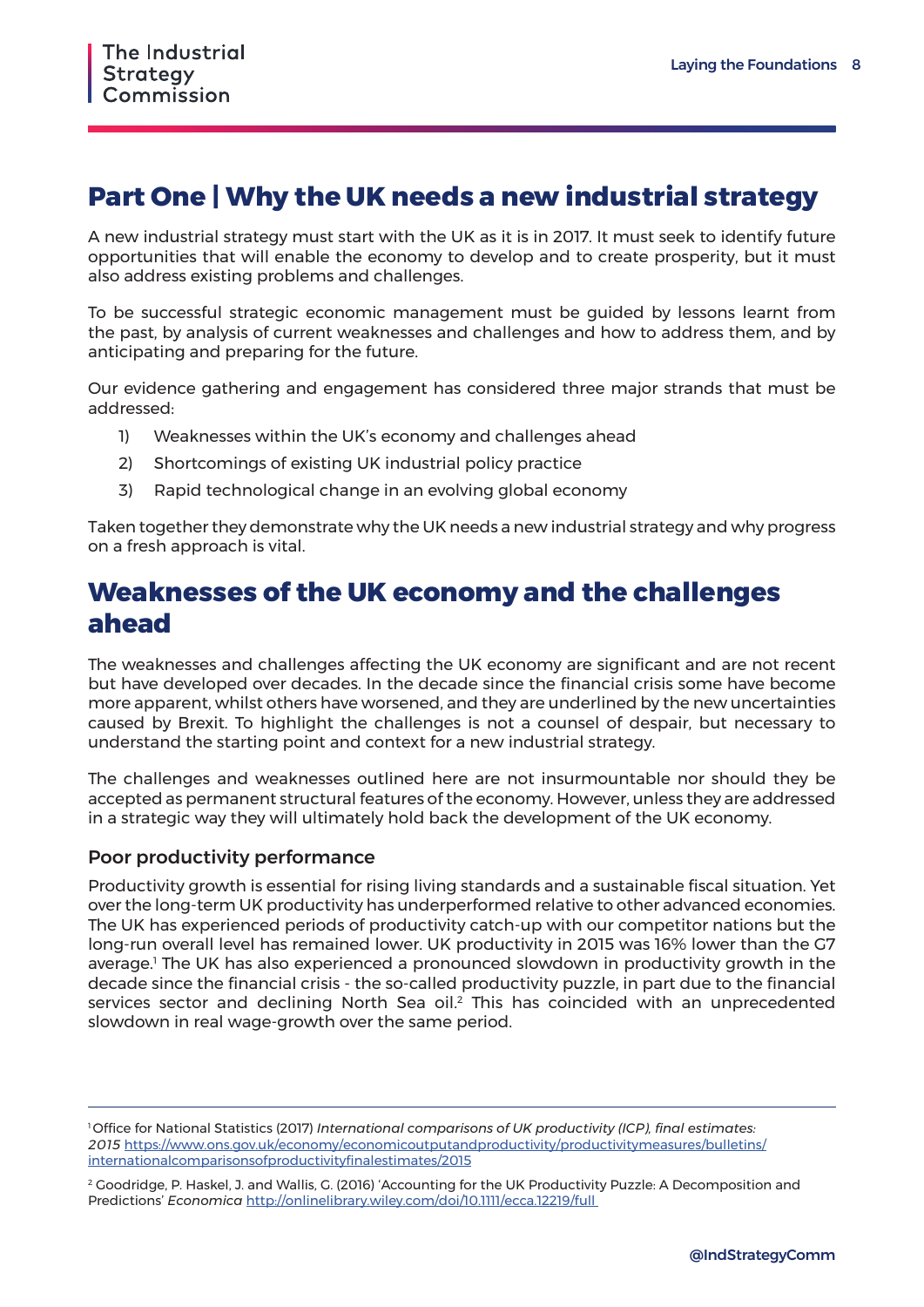



Figure 1: G7 labour productivity levels relative to the G7 Average3 **Figure 1: G7 labour productivity levels relative to the G7 Average<sup>3</sup>**

#### Pronounced regional differences in economic performance

The UK is by far the most regionally unequal EU economy. All core cities outside London, with the exception of Bristol and Aberdeen, have productivity lower than the national average. Many are exception of energy and most accomputation, have produced in ground than the numerial areas gormany combinations of social, educational and economic problems, while some of the most deprived communities are to be found on the coasts and in rural peripheries.

<sup>3</sup> OECD (2017) *GDP per hour worked (indicator) <u>https://data.oecd.org/lprdty/gdp-per-hour-worked.htm.</u><br>.*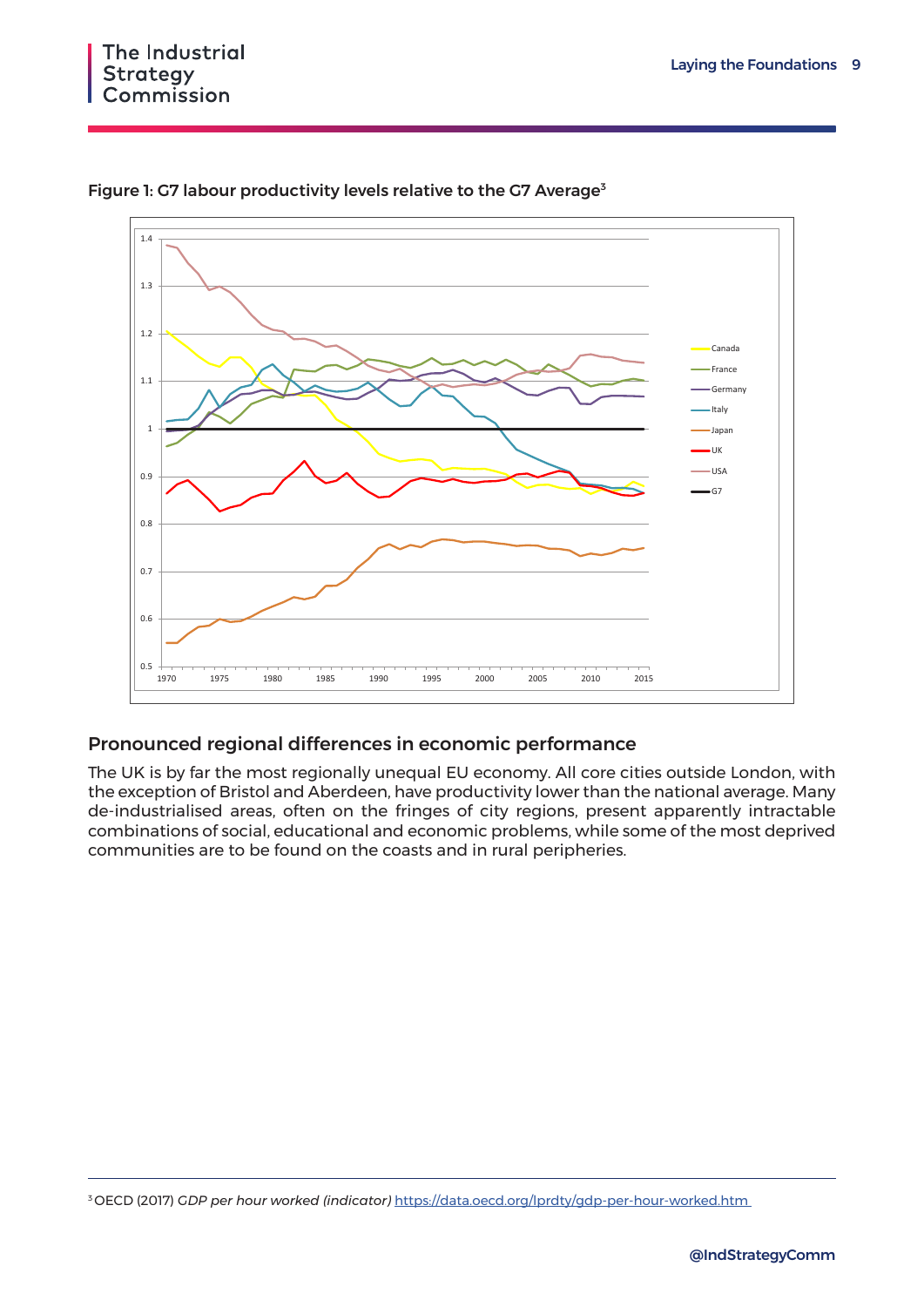#### The Industrial **Strategy** Commission



Figure 2: Disposable income of private households relative to population size, by NUTS 2 regions, 2013 (Euros, purchasing power consumption standard per inhabitant)<sup>4</sup> **Figure 2: Disposable income of private households relative to population size, by NUTS 2 regions, 2013 Figure 2: Disposable income of private households relative**<br>were also also the consumption in a consumption of the local

### A highly centralised economy **A highly centralised economy**

Most economies have a small number of very large, dense and highly productive city regions. The UK is unique amongst OECD member states in only having one, London. Not having a second or third large urban region leads to high congestion costs in the capital, draws highly  $\frac{1}{2}$ productive activity and jobs from elsewhere in the UK to London, and requires policy actions to productive activity and jobs nonreisewhere in the OK to London, and requires policy actions to<br>be taken to prevent overheating earlier than would be desirable for other regions. productive  $\overline{U}$  is a set of  $\overline{U}$  to  $\overline{U}$  to  $\overline{U}$  and  $\overline{U}$  and  $\overline{U}$  and  $\overline{U}$  and  $\overline{U}$  and  $\overline{U}$  and  $\overline{U}$  and  $\overline{U}$  and  $\overline{U}$  and  $\overline{U}$  and  $\overline{U}$  and  $\overline{U}$  and  $\overline{U}$  a

#### A low rate of investment **than** would be a reaching earlier than would be a reach than would be a reach than  $\mathbf{r}$

The UK has a low investment rate, with business investment lower than in most other G7 Incountries. The UK's capital allocation mechanisms, in the context of a global financial system, are widely recognised as failing to enable industrial development by not providing enough patient capital investment. This has long been acknowledged as a weakness of the UK economy, as evidenced by frequent government reviews of the UK's investment landscape.<sup>5</sup> A lack of diversity in the financial ecosystem contributes to longstanding concerns that new<br>and avisting high productivity technologies, businesses and inquations after de not reseive and existing high-productivity technologies, businesses and innovations often do not receive and existing high productivity technologies, businesses and immodelens often do not result<br>sufficient long-term investment for their sustainable development. economic rong term investment for their sustainable development.

 $\mathcal{A}$  and the financial contribution  $\mathcal{A}$  and the financial contribution  $\mathcal{A}$ 

<sup>&</sup>lt;sup>4</sup> Figure reproduced from Eurostat (2016) *GDP at regional level* http://ec.europa.eu/eurostat/statistics-explained/index.php/GDP\_at\_regional\_level

Long-Term Decision Making (2012); the Patient Capital Review (2017).<br>Iong-Term Decision Making (2012); the Patient Capital Review (2017). 5 Most recently, the Myners Review of Institutional Investment (2001); the Kay Review of UK Equity Markets and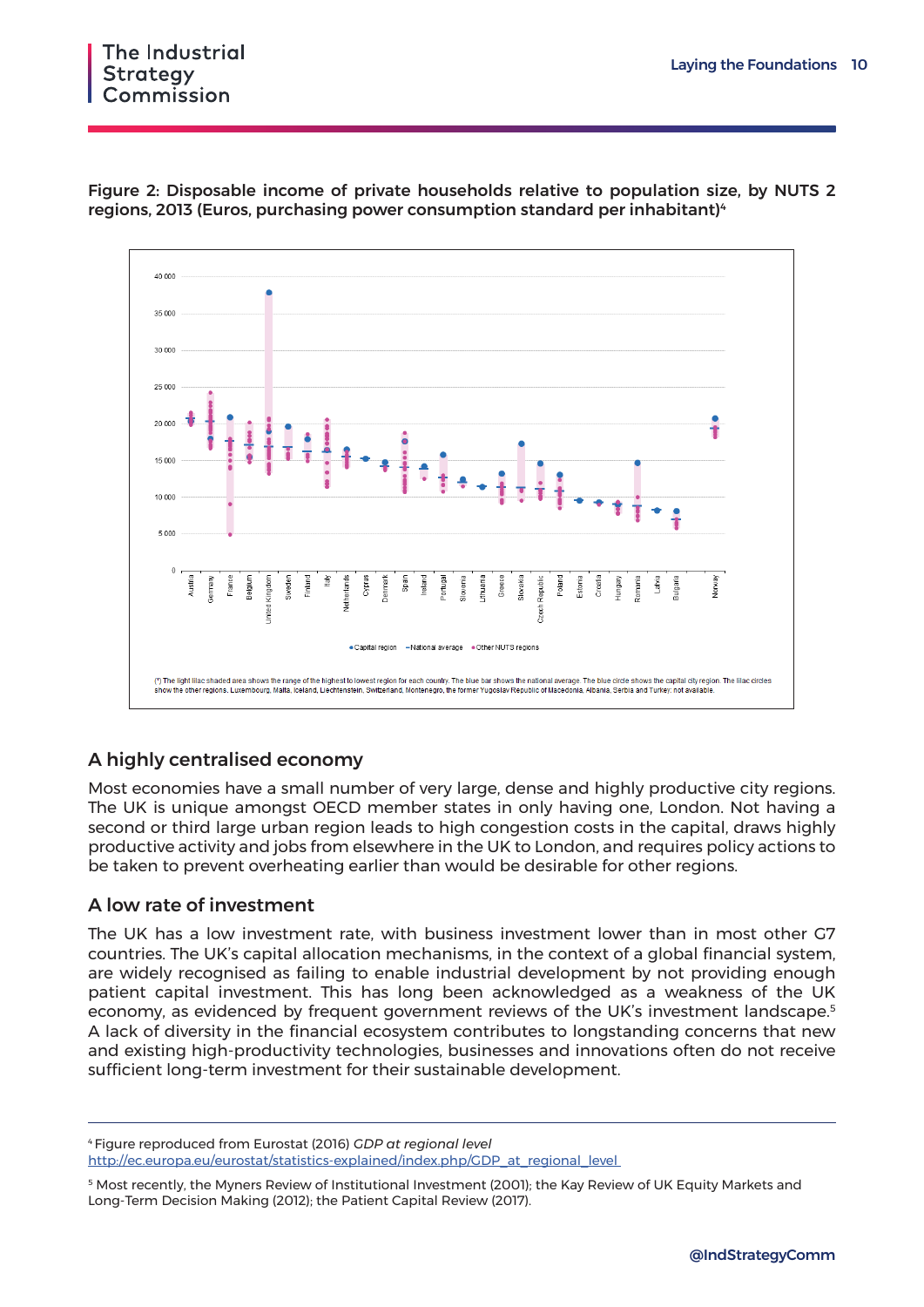#### Uneven skills distribution  $\blacksquare$

The UK economy suffers from a highly uneven skills distribution amongst the population. There is a 'long tail' of citizens with low or no qualifications. Only 10% of 20-45 year olds hold technical education as their highest qualification, placing the UK 16th out of 20 OECD countries. $^6$  By 2020, the UK is set to fall to 28th out of 32 OECD countries for intermediate skills.<sup>7</sup> A labour market with a high proportion of low-skilled individuals negatively affects productivity and<br>
productivity and proportion pay growth, and prevents individuals from being able to fulfil their potential. This is also an pay growth, and prevents individuals non-being able to full if their potential. This is also an<br>issue for higher level skills where, even though the UK has a comparatively high proportion ssue for higher fever skills where, everr thought the ort has a comparatively high proportion. effectively utilised. In 2014 the UK had the fifth highest level of skills 'mismatch' in Europe with 28.9% of the workforce in jobs not suited to their skill level. $^8$  Since 2012 there has been an increase in the percentage of the UK workforce who are overeducated for their job and who are undereducated for their job.  $\overline{\phantom{a}}$ 

#### Figure 3: Percentage of those in employment aged 16-64 classed as over or undereducated, 2002-20159



<sup>6</sup> OECD (2014) Skills Beyond School Synthesis Report <u>https://www.oecd.org/edu/skills-beyond-school/Skills-Beyond-</u><br>School Synthesis Pepert pdf School-Synthesis-Report.pdf  $\frac{1}{\sqrt{2}}$ 

7 The UK Commission for Employment and Skills 2015 which provides an assessment of current and future trends The UK Commission for Employment and Skills 2015 which provides an assessment of current and future trends<br>in the UK's skill profile compared to OECD member states <u>https://www.gov.uk/government/publications/uk-skills-</u><br>la [levels-and-international-competitiveness-2014](https://www.gov.uk/government/publications/uk-skills-levels-and-international-competitiveness-2014)  station international componation cost of the ILO report of the UK workforce **EQTIME** 

8 ILO (2014) *Skills mismatch in Europe* [http://www.ilo.org/wcmsp5/groups/public/---dgreports/---stat/documents/](http://www.ilo.org/wcmsp5/groups/public/---dgreports/---stat/documents/publication/wcms_315623.pdf) [publication/wcms\\_315623.pdf;](http://www.ilo.org/wcmsp5/groups/public/---dgreports/---stat/documents/publication/wcms_315623.pdf) The ILO report found that 15.0% of the UK workforce had a higher than average<br>education level for their accupation (unneducated). and 17.0% had a lawer than average advantise layel for the education level for their occupation (overeducated), and 13.9% had a lower than average education level for their<br>escupation (undereducated) occupation (undereducated). 2014) *Skills mismatch in Europe http://www.ilo.org/wcmsp5/groups/public/---dgreports/---stat/documen measures measures of the measures of the measures of the measures of the measures of the measures of the measures of the measures of the measures of the measures of the measures of the measures of the measures of the me* 

9 Figure reproduced from ONS (2016) *Analysis of the UK labour market - estimates of skills mismatch using measures of over and under education: 2015* re reproduced from ONS (2016) Andiysis of the UK Idbour market - estimates of skills mismatch using  $\epsilon$ 

medsures or over und under education: 2015<br><u>https://www.ons.gov.uk/employmentandlabourmarket/peopleinwork/employmentandemployeetypes/articles</u>/ [analysisoftheuklabourmarketestimatesofskillsmismatchusingmeasuresofoverandundereducation/2015;](https://www.ons.gov.uk/employmentandlabourmarket/peopleinwork/employmentandemployeetypes/articles/analysisoftheuklabourmarketestimatesofskillsmismatchusingmeasuresofoverandundereducation/2015)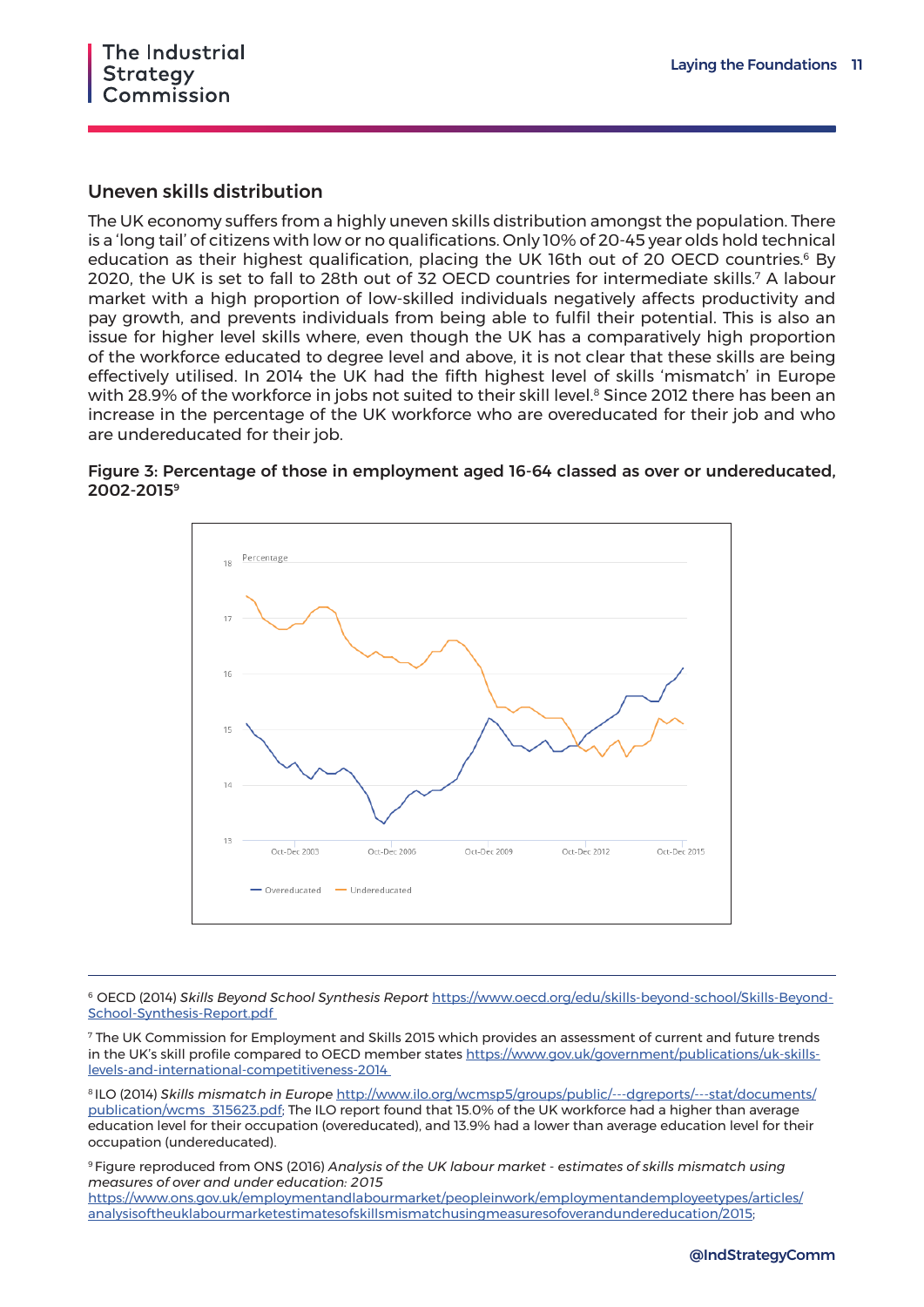#### Weak trading performance and a changing trade landscape

Trade between countries is vital to drive innovation, productivity growth and deliver prosperity. Yet on most measures the UK has a weak trading performance. The current account balance is in deficit and has deteriorated in recent years. The UK also has a large and persistent trade uncertainty and the content of the content of the context of great uncertainty about the UK's deficit. This weak trading performance is in the context of great uncertainty about the UK's action the treat maging performance to in the context of great ancertainty accuration one trade landscape where the language of protectionism and economic nationalism has returned.





### Weakening diffusion of innovation **Weakening diffusion of innovation**

Across advanced economies the mechanisms for diffusing innovative new technologies, skills refess datanced economies the mechanisms for amasing innovative new technologies, stans<br>and business practices throughout the economy are seen to be weakening. The OECD has and Business practices throughout the economy are seen to be weakening. The OECD has<br>highlighted how a breakdown of the 'innovation diffusion machine' manifests itself as a growing Inginighted how a breakdown of the innovation all assormachine. Than it essent as a growing<br>divide at the firm level between internationally competitive companies at the technological and at the firm level between internationally competitive companies at the technological<br>frontier, and a growing long tail of underperforming firms.<sup>11</sup> This weakening - a challenge for frontier, and a growing fong tail of underperforming firms. This weakening - a challenge for<br>the UK and other leading economies - has significant implications for productivity growth and in turn future growth. Related to this are concerns about the poor quality of management in  $\frac{1}{2}$ some UK firms.<sup>12</sup> The UK has a longer tail of underperforming firms than other OECD states, as recognised by Sir Charlie Mayfield's private sector-led Productivity Leadership Group.13 Poor management practices reduce productivity and economic returns, and are most pronounced where competition is weak and corporate governance sub-optimal. eakening - a cna<br>Sweakening - a cna challen leading economies - has significant implications for productions of the state of the state of the stat <sup>10</sup> OECD (2015) *The Future of Productivity* http://www.oecd.org/economy/the-future-of-productivity.htm <sup>11</sup> Bloom N and Van Reenen, J (2007), 'Measuring and explaining management practices across firms and 

<sup>10</sup> ONS (2016) *Balance of Payments: Oct to Dec and annual 2016 (release 31/3/17)* 

countries', *Quarterly Journal of Economics*, Vol CXXII (4).

[https://www.ons.gov.uk/economy/nationalaccounts/balanceofpayments/bulletins/balanceofpayments/](https://www.ons.gov.uk/economy/nationalaccounts/balanceofpayments/bulletins/balanceofpayments/octtodecandannual2016) [octtodecandannual2016](https://www.ons.gov.uk/economy/nationalaccounts/balanceofpayments/bulletins/balanceofpayments/octtodecandannual2016) 

11 OECD (2015) *The Future of Productivity* <http://www.oecd.org/economy/the-future-of-productivity.htm>

 $12$  Bloom N and Van Reenen, J (2007), 'Measuring and explaining management practices across firms and countries', *Quarterly Journal of Economics*, Vol CXXII (4).

13 Productivity Leadership Group (2016) *How good is your business really? Raising our ambitions for business performance* <https://howgoodisyourbusinessreally.co.uk/downloads/reports/how-good-is-your-business-really.pdf>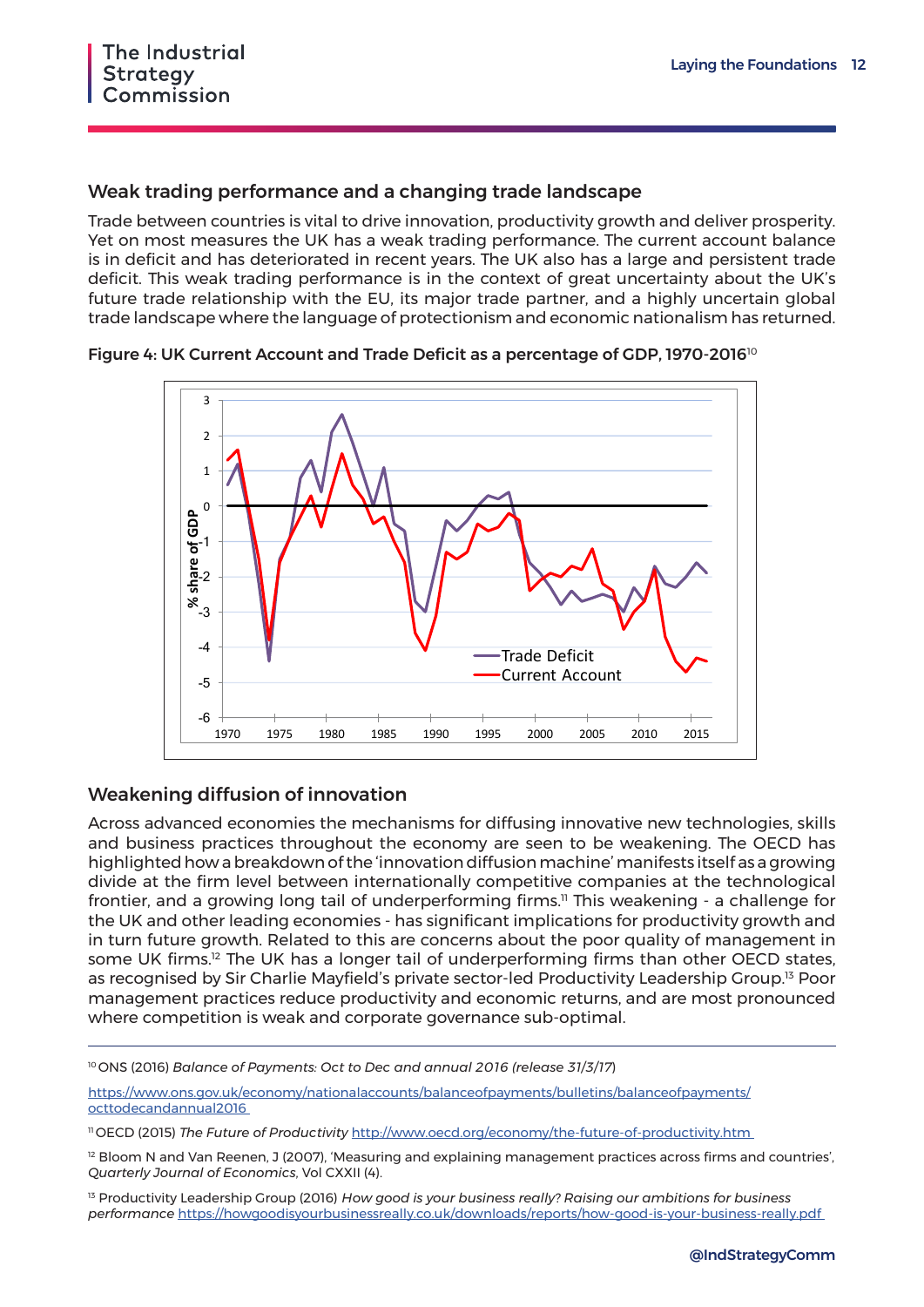### <span id="page-13-0"></span>**Shortcomings of existing UK industrial policy practice**

The announcement by Prime Minister Theresa May on first taking office in 2016 that her government would develop a new industrial strategy was welcome. As stated earlier, we do not believe the UK has ever had the comprehensive industrial strategy that it needs, but it should not be assumed that previous governments did not have industrial policies. Moreover, the absence of an explicitly defined industrial strategy does not mean that governments do not act to steer, intervene and shape the economy; rather it means that interactions between the state and the economy are ad-hoc and uncoordinated, and thus they are not *strategic*. As a result they are less effective than they could be.

The Commission's evidence and engagement has identified significant shortcomings with the UK's current and past industrial policies and practices. Learning the necessary lessons from them and altering the thinking that underpins them is critical for a new strategy to be a success.

Industrial strategy has never been fully embedded within thinking and policy practice throughout the state. An industrial strategy must be built into the very core of the UK state, not revived as an idea and bolted on once in a generation. Industrial strategy has never been seen as central to *all* policy areas that impinge upon the economy. It should be recognised and established as *the* organising principle for all UK supply-side economic policy. The failure to embed industrial strategy throughout the state leads UK policymakers to treat industrial policies as distinct from and often peripheral to other areas of policy, including specifically, from macroeconomic policy. Too often within Whitehall it has simply been considered to be what the business or industry department does, and with industrial policies developed and implemented within departmental silos without co-ordination across government. The Treasury, in particular, has not been consistently committed to strategic supply-side economy policy.<sup>14</sup>

Industrial policies have not been developed with a whole economy approach. The failure to embed industrial strategy throughout the state helps explains why industrial policies have not been developed with a whole economy perspective, and indeed are often thought of in terms of individual sectors. As a result whole sectors and core parts of the economy (employing large numbers of people) are too often not thought about strategically. Health and social care, or retail, are prime examples. Nor, more broadly, does social policy often get thought about in terms of industrial strategy. Welfare policies or education policies have direct implications for the economy and it is illogical to view them as being separate from industrial strategy.

Moreover, there is no holistic overview of the policy landscape. This means unintended consequences and spillover effects from policies, positive and negative, are missed and not learnt from. The persistence of departmental silos sustains this problem.

Industrial policies have been designed with a narrow and deficient understanding of sectors. 'Horizontal' industrial policy, which aims to create conditions that improve productivity unselectively across the whole economy, is necessary but not sufficient to tackle the very deep-seated productivity problems of the UK's economy. More selective interventions will be necessary, but sector-focused 'vertical' policy has pitfalls.

<sup>14</sup> Kingman, J. (2016) 'The Treasury and the supply side', speech delivered on 20 October <https://www.scribd.com/document/328294000/Kingman-Speech>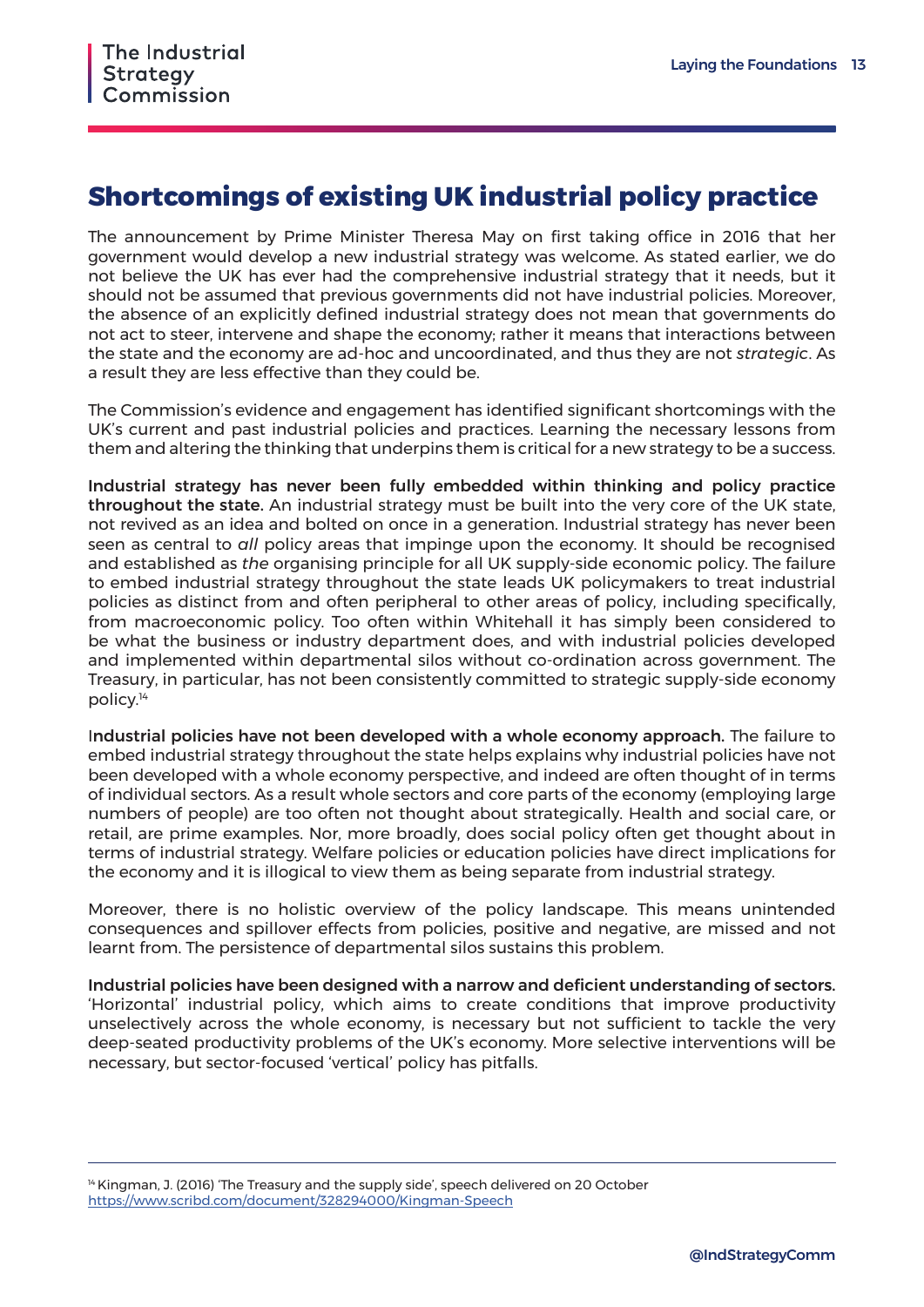Many economists argue strongly against sector-focused interventions. Careful design is needed to ensure that competition is not blunted, that lobbying and rent-seeking by well-organised groups of incumbents is not rewarded at the expense of the wider economy, and that new, challenger firms and sectors are not placed at a disadvantage. Interventions should be focused on the future, rather than on maintaining the position of fading industries, and judged by the extent to which they create measurable economic value.

Successful sector-based interventions are possible - the automotive sector since 2008 is one example where industry actors have been able to define a common set of priorities with government in response to very challenging conditions, and strong shared institutions for innovation and skills have developed. The case for continued sector-based intervention here is based on analysis of future markets and the strong potential for both incumbents and new entrants in the UK to capitalise on them. The expectation of further rapid technological change driven by moves to ultra-low emission, autonomous and connected vehicles provides enormous opportunities while putting great pressure on the ability of incumbents to react fast enough in a very competitive global market.

But not all sectors can be so clearly defined. A successful new industrial strategy will require new ways to understand, map and quantify relationships between different actors in the economy; our current sector classification is too rigid and many categories are increasingly irrelevant. We welcome the work being undertaken by the Office for National Statistics on this. Even for such a broad classification as 'manufacturing', we can see that technology-driven changes in business models substantially blur the lines between manufacturing and high-value services. Activities in design, marketing and other professional services, previously included in the manufacturing economy, are now classified as falling outside the manufacturing sectors, despite being crucial to the creation of value in those sectors, while conversely manufacturing firms are increasingly seeking to extract more value from additional services that can be associated with their physical products, in the process of 'servitisation'. 15

Future industrial strategy should move beyond the sector approach to identify and analyse whole value chains, judging interventions by how effectively they can support the highest value-creating activities in existing and emerging industries. To achieve this there must be far greater understanding by government of how modern businesses operate and make decisions. Whitehall officials need to be given the scope to develop their knowledge of the economy, and 'get their shoes dirty'.16 Spending significant amounts of time around the UK, working with business and regional policymakers, to find and understand industries and places in which the UK has, or could have genuine comparative advantage, will help to identify the correct policies to support them.

Industrial policy and practices are undermined by the decision-making processes that underpin them. A pronounced problem arises from the standard practice used to assess potential public sector investments based on standard cost-benefit analysis methodologies. Such methodologies tend to undervalue potential non-linear benefits from investments that will accrue over time, or step changes in behaviour made possible by an investment. They reward more and more over time the incumbents and places that are already successful. They also reinforce existing patterns of agglomeration rather than being able to identify and accelerate agglomeration dynamics with potentially large benefits. Part Three examines this in more detail.

<sup>15</sup> Helo, P. et al (2017) 'Servitization: Service Infusion in Manufacturing', *Designing and Managing Industrial Product-Service Systems, Springer Briefs in Operations Management*  [http://link.springer.com/chapter/10.1007/978-3-319-40430-1\\_2](http://link.springer.com/chapter/10.1007/978-3-319-40430-1_2)

<sup>16</sup> O'Connor, S. (2016) 'The best economist is one with dirty shoes' *Financial Times* <https://www.ft.com/content/07d4e7c6-4d90-11e6-88c5-db83e98a590a>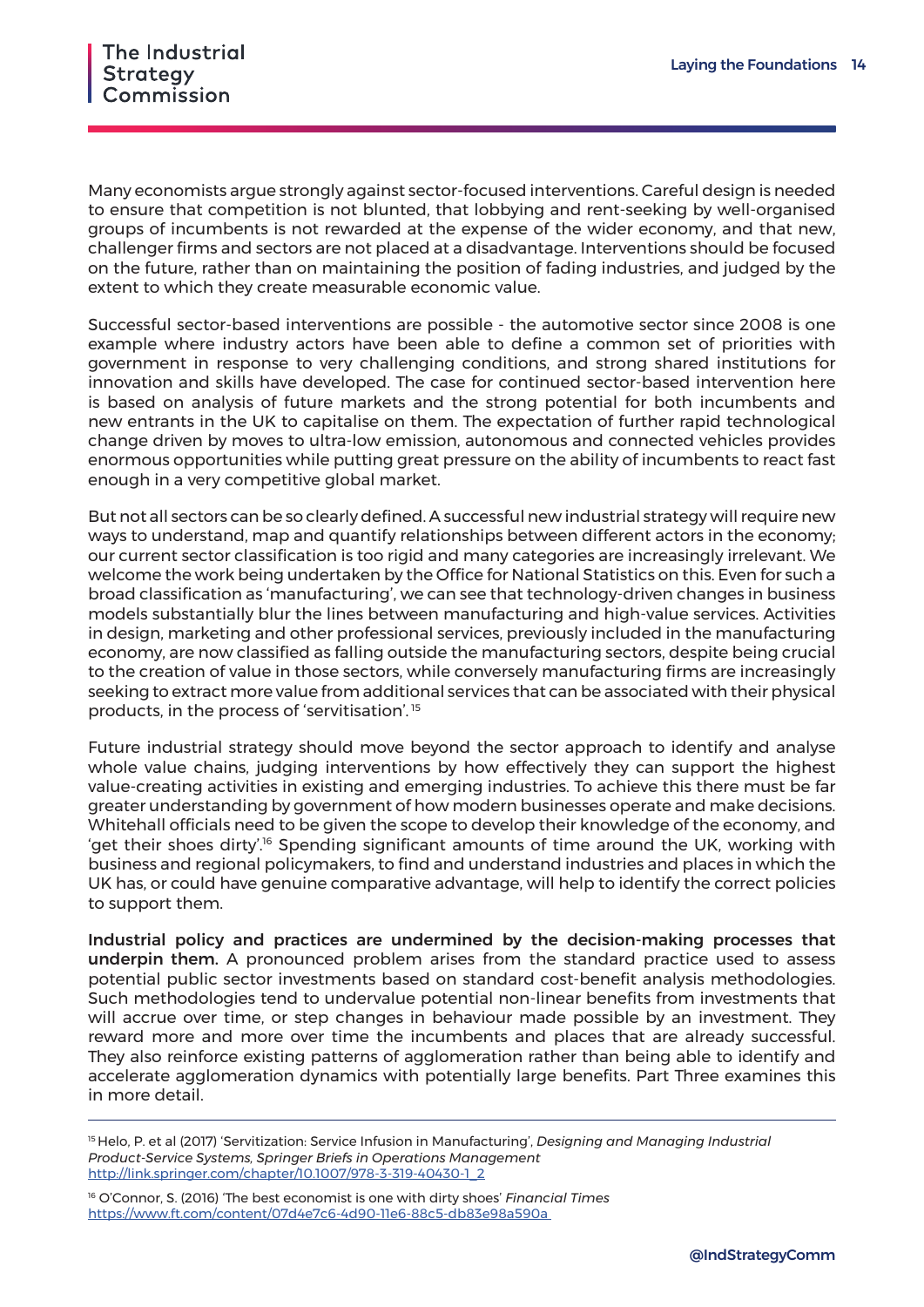Linked to this is the persistent lack of recognition that there are trade-offs between efficiency and equity. An over-reliance on cost-benefit analysis methodologies, without judgement, inhibits policymakers from recognising this trade-off and steers decisions about investments towards short-term efficiency over long-term benefits. Industrial strategy involves choices being made by governments and it is perfectly legitimate for policy decisions to seek outcomes weighted towards equity, or where the benefits may not be realised for some time.

In addition, policies have too often not been aligned with the economic realities, with investments falling into the trap of 'jam spreading'. A new industrial strategy must be underpinned by a clear strategic rationale for investments, especially when resources may be scarce, and seek to avoid spreading government interventions too thinly across different places. State investment in the 2000s in nanotechnology illustrates this point. Twenty-four nanotechnology facilities were created across the country, with many in locations where they struggled to attract private investment.17 Most have since closed and a strategic decision should have been taken to create a small number of larger clusters. In the present moment, the decision about Channel 4's relocation should be made with a strategic aim of capitalising on the benefits of clustering.

Similarly, state investments have been made with too much blind faith that radical innovations will come to market and translate into economic benefits. Too little emphasis has been given to technology transfer and mechanisms to diffuse innovative technologies, skills and business practices throughout the economy.

Policy decision-making and accountability in the UK is weakened by centralisation and the absence of a robust institutional framework. A frequently changing departmental framework at the national level and a history of unstable, and often absent, institutional structures at regional and local authority levels both indicate the marginal nature of industrial strategy within the core function of government. Policy decision-making and accountability is further weakened by the UK's high degree of political and administrative centralisation compared to its OECD peers. The clustering of policymakers in the capital privileges a view of the economy that is equally centralised. Decision makers lack information about the strengths and weaknesses of cities and regions outside of London and the South East and there is a lack of accountability in terms of delivering, *or not delivering*, policies that enable economic growth in all parts of the UK.

Finally, the industrial policymaking mindset is not sufficiently focused on market creation and capitalising on emerging markets. Industrial policies are often, through necessity, developed in response to a moment of crisis relating to a market failure or external shocks. Too often industrial policies are just seen as a response to fight fires and respond to failures. This contributes to the prevailing discourse around industrial policy in the UK being cast in almost wholly reactive and negative terms. A new industrial strategy must be shaped in proactive terms with interventions focused on achieving future success through market creation and seizing new opportunities.

<sup>&</sup>lt;sup>17</sup> This programme was highlighted by the then science minister, David Willetts, giving evidence to the House of Commons Science and Technology Select Committee in July 2010 [https://www.publications.parliament.uk/pa/](https://www.publications.parliament.uk/pa/cm201011/cmselect/cmsctech/369/10072202.htm) [cm201011/cmselect/cmsctech/369/10072202.htm](https://www.publications.parliament.uk/pa/cm201011/cmselect/cmsctech/369/10072202.htm)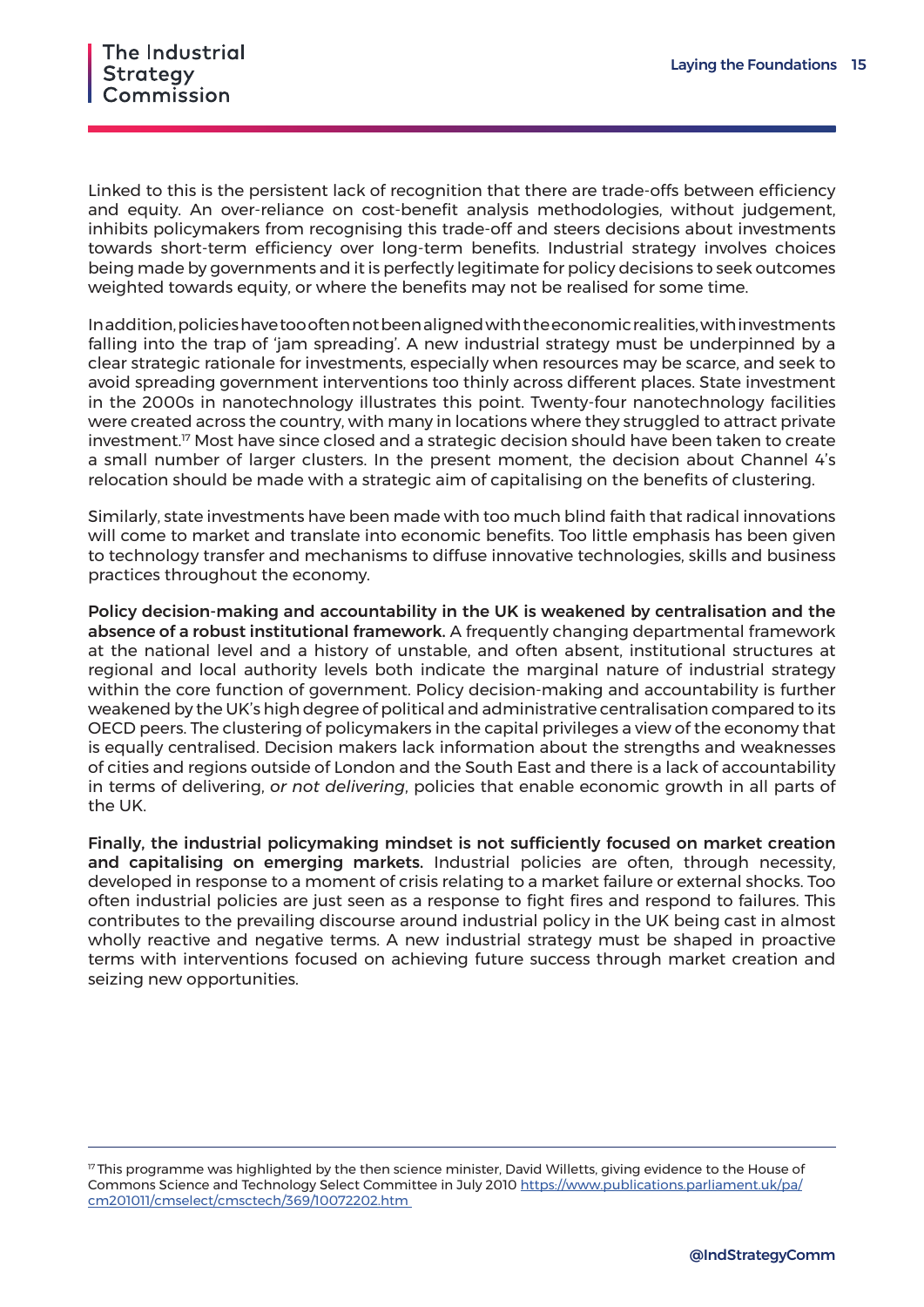### <span id="page-16-0"></span>**Technological change in an evolving global economy**

The ultimate driver of sustainable productivity growth is technological change, which can dramatically reduce the cost of existing products and services, create new products, and improve existing processes. New technologies generate new ways of organising services and enable the development of entirely new kinds of businesses and industries. To capture fully the value of the benefits of technological change, a modern industrial strategy must have at its heart a sophisticated understanding of the nature of that change, its possible and likely trajectories and recognise the UK's position in an evolving global economy.

#### Understanding and steering technological change

Currently, the economic impact of technological change presents us with an apparent paradox. The effect of new technologies, and the pace of their change, seems obvious in our everyday lives. And yet, across advanced economies that one would expect to be operating at the technology frontier, there has been a long-term slowdown in productivity growth.

How to resolve the paradox? Part of it may be accounted for mismeasurement - new technologies may lead to value not completely captured in GDP statistics.<sup>18</sup> But there is a more fundamental point: technology is not a single thing that proceeds evenly with a single rate of change, nor is it predestined to unfold in a particular way. Very fast progress in one area of technology (information and communications, for example) may not be able to compensate for much slower technological change in other sectors.

Industrial strategy needs to be able to anticipate technological change - and indeed, to be able to steer technological change in ways that meet societal goals. But technological change takes place in a global context, and this places limits on the agency of national governments. It is the private sector - typically multinational in character - that drives innovation in the market. The government is not omnipotent in setting the pace and direction of technological change, but it would be a mistake to conclude that it is impotent. The history of recent technology gives many examples of world-changing innovations whose development has depended strongly on state sponsorship, typically brought to market through considerable subsequent private sector research and development (R&D) and product development.<sup>19</sup> The state's ability to co-ordinate activities, shoulder risks, set competition policy and create markets are key.

#### A focus on diffusion, not disruption

But equally, there are dangers of industrial strategy being focused on, and distracted by, the new and novel.20 Despite inevitable labour market disruptions, in twenty years many people will be doing jobs that are essentially the same as today. Infrastructures are very long-lasting; using, maintaining and upgrading those infrastructures may be less glamorous than the promise of massive disruptive change, but this will continue to account for a large part of the economy.

While new technology will affect the whole economy - from the innovation frontier through to more foundational parts of economy - policy must focus on accelerating the diffusion of technology. How to increase the productivity of existing jobs (in the public and private sector)

<sup>18</sup> Bean, C. (2016) I*ndependent review of UK economic statistics* [https://www.gov.uk/government/publications/](https://www.gov.uk/government/publications/independent-review-of-uk-economic-statistics-final-report) [independent-review-of-uk-economic-statistics-final-report](https://www.gov.uk/government/publications/independent-review-of-uk-economic-statistics-final-report) 

<sup>19</sup> Mazzucato, M. (2013) *The Entrepreneurial State: Debunking Private vs. Public Sector Myths*. London: Anthem Press; Janeway, W.H. (2012) *Doing Capitalism in the Innovation Economy: Markets, Speculation and the State.* Cambridge: Cambridge University Press.

<sup>20</sup> Edgerton, D. (2008) *The Shock Of The Old: Technology and Global History since* 1900. London: Profile Books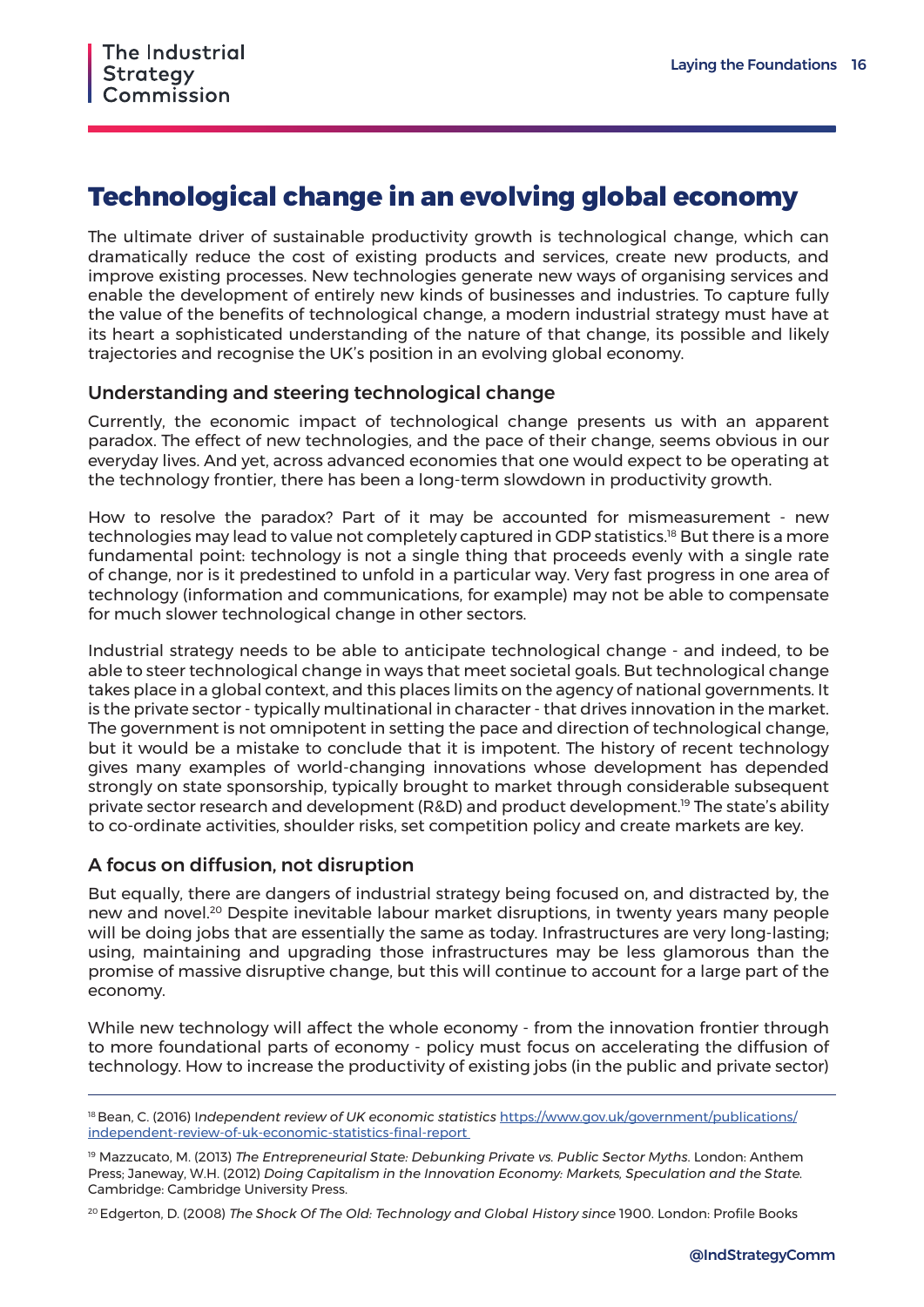through the adoption of new practices and business models that new technologies can enable is crucial. Skills development at all levels is essential too.

Balanced discussion of the economic potential of new technologies is made more difficult by a climate of excessive neophilia and susceptibility to hype.<sup>21</sup> Uncritical reporting of supposed new technological breakthroughs and of creative destruction is often motivated by salesmanship. History demonstrates that many emerging technologies can, despite the excitement that surrounds them in their early stages, (a) take much longer than anticipated to make an impact, (b) not find the markets they anticipated, and (c) fail to make a material impact on the economy as a whole.

#### Four areas of technological change

With these notes of caution, we do draw attention to four broad areas of new technologicallydriven change that seem to be particularly important for an industrial strategy to consider, as they will involve social, ethical and political choices which should not be made by default. Their current and potential impacts are being felt in the UK and globally.

- 1. Energy markets. Rapid uptake of renewable energies, albeit from a low base, has led to remarkable cost reductions meaning unsubsidized costs of renewable energy are now competitive with fossil fuels in many parts of the world. This progress is not yet enough to meet the huge challenge of decarbonising the energy system, but it is already severely disrupting energy markets, overturning the assumptions (and business models) of incumbent companies and governments, and triggering the urgent need for better energy storage techniques and for smart grids which more dynamically match energy supply and demand.
- 2. Information and communication technologies (ICT). The current phase of the ICT transformation is centred upon increasing digital connectivity, the ubiquity of net-connected sensors, and new techniques for extracting information from the resulting unstructured masses of data (machine learning). This offers great potential for new markets to be created and for productivity gains. A further example of the current transformative effects of ICT is the incorporation of digital technologies in manufacturing which is enabling successful manufacturing firms to move their focus from creating physical artefacts to capture more of the value chain.<sup>22</sup>
- 3. City living, infrastructure and mobility. The move towards electrification of vehicles is quickening, driven as much by the problem of urban air quality as by the need to reduce CO2 emissions, and in parallel major efforts are being made to create driverless, connected vehicles capable of autonomous action. These developments may have far-reaching effects on our infrastructure, physical environment and lifestyles, from the need to creating charging points to supplying shops and simply how we get from A to B.

<sup>21</sup> Nuffield Council on Bioethics (2012) *Emerging biotechnologies: technology, choice and the public good,* <http://nuffieldbioethics.org/project/emerging-biotechnologies>; Jones, R. A.L. (2008), 'The Economy of Promises', *Nature Nanotechnology* 3, 65 - 66

<http://www.nature.com/nnano/journal/v3/n2/abs/nnano.2008.14.html>

<sup>22</sup> National Academies Press (2015) *Making Value for America: Embracing the Future of Manufacturing, Technology, and Work*

<http://www.nap.edu/catalog/19483/making-value-for-america-embracing-the-future-of-manufacturing-technology>; Kagermann, H. et al (2013) 'Securing the future of German manufacturing industry: Recommendations for implementing the strategic initiative INDUSTRIE 4.0', *Final report of the Industrie 4.0 Working Group, Acatech* http://www.acatech.de/fileadmin/user\_upload/Baumstruktur\_nach\_Website/Acatech/root/de/Material\_fuer Sonderseiten/Industrie\_4.0/Final\_report\_Industrie\_4.0\_accessible.pdf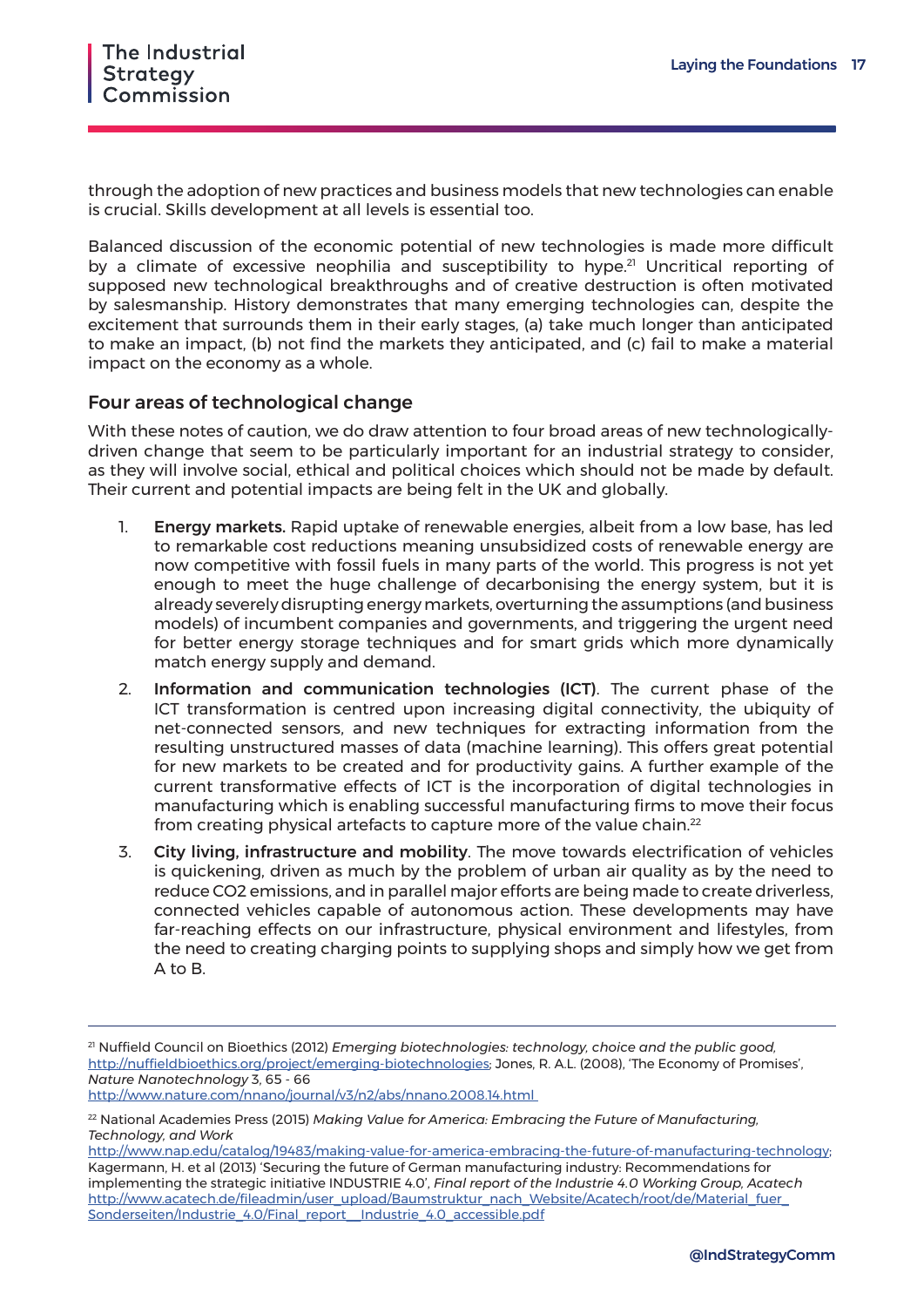4. Healthcare. Healthcare demonstrates the potential benefits of new technological opportunities, but also their potential shortcomings and risks. Enormous, and as yet barely realized, opportunities are anticipated from the expansion of medical data about populations, from genomic information, to physiological data from wearable devices, and the integration of medical information. Yet many sensitive societal and ethical issues are raised by these developments. More negatively, in ageing populations, substantial increases in neurodegenerative diseases are projected. These diseases remain stubbornly resistant to the development of new effective therapies - a reflection of a more general problem of apparent diminishing returns in drug discovery.<sup>23</sup>

These four areas illustrate the huge potential of new technologies to help meet societal goals and create employment and prosperity. Yet, as noted above, none of this is predestined to happen. History tells us that for the opportunities and value of technological changes to be realised strategic co-ordination between the state and private sector is essential.

#### Conclusion

We have set out these three strands to be clear about the task at hand. Taken together they demonstrate the UK's need for strategic economic management. The UK economy has fundamental and persistent weaknesses and faces significant challenges ahead, its existing industrial policies and practices are not sufficient to address those challenges nor capitalise on future opportunities, and the rapid pace of technological change globally is reshaping the economy and daily life. The UK cannot stand still - fresh ideas and approaches are needed.

The challenges are large but so are the potential gains. The UK's people, places and industries have great strengths and huge untapped potential. In this post-Brexit moment and nearly 10 years on from the financial crisis, across the political spectrum and throughout the country, there is a feeling that things cannot continue as before. Industrial strategy can be the means through which the problems we have outlined are addressed, future challenges met and our strengths built on. Laying the correct foundations is essential.

A significant opportunity therefore exists. To achieve consensus and buy-in from policymakers, business and the public a new industrial strategy must focus on the UK's strengths and be informed by a positive vision of a future destination for our country that benefits all.

The objectives for a new industrial strategy and developing this vision are considered in Part Two.

<sup>23</sup> Scannell, J. W., Blanckley, A., Boldon, H. and Warrington, B. (2012), 'Diagnosing the decline in pharmaceutical R&D efficiency' *Nature Reviews Drug Discovery* 11, 191-200.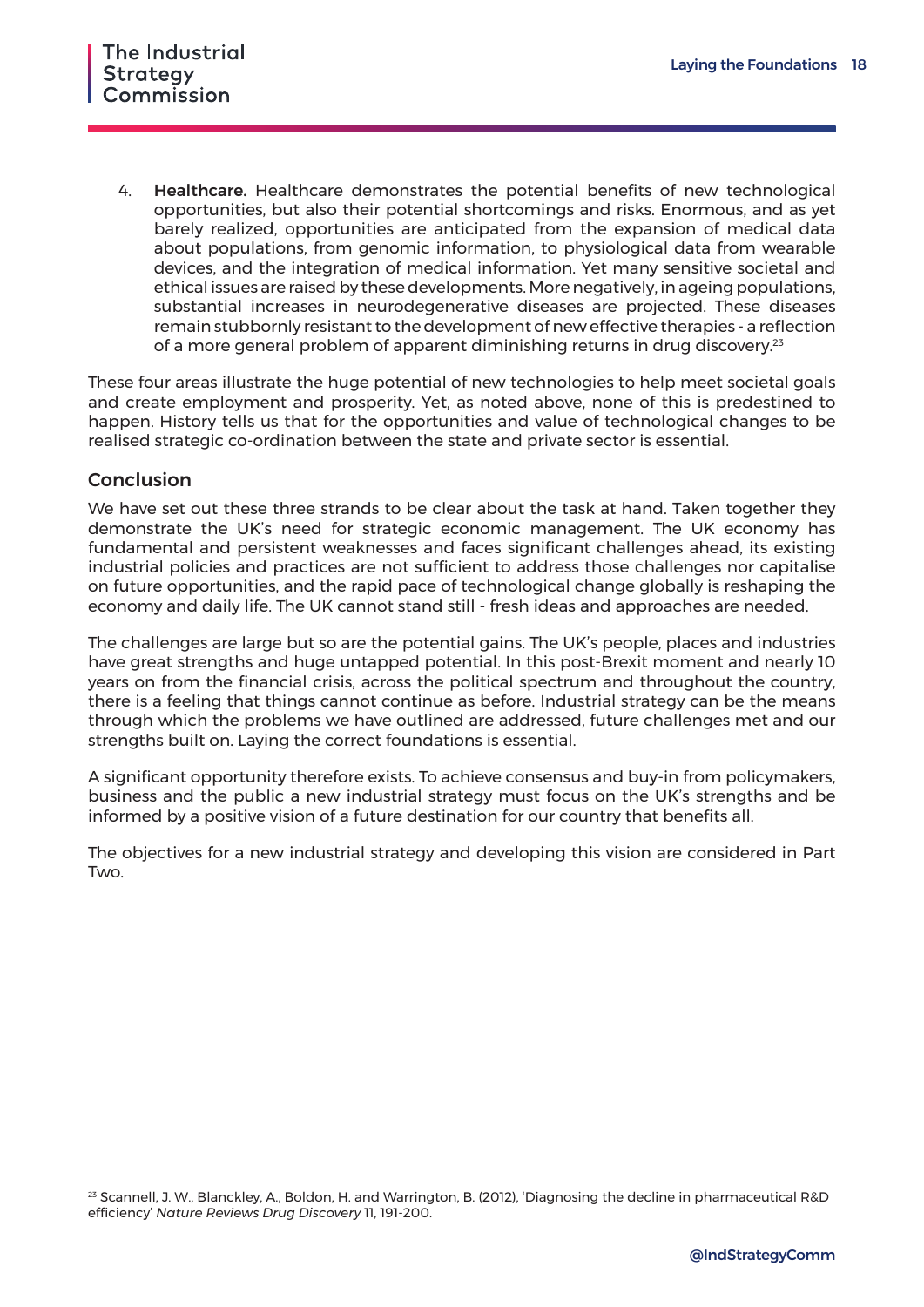### **Part Two | Objectives for a new industrial strategy**

An industrial strategy encompasses the strategic co-ordination of all interactions between the state and the private sector economy. At its heart should be a positive vision of a future destination for our country. Strategic economic management requires long-term objectives.

Industrial strategy should also be motivated by an urgent sense of national purpose. This can be achieved through a clear focus on meeting the strategic goals of the state, which will change and evolve over time. Here we set out our emerging ideas about what those goals are in 2017, but first examine the purpose of an industrial strategy.

### **The purpose of an industrial strategy**

The state has a major presence in advanced economies, and has some universal essential functions. First and foremost it must assure security and defence. It must provide basic infrastructure and public goods; enable improvements in health and living standards over the long-term, and equip citizens with the capabilities to accomplish the things they value and to participate in civic life. The fundamental purpose of an industrial strategy is to co-ordinate activities to enable the state to fulfil all of these functions.

Economic outcomes will depend to a large degree on private sector businesses and individuals, and third sector bodies; but there are some roles that only the state can play.

*Co-ordination* is necessary to align individual activities across the economy; this can range from setting technical standards so a market can reach viable scale, to aligning investments in a particular place (to capture agglomeration economies), to providing a more skilled and accredited workforce so employers will opt for higher value production.

The state can *pool risk* when the returns from innovation are too uncertain for individual investors. This may be especially important when innovation is needed to address known longterm challenges facing society (such as ageing or climate change). The state can also *create markets* and substitute for *missing markets* (such as lending to a portfolio of early-stage businesses, which can find it hard to raise private finance because of information asymmetries).

State provision of *public goods* such as research is essential, as the private sector will underprovide these and try to prevent others from accessing them. The government will also need to address *externalities*, where the social costs or benefits of an activity diverge from the private.

If there is a general belief that individuals' economic activity is essentially independent, with little impact on others, it will lead to the conclusion that these theoretical roles for the state are in practice quite restricted. This general view, combined with the experiences of the 1970s, has been behind the antipathy to robust industrial policies in the UK for the past generation.

It is, however, entirely circular reasoning. The underlying belief is highly misleading. People and businesses in modern economies are extremely interdependent; all their actions affect many others. Technological change is rapid, and will be necessary, but has profoundly uncertain outcomes. There are significant social and economic challenges (such as epidemics, financial crises) that are global in scope. The international environment for production, trade and investment is in flux, both with regard to the UK's future relationship with the EU27 and beyond.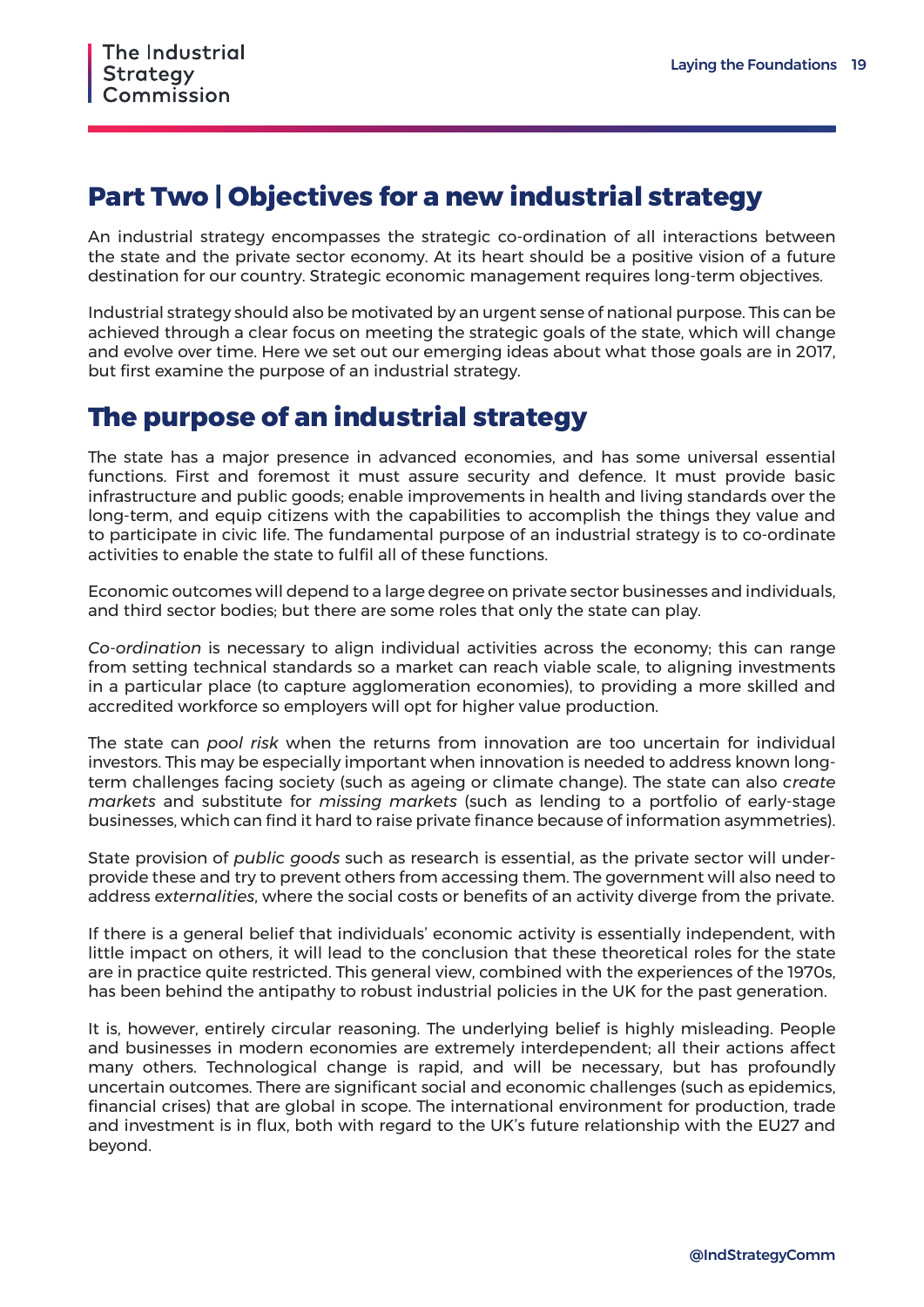<span id="page-20-0"></span>Industrial strategy is therefore much more than the narrow version of subsidies to specific businesses or sectors that some sceptics imagine - although the government will need to make some forward-looking choices about investment in research and new technologies.

The key purpose of industrial strategy is therefore to deliver and co-ordinate investment - public and private - in the long-term interest of the country's inhabitants in the context of inevitable uncertainty, rapid technological change, and major global challenges. The state can achieve this through co-ordination, risk sharing and the government's own investment choices, given its current strategic goals.

### **Meeting the strategic goals of the state**

The state has essential and unchanging functions, as outlined above. They are as necessary today as they were 100 years ago and will continue to be so.

But at any time a country needs to address a range of urgent and specific challenges. They are the highest priorities for the population and will affect society and economy. And it is the state through its unique ability to co-ordinate, share risks and make investments that can ensure these challenges are met - and industrial strategy is the means by which it can do so.

As we have set out an industrial strategy must be informed by a positive vision of a future destination for our country, and motivated by an urgent sense of national purpose. This can be achieved by reframing the current challenges that a country faces as strategic goals to be met.

Unlike the essential functions of the state, the strategic goals of the state will evolve over time. New goals will emerge to replace those that are met or become less urgent.

Our current assessment is that the strategic goals for the UK state in 2017 are:

- Decarbonisation of the energy economy whilst maintaining affordability and security of the energy supply.
- Ensuring adequate investment in infrastructure to meet current and future needs and priorities.
- Developing a sustainable health and social care system.
- Unlocking long-term investment and creating a stable environment for long-term investments.
- Supporting established and emerging high-value industries and building export capacity in a changing trading environment.
- Enabling growth in parts of the UK outside London and the South East in order to increase the UK's overall productivity and growth.

These six goals cut across state and economy. They are neither sector nor industry-specific nor the responsibility of single government departments. It will only be possible to meet these goals with an industrial strategy that is embedded throughout the state and if *all* supply-side economic policy is co-ordinated towards meeting them.

And whilst the state must play a co-ordinating role, it is only through a partnership with the private economy that they will be met. Such a partnership will only be forged and sustained if there is strong political and societal consensus for a new industrial strategy and its goals. The six goals outlined here have been shaped by the Commission's evidence-gathering and engagement. We believe they will be recognised across the UK as demanding urgent attention, but we would welcome further views on them. Our final report will set out more details about the goals and consider the metrics through which success of a new industrial strategy can be assessed.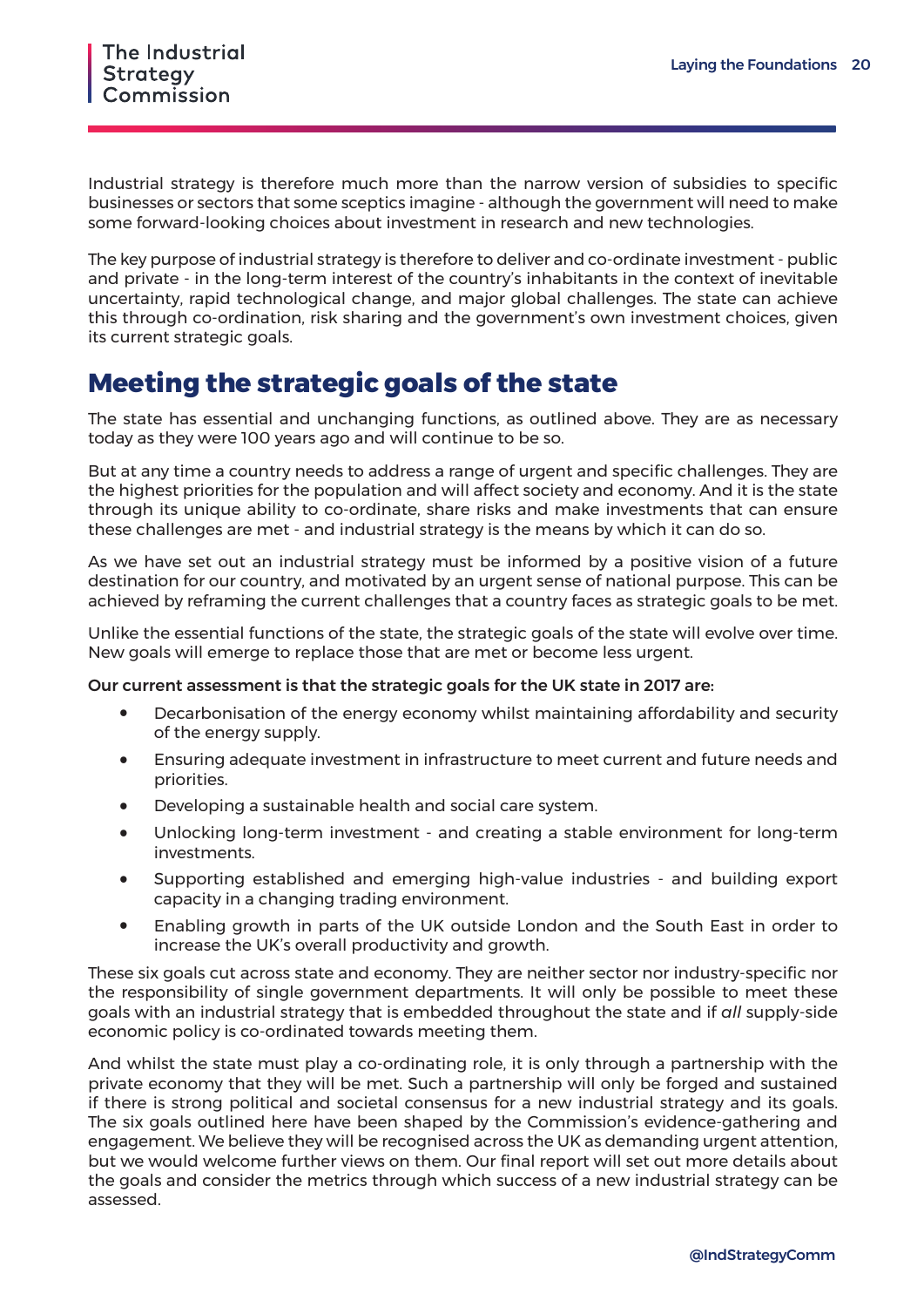#### <span id="page-21-0"></span>Conclusion

Strategic economic management requires long-term objectives and a positive vision of a future destination for our country. The strategic goals of the state outlined here are considerable and urgent - but achievable. A pro-active and long-term focus on how to meet them will give a sharp clarity to a new industrial strategy that has previously been lacking. Minds should be focused by the potential to achieve outcomes that will benefit current and future generations, and by the huge wealth and greater prosperity that can be created in meeting them. The UK's current challenges contain the promise of future rewards. In Part Three we outline some of our emerging thinking in relation to the foundational issues upon which a new industrial strategy must be built.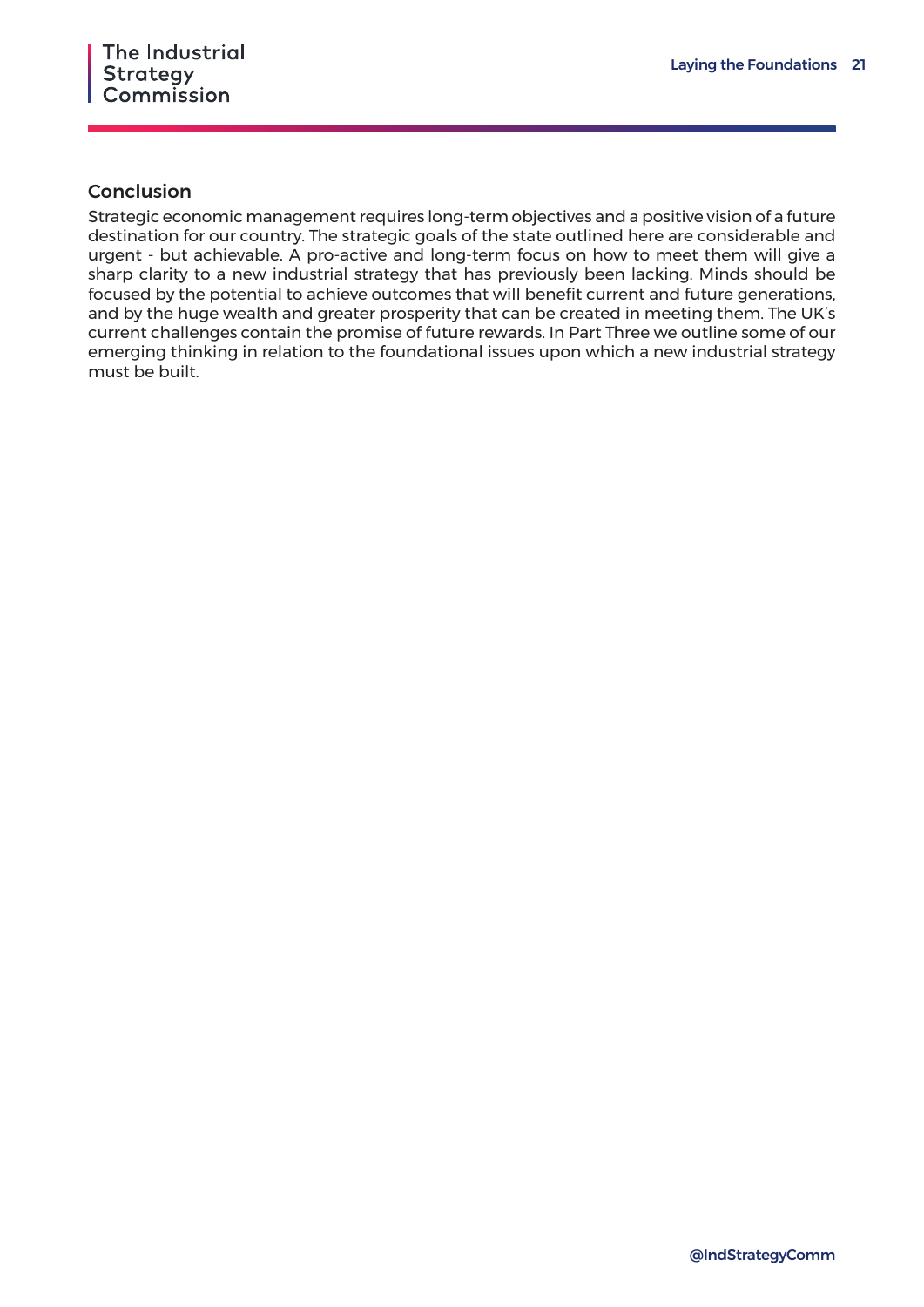### **Part Three | The foundations of industrial strategy**

Through the Commission's process of evidence-gathering and analysis, and our engagement with businesses, policymakers, academics and key stakeholders, a number of core themes have emerged clearly and consistently. We explore these themes here.

This is not an exhaustive list of what should be included in a new industrial strategy, but we strongly believe that unless these themes are treated as foundational to a new strategy then the goals of the state, outlined in Part Two, will not be met - and ultimately the UK will not achieve the strategic economic management that it needs.

It is important also to acknowledge the strong links and synergies between each of the foundational themes we discuss here. As with the goals we outlined in Part Two they cannot easily, *and rightly*, be broken into sectors, departmental responsibilities or industries - nor should any attempt be made to do so. They range across the state and the entire UK economy and cross-cut each other. We believe they must be the foundations upon which a new industrial strategy is built.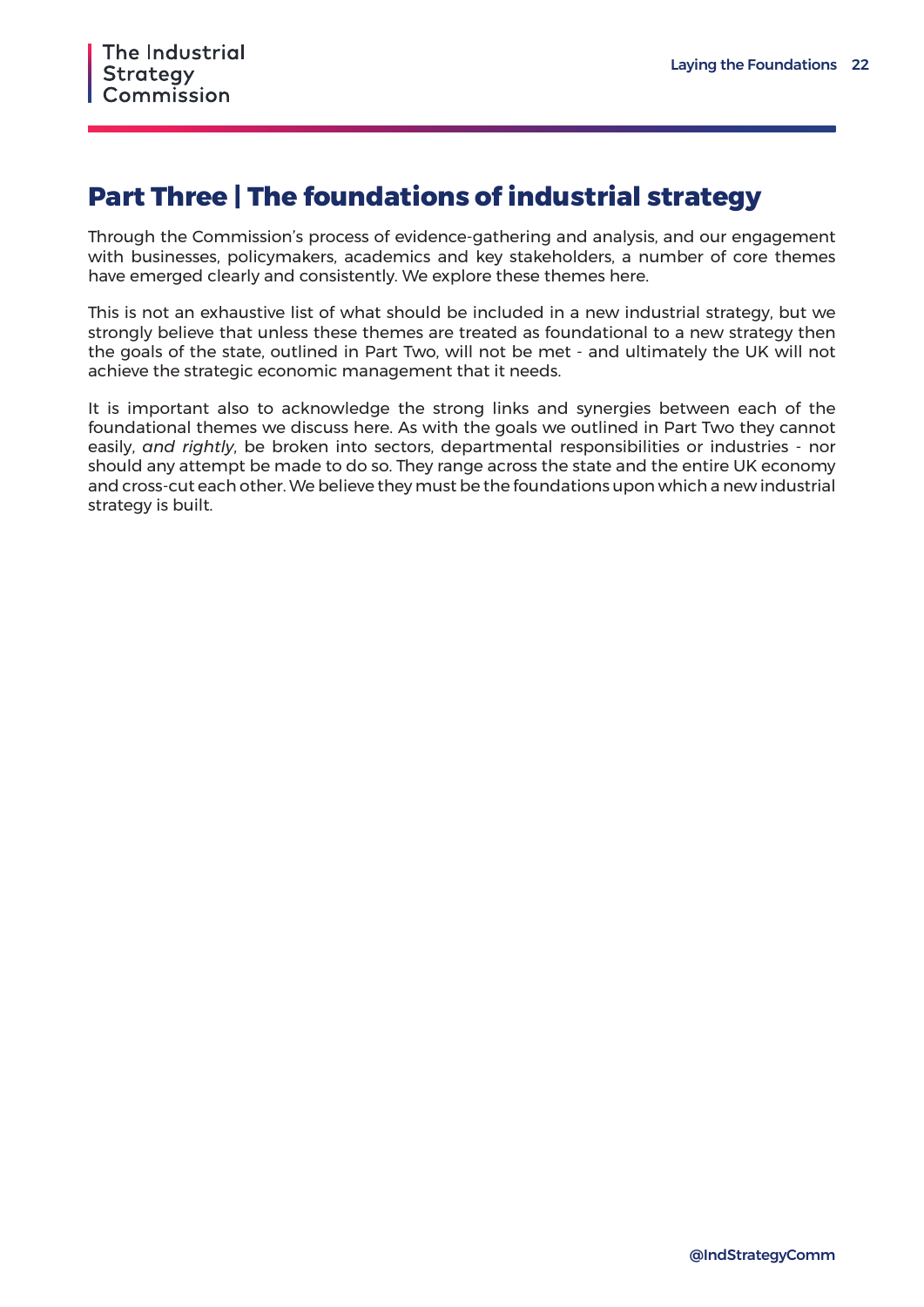### <span id="page-23-0"></span>**Institutional framework**

One of the long-running characteristics of the UK's industrial policy weakness is the absence of a robust institutional framework through which industrial strategy can be determined, implemented and monitored. This characteristic is both a cause and a consequence of the tendency in UK political discourse to marginalise the importance of industrial strategy or industrial policy as a core function of government.

The UK has two different but related problems in this regard. Firstly, its industrial policy bodies have traditionally been rather weak within the wider institutional framework of Whitehall. The Department for Business, Energy and Industrial Strategy (BEIS) is merely the latest twist in a complex story of departmental reorganisation around formal industrial policy responsibilities. It is welcome, for instance, that BEIS has incorporated energy policy; yet, given their importance to a successful industrial strategy, it has rather absurdly surrendered both trade and higher education from the remit of its predecessor department. Secondly, industrial policy bodies within Whitehall have also been characterised by an endogenous weakness - they are too remote from actual economic life, and often focused on existing firms or existing markets rather than on developing a long-term strategy. These weaknesses are part of the reason why the UK has many industrial policies, but no real industrial strategy.

While we welcome the recent work of BEIS on renewing the UK's industrial strategy, there is as yet no reason to believe that, as an institution, the department rectifies this weakness. There are understandable concerns about the capacity of BEIS to deliver an industrial strategy; even if it held the necessary functions, industrial strategy cannot be the responsibility of a single Whitehall department. It needs to become an issue that the Prime Minister and Chancellor of the Exchequer are themselves responsible for and judged upon. As the two most powerful figures in a government they should be seen to 'own' and drive industrial strategy. Industrial strategy requires a new institutional champion, but it should sit within, not outside, the scope of 10 Downing Street and HM Treasury. It must work to enhance and co-ordinate the industrial policy capacity of all departments and relevant non-departmental public bodies, including in the devolved administrations, local government and the emerging regional tiers of government.

#### Industrial strategy at the heart of government

Public institutions are more than simply organs for making or delivering policy. Institutions enable policy learning through institutional memory, and offer a forum for coalition-building and trade-offs so that ideas can be translated into actual practice. Institutions should be robust against the short-termist pace of political life, enabling the establishment of policy agendas which endure across several administrations (vital for a successful industrial strategy) - one of the problems with departmental reorganisations around industrial policy is that it has left the process of institutionalisation 'incomplete'.24 Institutions are also vital to ensure appropriate forms of accountability, since they clearly demarcate where responsibility for policy failures and successes rests.

For this reason, to deliver the kind of industrial strategy outlined in this report, the institutions responsible for the strategy must sit at the heart of government. At the same time, governments must be able to balance consistency and stability against responsiveness and flexibility which will include acknowledging failures and closing programmes. We believe that ensuring democratically elected and highly visible politicians are ultimately responsible for the performance of industrial policy institutions is the best way to strike this balance.

<sup>&</sup>lt;sup>24</sup> Berry, C. (2016) 'Industrial policy change in the post-crisis British economy: policy innovation in an incomplete institutional and ideational environment', *British Journal of Politics and International Relations*, 18(4), 829-847.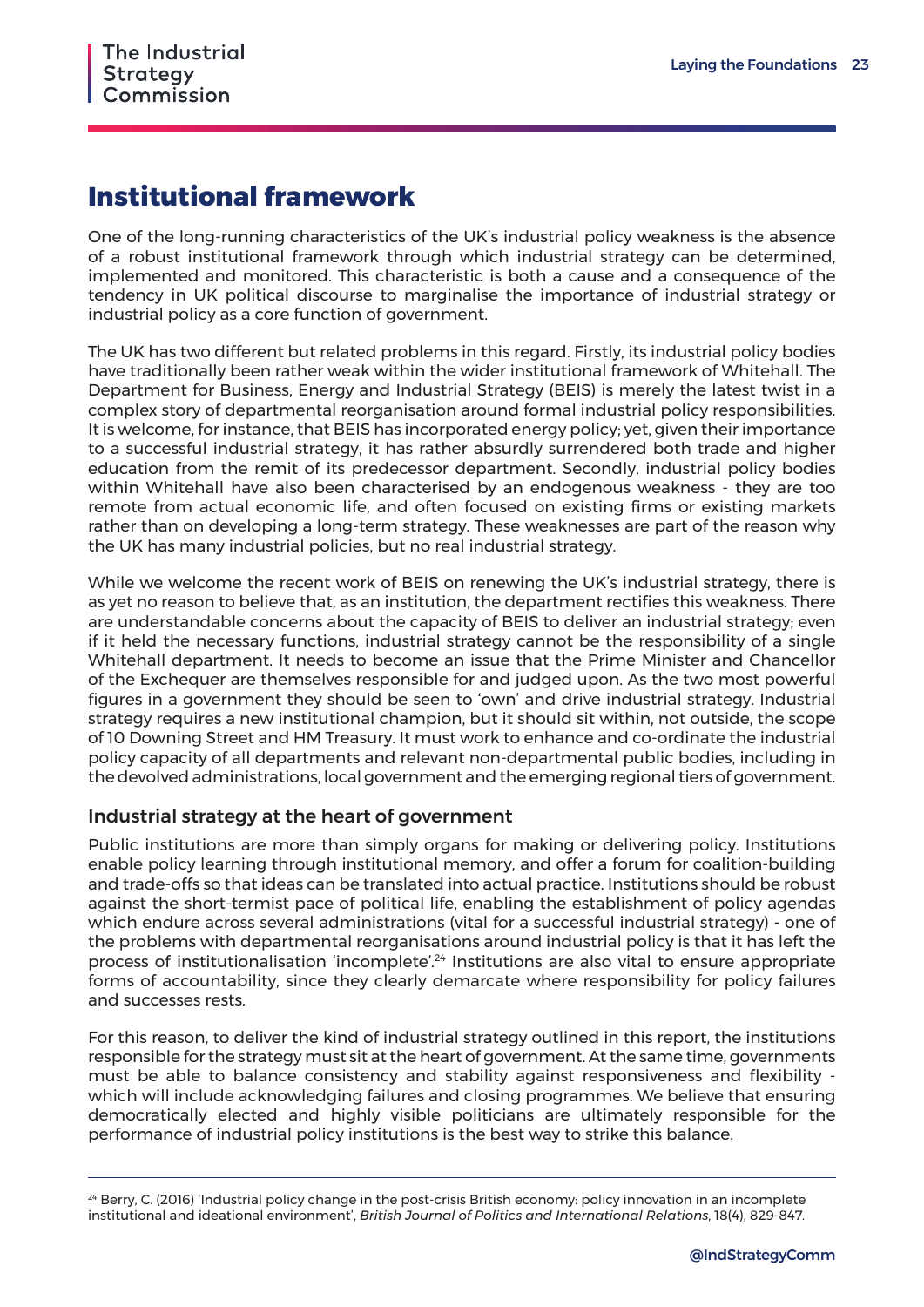<span id="page-24-0"></span>It is essential to note, however, that, despite the creation of BEIS, most of the policy areas most important to an industrial strategy are already the responsibility of HM Treasury. As well as controlling the spending of all other departments, the Treasury remains directly responsible for policies related to the banking sector, infrastructure, taxation and devolution. The UK's productivity strategy is also owned by the Treasury.

The problem is not that such powers are centralised within Whitehall in the Treasury; rather, the problem is the Treasury itself. Its high turnover of staff (internally and externally) may suit Whitehall rhythms, but is not conducive to the ownership of a long-term industrial strategy. Furthermore, while it is important that responsibility for industrial strategy lies with an allpowerful economics ministry, the Treasury's key statutory responsibility is to ensure the probity of public finances rather than on devising a sustainable developmental model for the economy. Among other things, it makes the department risk-averse (a characteristic which in turn influences the rest of Whitehall).

As a recent speech by HM Treasury's former second permanent secretary, John Kingman, made clear, the supply-side powers that the department has accumulated have typically not been exercised in a strategic, co-ordinated manner.25 But this was not always the case. The Treasury's landmark 1961 report *Economic Growth and National Efficiency* led directly to the establishment of the National Economic Development Council (NEDC, or 'Neddy'). The NEDC became associated with failed industrial interventions in the 1970s, however, and was thoroughly marginalised before being finally abolished in 1992. But this example demonstrates the capacity for the Treasury to evolve. It is hard to imagine the department relinquishing the powers it has, so the focus must be on ensuring they are exercised in the correct manner by incentivising riskier, disruptive and long-term investments, genuine decentralisation, and coordination across all policy areas relevant to industrial strategy. Industrial policy needs specific organs for formulation and delivery, but the industrial strategy must be embedded in all government functions.

#### Independent monitoring

Many experts believe that the development and co-ordination of industrial strategy should be depoliticised, understandably identifying the electoral cycle as a barrier to a long-termist approach. The question is how would an independent body, equivalent to, say, the Office for Budget Responsibility (OBR) exercise genuine influence over a range of departments headed by cabinet ministers? The lesson of the NEDC is that the risk of capture or drift, or both, would be high. There is, however, a need for independent monitoring (and reporting to Parliament) of progress towards industrial strategy objectives. For this role the case for a new independent institution - very much like the OBR's role in relation to fiscal policy - is strong. This body could establish its own evidence base and, crucially, metrics on what a successful industrial strategy looks like. This would complement rather than displace the government's industrial policy capabilities.

#### Supporting business

One further obvious institutional reform we believe should be made concerns the provision of management advice to businesses. A point frequently made in submissions to the Commission was that there were too many governments schemes of various kinds focused on supporting business. Drawing upon evidence of the success of Enterprise Ireland, it is clear that these should be rationalised as part of an industrial strategy. There is a question, more relevant to the UK than in the Irish case, of whether a single agency should be made responsible for delivering

<sup>&</sup>lt;sup>25</sup> Kingman, J. (2016) 'The Treasury and the supply side', speech delivered on 20 October <https://www.scribd.com/document/328294000/Kingman-Speech>.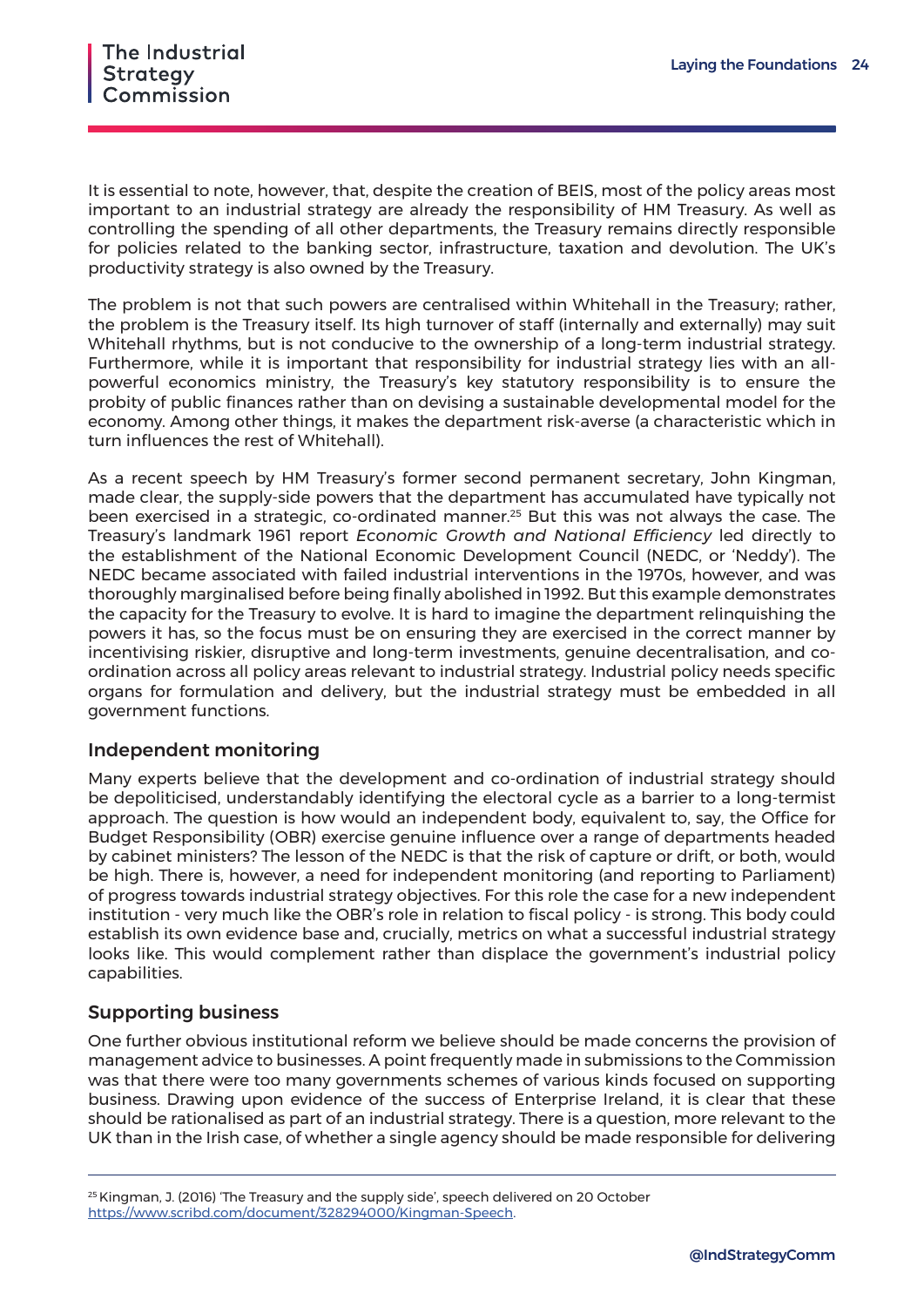business advice with the aim of improving management quality, or whether it should operate regionally rather than nationally.

#### Strong institutions beyond Whitehall

The institutional framework required for a successful industrial strategy will not begin and end in Whitehall. By necessity - and certainly to enable a strategy supporting economic development in all parts of the country - robust local institutions will be required. At present, with local authorities in England focused on social policy, only Local Enterprise Partnerships (LEPs), generally organised by city region, have any substantive role in industrial policy at the local level in England. However, while LEPs have some positive elements and achievements - particularly the way they seek to tie key employers and non-governmental stakeholders into a coherent local economic plan - overall they are rather toothless, under-resourced, and geographically incongruous. Regional Development Agencies (RDAs) may not have been perfect, in particular sharing with LEPs a lack of direct democratic accountability, but there has been loss of strong sub-national institutional capacity occasioned by their abolition.

Most countries with a strong industrial strategy tradition have economic policy levers at levels of political authority below the central government as a matter of routine. The United States, for instance, as a highly decentralised polity, has much more robust industrial strategy institutions at state level than is often appreciated. In fact, within the UK, the devolved administrations in Scotland and Wales have arguably built strongly upon the industrial policy powers decentralised in the 1990s; in a formal sense, these powers were broadly equivalent to those of the English RDAs, but the political structure of the Scottish and Welsh governments has clearly enabled better co-ordination with other policy functions.<sup>26</sup> This report is not the appropriate place to discuss democratic mechanisms, but it does appear that the piecemeal adoption (to date) of metro-mayors offers the UK an opportunity in the regard. The new mayoral offices need to be equipped with the resources - informational as well as financial - and authority to shape local economic development.

Of course, we should not assume that a place-sensitive industrial strategy can be delivered only by local *places*. One of the dangers of the metro-mayor model is that it represents a dilution of the link between local and national government, and indeed risks encouraging city regions to compete with each other in a destructive manner. A more robust institutional framework for industrial strategy at the national level should be seen as enhancing the capacity of local authorities to deliver the strategy at the local level, and establish different levels of spatial organisation for different types of economic policy powers.

Finally, just as the institutional framework needed does not begin and end in Whitehall, nor does it begin and end with formal political institutions. Longstanding institutions heavily involved in economic development, such as universities and the BBC, which play a vital role in mediating between the public and private sectors, should be supported - and new institutions able to perform similar functions with a specifically local mandate should be central to a new industrial strategy framework. It will also be enormously beneficial to industrial strategy if private sector institutions such as trade bodies took on a more substantive role in developing and delivering industrial strategy.

<sup>&</sup>lt;sup>26</sup> The same potential exists in Northern Ireland to exercise well-coordinated industrial policy powers through its power-sharing executive.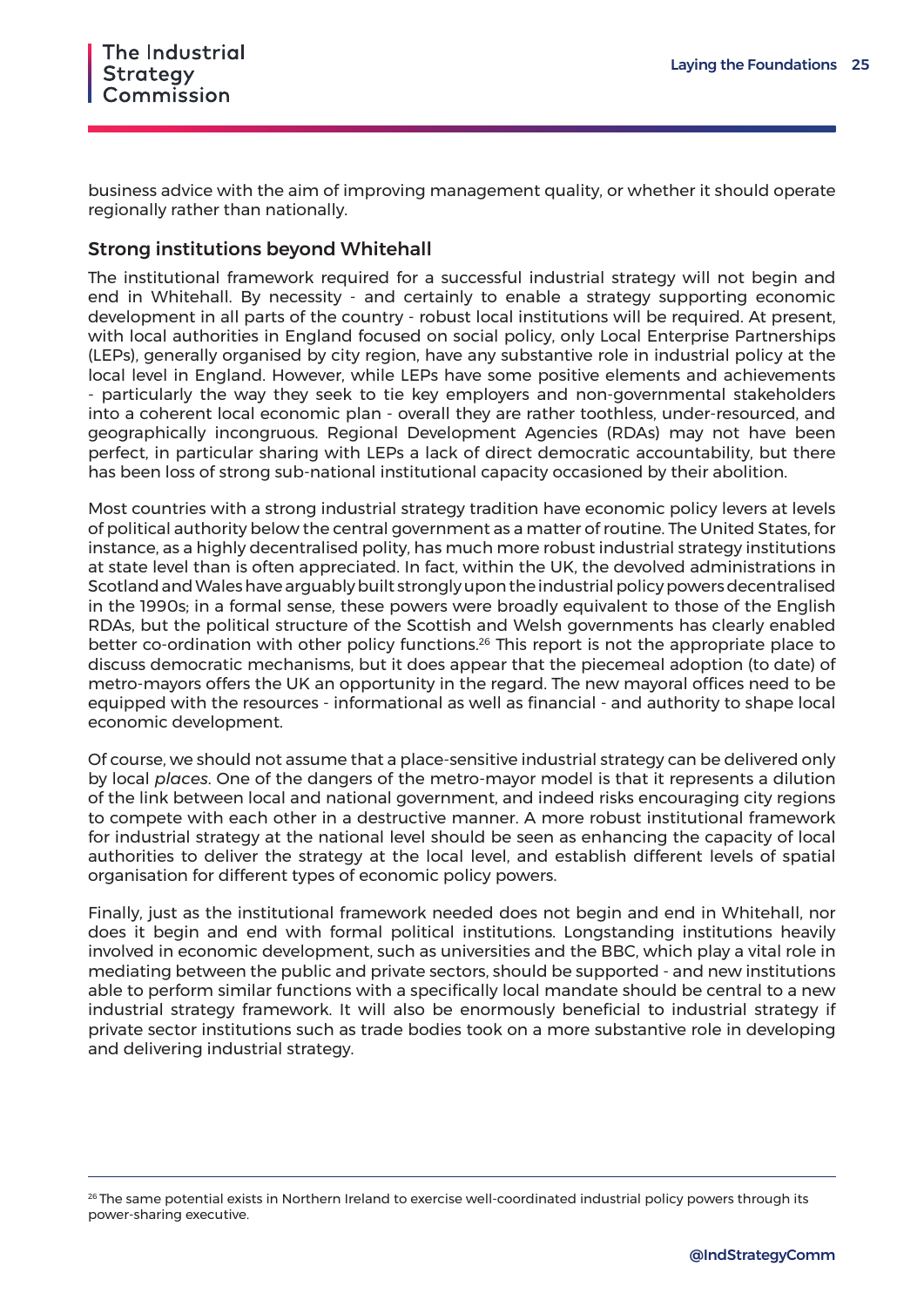#### Conclusion

A new institutional framework would place industrial strategy at the heart of government, owned by 10 Downing Street and HM Treasury. It must ensure the robustness and stability of institutions, while enabling responsiveness to changing circumstances. The Whitehall machinery should be supplemented by strong industrial strategy institutions at the local and regional level, and by co-operation with other public and private sector institutions. An OBRstyle monitoring body is needed to hold policy-makers accountable for the success of the strategy and particular initiatives, devising its own metrics and establishing an evidence base.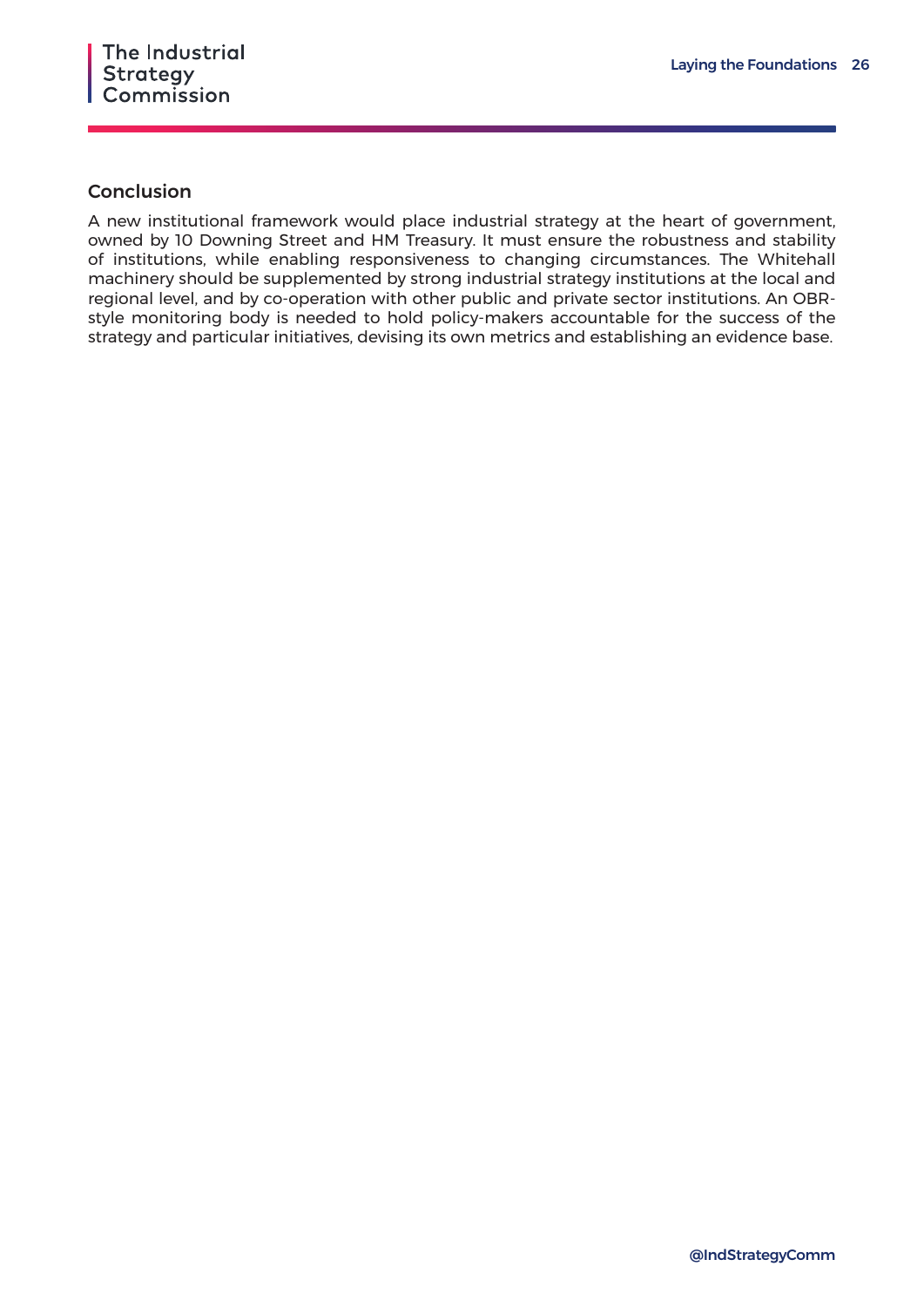### **Place**

The new strategy should build on the existing strengths of local economies around the whole of the UK. This will be essential to improve national productivity performance; the divergence between London and the rest of the UK is already so extreme that London alone cannot improve the average. A better national productivity performance would improve the resilience of the economy to potential economic shocks ahead; as weak economies require higher public spending and produce less tax revenue, the best hope of achieving deficit and debt reduction targets lies in raising growth potential in such areas.

Implementing a strategy mindful of the geography of the economy will require a change of mindset (as well as institutions) in the UK's highly centralised state. Devolution to the nations and English city regions has started the process. Further decision-making and, potentially, financial powers will need to be devolved, although the framework of governance and accountability for doing so needs careful thought - and is a question on which we would welcome further views. What is without question is that policy needs to be significantly more decentralised, which would also help improve implementation, the Achilles heel of government economic interventions in the past. The Office of National Statistics' programme of work to improve the geographic granularity and timeliness of its statistics for all the devolved polities must also be sustained. The inadequacy of sub-national data is a telling sign of the past invisibility of the regions to the centre: official statistics are by definition what the state wants to see.

Economic activity is not evenly spread but concentrates in cities, or specific clusters, due to powerful agglomeration economies. Geographical clusters create a strong endowment of skills and connections. It is important not to be too simplistic about clusters: not all cities can have a high tech or biotech cluster, and not all clusters are based in cities, as some grow for serendipitous reasons and others - such as high value manufacturing - need a good deal of space. Agglomeration will also operate differently in different places depending on their mix of amenities, skills and locational specifics. Successful policies need to work with the grain of geography and history, and different policies will be needed for different places.<sup>27</sup> Industrial strategy therefore involves government choices about place as well as about sector or technology.

Politicians are often tempted to spread government interventions too thinly, ignoring the importance of agglomeration economies for success, thereby wasting public money. A past example is selecting different cities for different parts of the civil service being moved out of London, diluting the know-how and career flexibility that would have made them more attractive jobs and genuinely helped the economy of one location. A current example is the debate about whether to relocate Channel 4 from London to Birmingham, Manchester or elsewhere; the economic arguments point decisively to the Manchester region, already the biggest media cluster outside the capital.

However, although it is important to guard against dispersing what might otherwise become strong agglomerations, it is equally important to consider the areas outside major urban centres, including seaside towns, former coalfield districts, rural areas and the depressed hinterlands of big cities. Industrial strategy is distinct from an inclusive growth agenda, and long-term innovation and productive growth should stay the focus of strategic choices. But there may be times when, in a trade-off between economic efficiency and equitable treatment of communities, it is reasonable for the fairness objective to predominate. For example, 'left

<sup>&</sup>lt;sup>27</sup> Centre for Cities (2017) *Why don't we see growth up and down the country?* [http://www.centreforcities.org/wp](http://www.centreforcities.org/wp-content/uploads/2017/04/17-06-20-Why-dont-we-see-growth-up-and-down-the-country-3.pdf)[content/uploads/2017/04/17-06-20-Why-dont-we-see-growth-up-and-down-the-country-3.pdf](http://www.centreforcities.org/wp-content/uploads/2017/04/17-06-20-Why-dont-we-see-growth-up-and-down-the-country-3.pdf)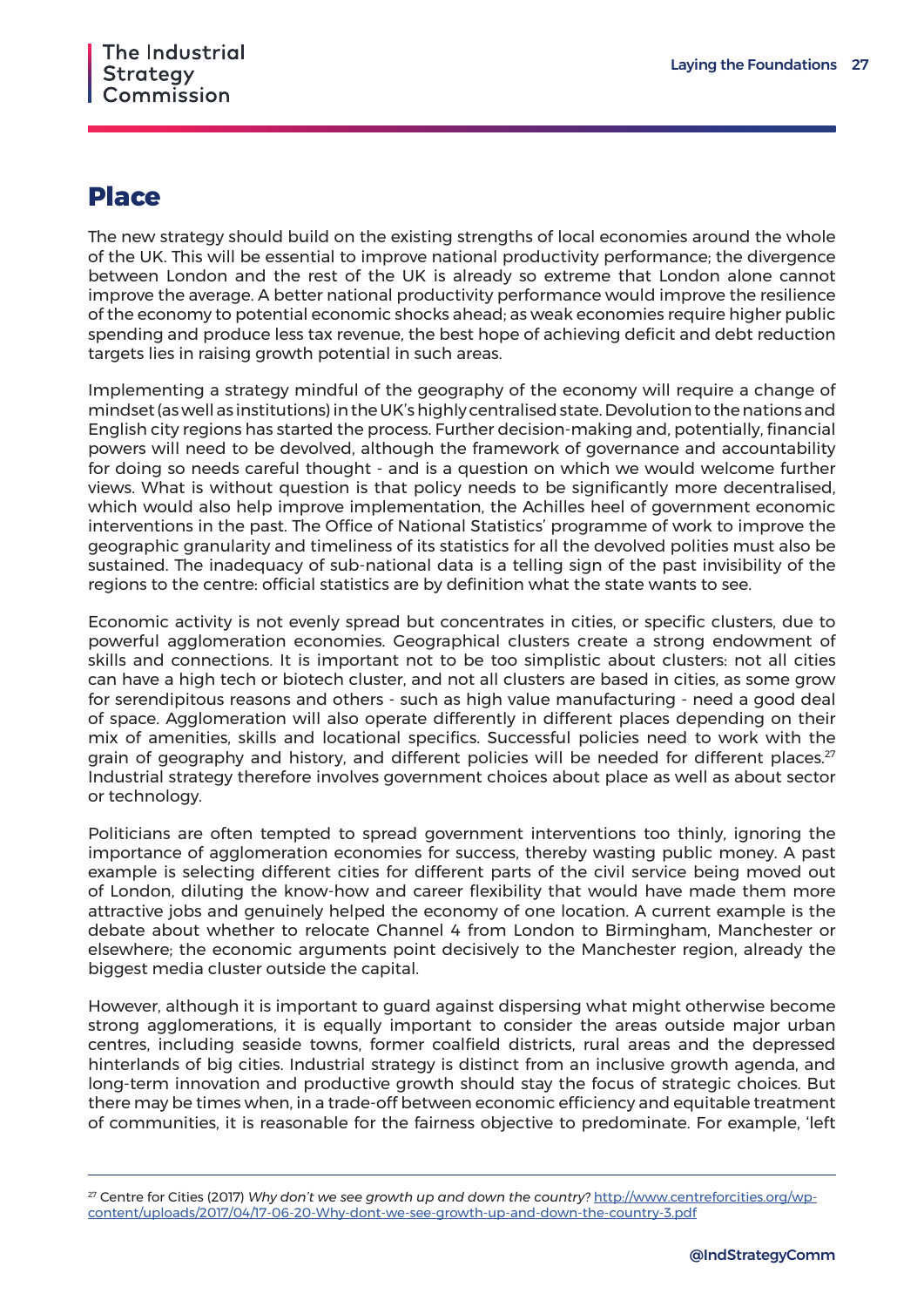behind' places all need key basic infrastructure, and such investments may trump others that promise a higher economic return. What's more, many places outside the centres of the core cities may be able to grow out from nascent clusters. Examples would be Stoke-on-Trent's developing arts community, or the successful Advanced Manufacturing Research Centre (AMRC), which straddles the Rotherham/Sheffield boundary in the Sheffield City Region.

#### Agglomeration

The principal reasons agglomeration economies exist are:

- Knowledge spillovers occur more often where there are more people they can share know-how and new ideas;
- People are more likely to have a range of job options or be able to switch jobs, especially if they have specialised skills - the labour markets are 'thick';
- Once the agglomeration process starts, the biggest markets are where the most people are to be found. This encourages more business growth;
- Similarly, supply chains develop and amenities are built which attract even more workers and employers.

There is a self-fulfilling dynamic at work. Although new cities do grow, this is often due to a physical advantage (such as a port or nearby natural resources) or perhaps a substantial government investment (such as a new administrative capital). On the whole, past agglomeration fuels future urban growth due to the increasing returns to density.

This dynamic has been reinforced by information and communication technologies. In the modern knowledge-based economy, the value of hard to codify know-how has increased, and the digital technologies have proven to be complements to face-to-face communication (not substitutes for it, as early advocates of the 'death of distance' argued).<sup>28</sup> So clustering in cities in high tech sectors, but also all information-intensive sectors such as finance and professional services, has increased.

The limits are congestion effects such as costly housing, long commutes, and the disamenities of crowding or pollution. These negative agglomeration effects for households limit the positive agglomeration effects in production. But while the balance of economic incentives determines city size in a given context, changes in the context (such as technology, transport investments, housebuilding) can have a significant impact. It is clear that in general people put a high value indeed on proximity.

All economies have just a small number of very large, productive, diverse city regions. The UK is unique in the OECD having only one. So the UK economy hits the congestion buffers quickly. There have been several episodes of post-war policy tightening when this was the last thing needed in some parts of the country. Social welfare for the UK as a whole would be higher if London's congestion costs could be diminished as a result of greater capacity to grow a second or third global urban region. The UK has several candidate regions and a strategic challenge is how to get these to critical mass for a powerful agglomeration dynamic to begin. A more even regional distribution of productive activity and well-paid, skilled jobs is also desirable in itself.

<sup>28</sup> Glaeser, E. (2011). *Triumph of the City: How Our Greatest Invention Makes Us Richer, Smarter, Greener, Healthier, and Happier*. Macmillan: Basingstoke and Oxford.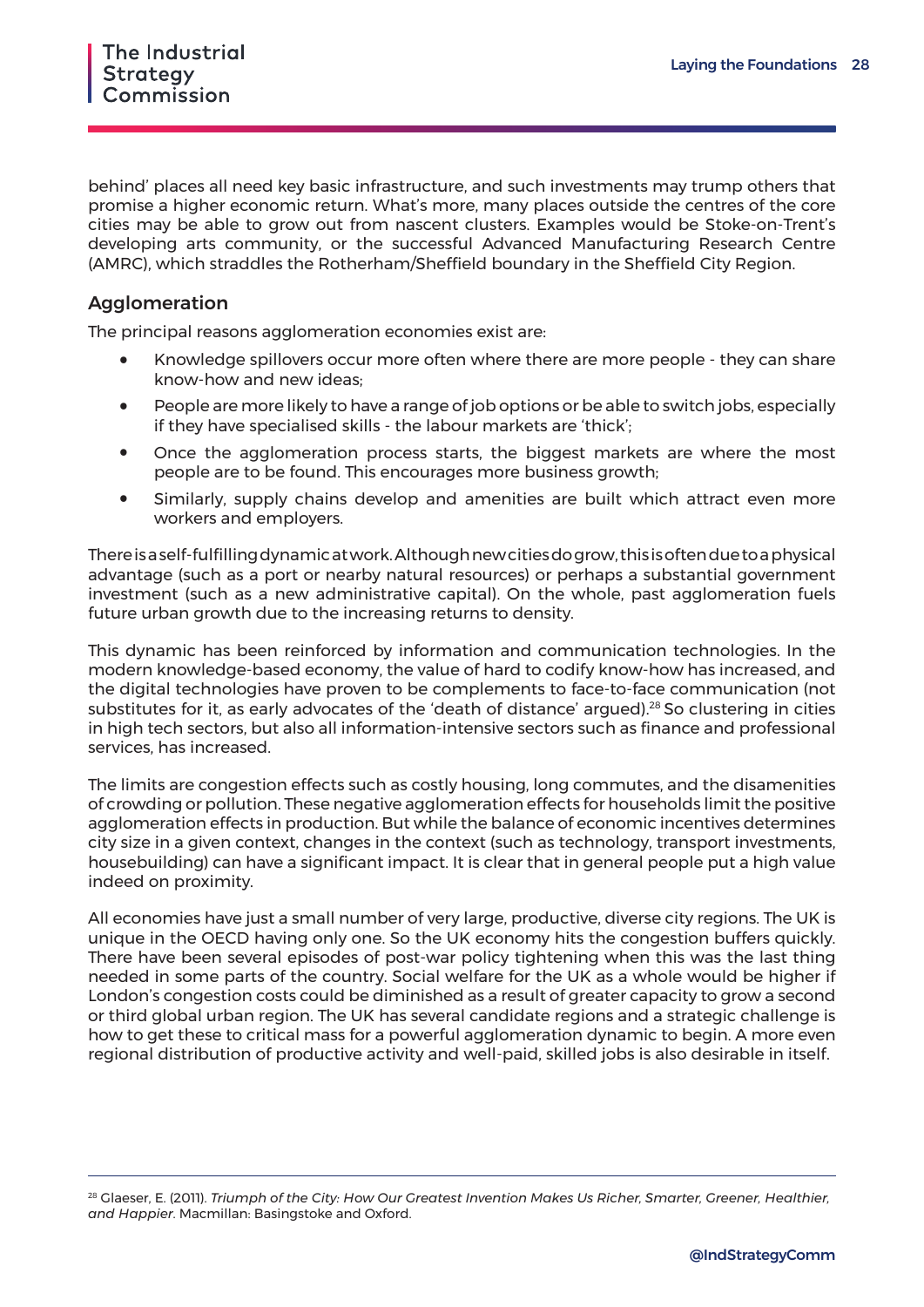How has the UK come to be so 'unbalanced' relative to other advanced economies? Apart from the inherent self-reinforcing 'Matthew effect'29, in economic growth of rich places getting richer, a number of factors have contributed:

- The limitation of standard evaluations of government interventions such as infrastructure investment and spending on public sector R&D;
- Zero sum mentality;
- Political and administrative centralisation.

Methods of evaluation for public sector investments

In principle, potential public sector investments should be thoroughly appraised. In practice, current methods amplify the inherent self-reinforcing dynamic of agglomeration.

Formal appraisals looking at costs and benefits projected into the future apply a methodology designed for marginal and linear changes to investments that are intended to bring about non-linear or non-incremental change. For example, a big infrastructure project whose aim is to bring about economic development involving changes in commuting patterns or the location of certain supply chains would be under-valued by standard cost-benefit analysis methodologies. Although such future benefits are more uncertain than incremental changes, they have a strongly self-fulfilling character. The errors in appraisals from applying the standard methodology to non-linear contexts can be large, both because relative prices may change and because large projects can have large effects on aggregate economic output.<sup>30</sup>

There is no definitive guidance about when the linear approach to a project appraisal will be misleading. However, context is clearly relevant to the likelihood of significant changes in relative prices or aggregate consumption. For example, upgrading rail links to better connect cities and towns across northern England in a single labour market by reducing commuting times is an obvious example of investment with potentially non-incremental outcomes, whereas upgrades to existing commuter lines into London, with a dense existing network of different commuting options, are incremental.

The existing methodologies do not systematically capture externalities and spillovers either, although some progress has been made in trying to assess 'wider economic benefits'. This includes agglomeration effects; output changes in imperfectly competitive markets; impacts on labour supply; and change in the productivity of jobs.<sup>31</sup> The last two of these are valued in terms of the additional tax revenues due to the change in labour supply - a point taken up below. Although there has been extensive research on this area in recent years, there is not yet settled doctrine. However, the key point is that the focus of appraisal should be the potential for economic development over time, not the narrow net benefits of a single project.<sup>32</sup>

30 Dietz, S. and Hepburn, C. (2013) 'Benefit-cost analysis of non-marginal climate and energy projects' *Energy Economics*, 40, 61-71; The errors arise from the curvature of the utility function, which for ranges which are empirically plausible, makes the linear first order Taylor expansion for the stream of future utilities a poor approximation. The elasticity of the utility function depends on preferences for inter-temporal substitution, aversion to risk, and aversion to (spatial) inequality.

31 Department for Transport (2005) *Transport, Wider Economic Benefits and Impact on GDP*. Discussion Paper [http://webarchive.nationalarchives.gov.uk/+/http:/www.dft.gov.uk/pgr/economics/rdg/webia/webmethodology/](http://webarchive.nationalarchives.gov.uk/+/http:/www.dft.gov.uk/pgr/economics/rdg/webia/webmethodology/sportwidereconomicbenefi3137.pdf) [sportwidereconomicbenefi3137.pdf](http://webarchive.nationalarchives.gov.uk/+/http:/www.dft.gov.uk/pgr/economics/rdg/webia/webmethodology/sportwidereconomicbenefi3137.pdf) 

32 Metz, D. (2016). *Travel Fast or Smart? A Manifesto for an Intelligent Transport Policy*. London Publishing Partnership: London.

<sup>&</sup>lt;sup>29</sup> The 'Matthew effect' was coined by Robert K Merton in 1968 and refers to the parable of the talents in the Gospel of Matthew (25:29) in the New Testament: *'For unto every one that hath shall be given, and he shall have abundance: but from him that hath not shall be taken even that which he hath.'*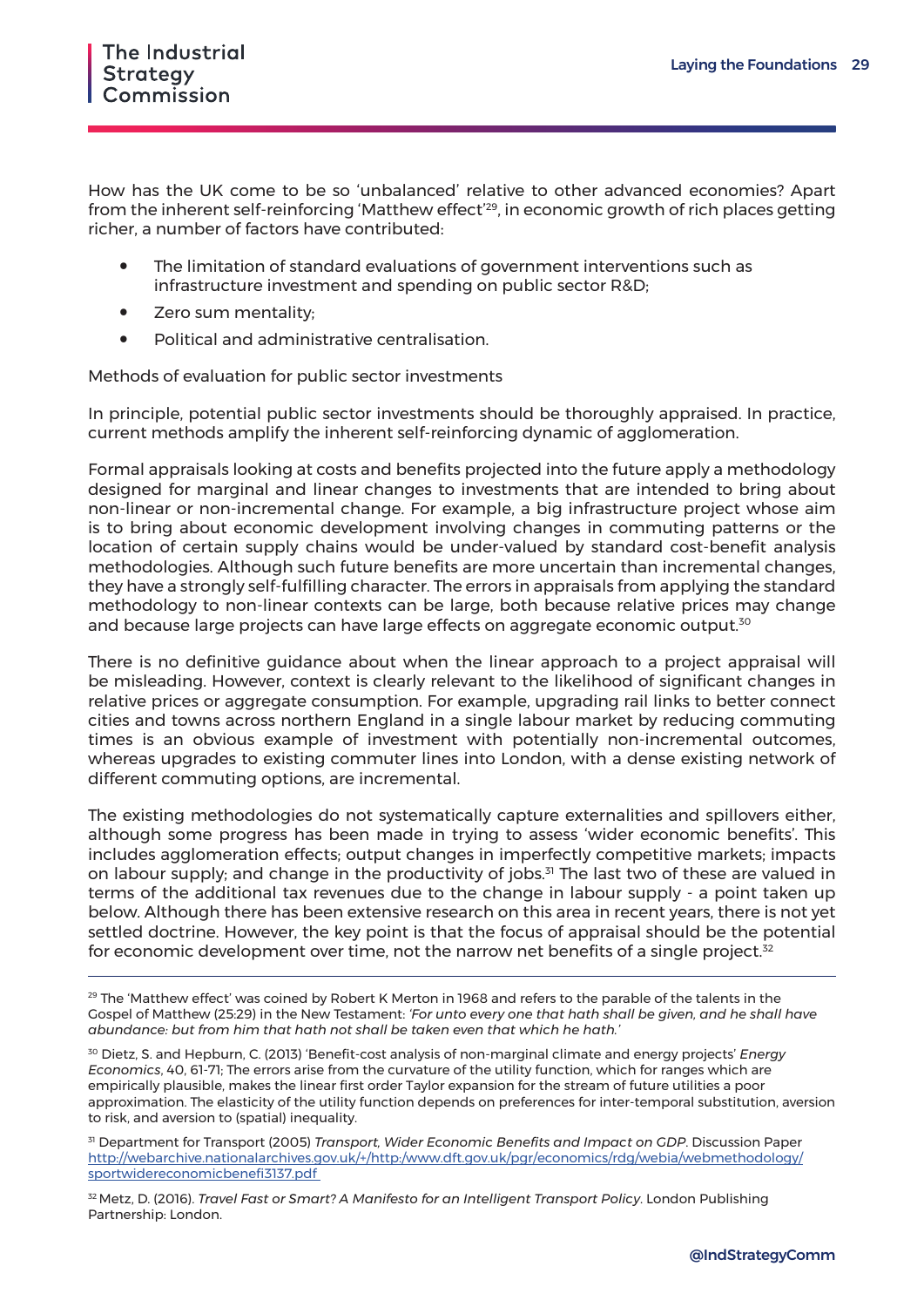A final crucial point about methodology is the standard approach to the valuation of potential benefits, which uses prevailing market prices, such as existing wage rates and the tax revenues they are likely to generate, or current house prices. However, the value of time saved thanks to, say, a faster train journey between Sheffield and Manchester at prevailing wage rates will be lower than its value at wage rates in new, higher productivity equilibrium. Moreover, using current market rates exacerbates even further the self-reinforcing divergence described above.

#### Zero sum mentality

Much of the debate about regional imbalances within the UK frames it in terms of 'rebalancing'. This speaks to a zero sum mentality about the geographical distribution of economic activity, as if other regions can only grow faster or become more productive at the expense of London, whose growth would have to be constrained. But on the contrary, if one or two other regions also generated faster and higher productivity growth, congestion effects - the agglomeration disamenities - would be reduced in London, and the economy as a whole would be able to grow faster without policy action to prevent overheating. Having more than one economic engine would benefit the whole of the UK.

The one area where zero sum considerations obviously do apply is in the allocation of limited public sector funds for investment. However, better appraisal methodologies would help to develop a systematic approach to the allocation of funds.

#### Centralisation

As noted in Part One, the UK economy and polity is highly centralised relative to its peers. There are a number of areas where policy could help the attainment of critical mass in other cities apart from London:

- Some transport investments will have the potential to turn a wider urban area into a single commuting area. The appraisal of such projects ought to take into account potentially large changes in behaviour;
- Any other significant public sector investments should be appraised as non-incremental projects;
- It is essential to think about agglomeration effects when considering public sector investments and relocations. One implication noted above is to ensure similar activities are clustered;
- Further devolution of skills policy, as central government officials do not have the granularity of local knowledge to understand local skill needs. For schools, the successful London Challenge needs to be replicated around the country.

#### Conclusion

The UK's economic performance will not improve without productivity improvements in parts of the country other than London and the South East - not zero sum 'rebalancing', but improving growth and productivity elsewhere. The UK is an unusually centralised nation among its comparators, so this will require continuing devolution of decision-making powers.

Agglomeration economies are a powerful force concentrating economic activity in cities. Government policies need to recognise this reality and aim to focus on clusters of high productivity activity. This is not to overlook the need for adequate investment in second tier or poorer places, often missing, when there is a trade-off with economic efficiency.

However, agglomeration occurs within contexts shaped by government. The current methods of appraising public investments such as infrastructure make the disproportionate role of London self-fulfilling. They do not take account of possible step changes in productivity due to interventions in weaker parts of the economy, and because using current market signals (such as wages or house prices) to assess future benefits creates a winner-takes-all dynamic.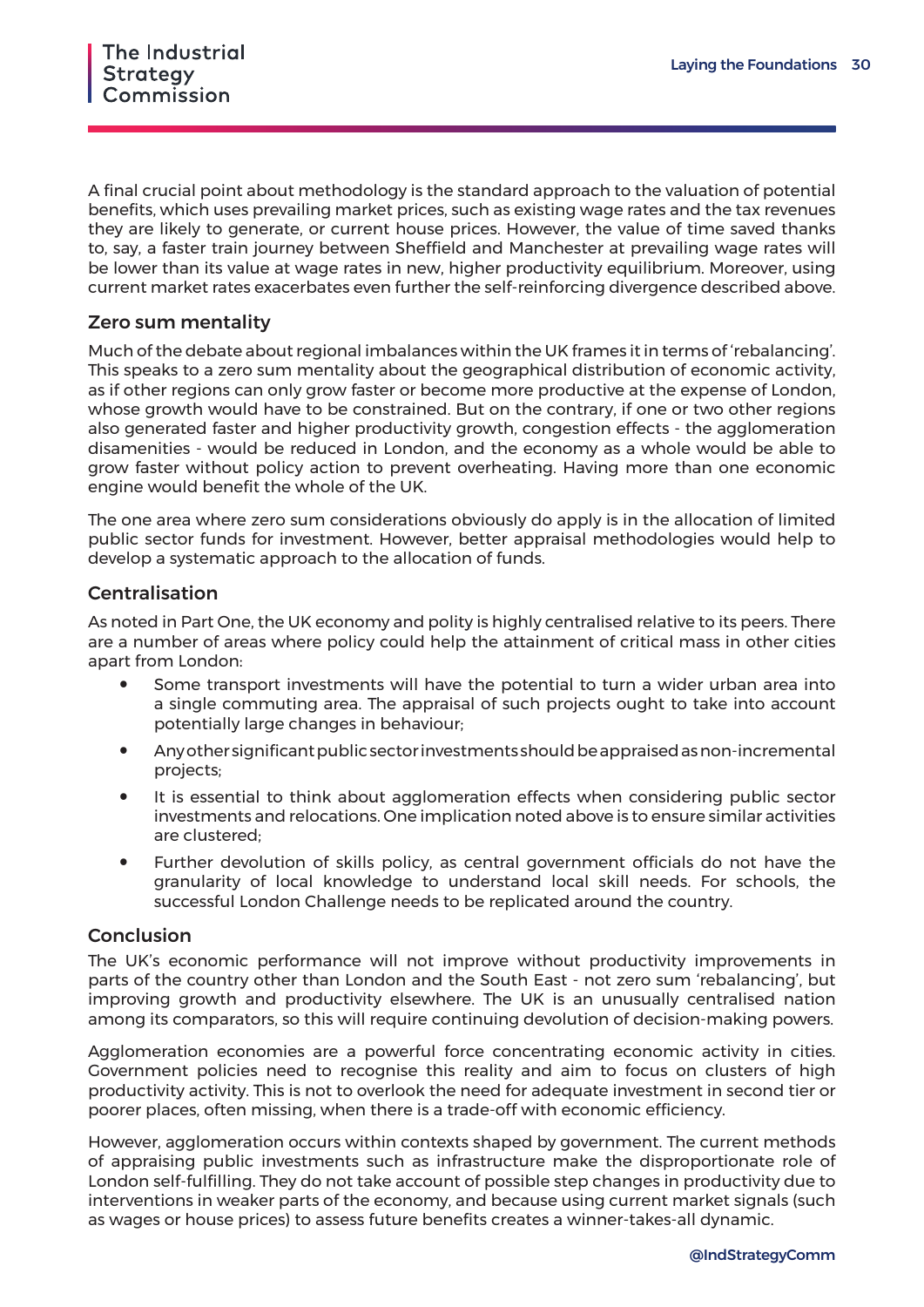### **Science, research and innovation**

The UK is a significantly less research-intensive economy - as measured by the share of GDP devoted to research and development (R&D) - than either its traditional competitors in the developed world, or the fast growing economies of East Asia. Moreover, UK spending on R&D - both public and private - is highly regionally polarised toward London and the South East.

There is now consensus that the nation should become more R&D intensive; the Conservative Party and Labour Party manifestos at the 2017 general election supported a target for an increased R&D intensity, both aspiring to a target of 3% of GDP.<sup>33</sup> This target is also supported by organisations such as the CBI and the Royal Society.

It is not obvious, a priori, what the ideal proportion of GDP that should be spent on R&D is - it would in principle be possible to overinvest. The optimum level depends on the structure of the economy and its sources of comparative advantage (though equally it may be research capacity that dictates where comparative advantage can be found). Nonetheless, there seems little doubt that the UK's current level of investment is too low.

But it is important to understand who funds and carries out R&D. The larger part of research and development is carried out by the private sector, and in the short-term this is most likely to yield increases in productivity through the introduction of new products and improved processes. The UK's low level of *business* R&D is likely to be linked most directly to poor productivity performance nationally and regionally. A target of overall R&D intensity of 3% of GDP can only be met if there are substantial increases in expenditure on R&D by the private sector.

Economic theory predicts underinvestment in R&D by firms, as they are unable to capture the full benefits of their investment. This market failure, and the beneficial spillovers of business R&D to the wider economy, justifies subsidies to the private sector to carry out R&D. In the UK, R&D tax credits amount to a substantial, but untargeted, degree of public sector support.

However, levels of business R&D are closely linked to government support for R&D. The R&D supported by the government is a public good, supplying skilled people, new knowledge, and connectivity to global knowledge networks, which business R&D can exploit; and it 'crowds in' private spending. Thus the UK's low business R&D intensity is partly explained by low levels of government support for research.<sup>34</sup>

The different roles of the public and private sectors in supporting R&D, and the crucial importance of having strong links between them, stresses the importance of having the right institutional framework for the government's support of science and innovation. This framework needs to recognise that, in the context of industrial strategy, science and innovation policy has to balance three goals:

- support for the existing business base to make the most of new technology (for example, in much more widespread use of digital technologies, automation and robotics in manufacturing);
- the development of new technologies that may be the basis of new industries (for example in machine learning, nanotechnology, biotechnology and quantum technology);

<sup>33</sup> Labour committed to 3% by 2030, the Conservatives to 2.4% in 10 years with 3% as a longer term goal.

<sup>34</sup>Economic Insight Ltd (2015) 'What is the relationship between public and private investment in R&D?', report for the Department of Business, Innovation and Skills

https://www.gov.uk/government/uploads/system/uploads/attachment\_data/file/438763/bis-15-340-relationshipbetween-public-and-private-investment-in-R-D.pdf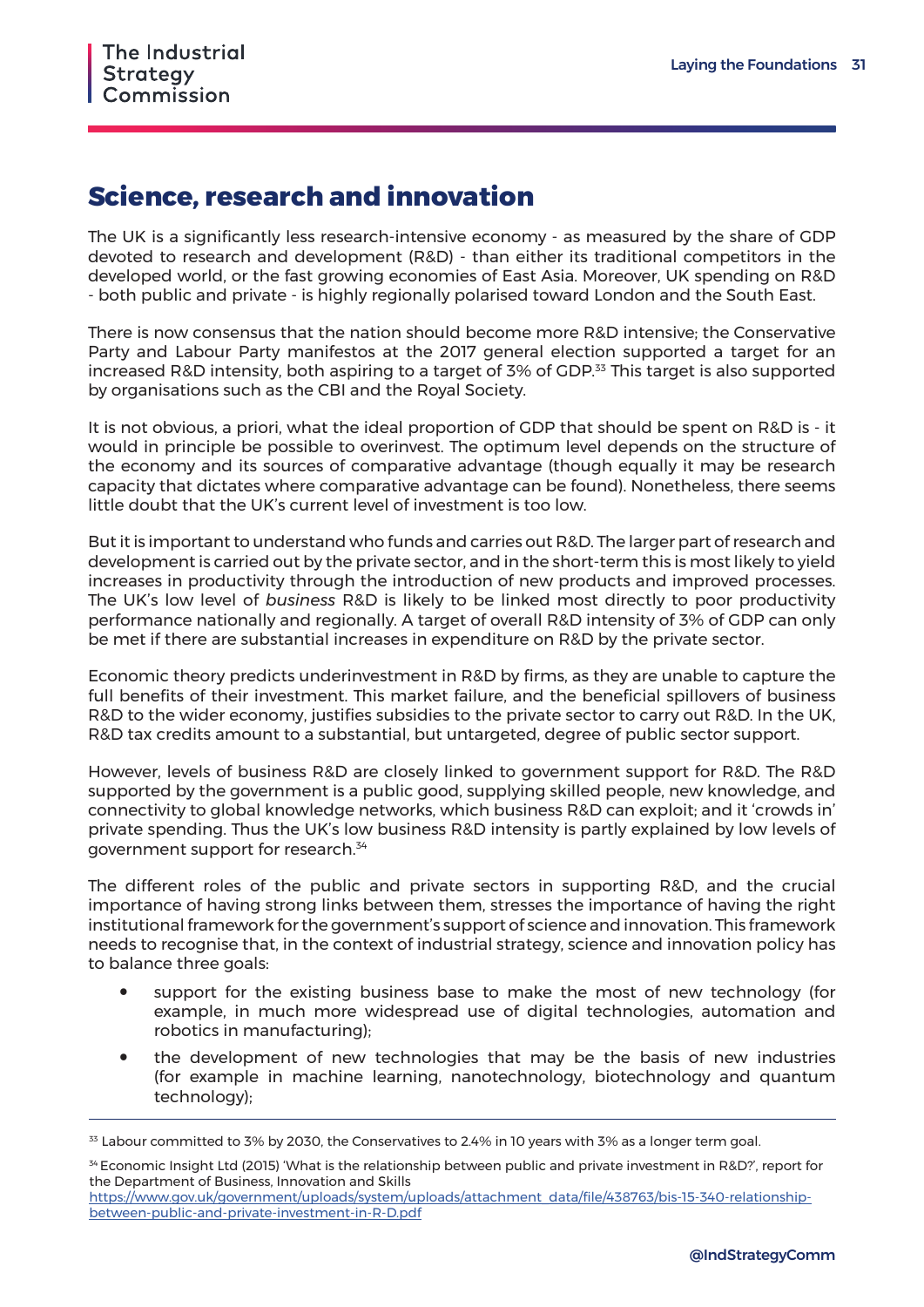support for the creativity of outstanding individual scientists and groups, as they explore new fields whose potential impact is entirely unpredictable.

#### UK Research and Innovation (UKRI)

The institutional landscape for publicly funded research is being reorganised, through the establishment of UK Research and Innovation. This single non-departmental public body, established in the Higher Education and Research Act 2017, will incorporate the seven existing research councils, which provide project funding to (predominantly) university-based research and that part of the Higher Education Funding Council for England (HEFCE) which provides block funding in support of research and knowledge transfer to English universities (this function remaining devolved to national bodies in Wales, Scotland and Northern Ireland). UKRI also incorporates InnovateUK, a 'business led' organisation which provides collaborative grants to business, and in addition operates a relatively newly established network of translational research centres, the Catapult Centres.

The guiding principles for the new organisation are laid out in the Nurse Review (2015), which is heavily focused on the research councils and criteria of 'scientific excellence' as defined by peer review.35 There is a strong emphasis on UKRI as a strategic link between the science base and government operating in two directions - as a single voice for science to government, and as a conduit from government to better align research strategy with government priorities.

The Nurse Review said little about the relationship between research councils and InnovateUK in the new UKRI environment. The organisations should work towards a common strategy, and co-operate more closely at an operational level. But it would be a mistake to treat InnovateUK as the single intermediary between the research base and business - that would be imposing a wholly inappropriate linear model on a system that already benefits from many links at many levels between researchers, businesses and funding bodies.

#### Place

Previous science and innovation policy (in England, at least) has tended to resist any consideration of geography in its decision-making, focusing solely on 'excellence'. The current deeply geographically unbalanced research landscape is a consequence of a combination of deep history (i.e. the location of England's two ancient universities), policy decisions on siting major facilities in the 'Golden Triangle' (e.g. the Diamond Light Source and the Francis Crick Institute for biomedical research), a conscious policy of research concentration, and the natural tendency of strong research centres to attract further funding and outstanding researchers from around the world (another example of the Matthew effect described above).

The Nurse Review concedes that location could become a consideration in new investment decisions, if a place-based investment would either build on existing strength in an area, or fill some gap in national capacity where there was no pre-existing centre. Existing regional strengths could be mapped by a process building on the Science and Innovation Audits that the government has recently sponsored; this should be part of the larger task of identifying the areas of comparative advantage that exist in cities and regions.<sup>36</sup>

<sup>&</sup>lt;sup>35</sup> Nurse, P. (2015) *Ensuring a successful UK research endeavour: a review of the UK research councils https://www.* gov.uk/government/uploads/system/uploads/attachment\_data/file/478125/BIS-15-625-ensuring-a-successful-UKresearch-endeavour.pdf

<sup>&</sup>lt;sup>36</sup> Department for Business, Energy and Industrial Strategy (2016), Science and innovation audits: first wave reports <https://www.gov.uk/government/publications/science-and-innovation-audits-first-wave-reports>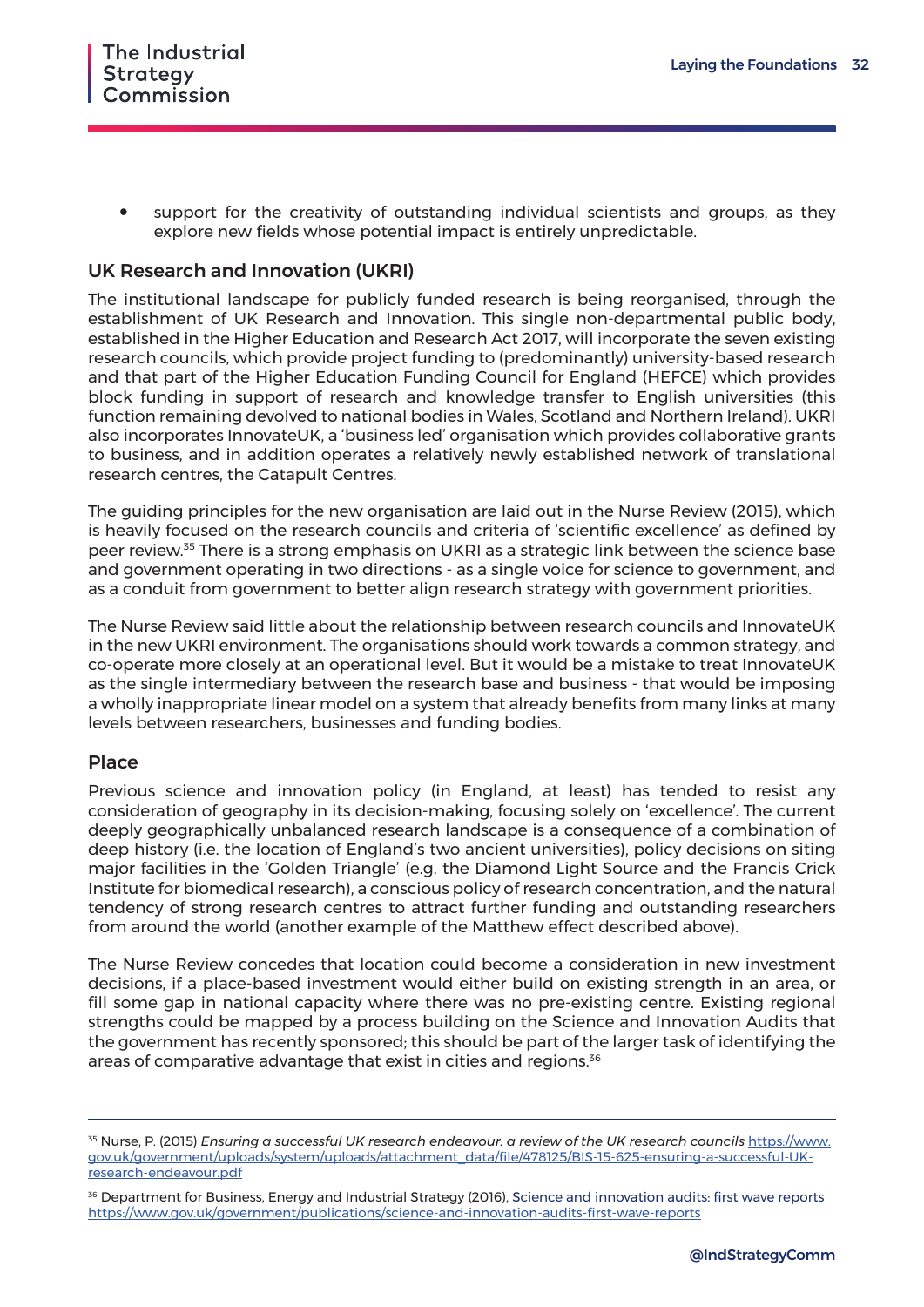<span id="page-33-0"></span>This mapping process is important, but it will not be enough by itself to make a difference to what is a major structural issue. This will need both new place-based delivery mechanisms for research funding, and new research institutions located in weaker regions. This will require more clarity about the roles of different kinds of research institutions in the context of wider regional and national innovation systems than we have seen so far.

#### Institutions for Research and Development

Research and development takes place in different kinds of institutions, which differ in their missions and roles within an overall national innovation system. Some examples of these different types of institution include:

- 1. Universities. Here research, often but not always basic in character, driven by disciplinary/academic priorities, is carried out, usually with support from research councils, in parallel with undergraduate and postgraduate teaching.
- 2. Publicly supported basic research institutes. Research driven by disciplinary/academic priorities, largely government supported. E.g. Max Planck Institutes in Germany, the Francis Crick Institute (UK).
- 3. Public sector research establishments (Civil). Research directly supported by government driven by non-defence state priorities. E.g. Health and Safety Laboratory, Meteorological Office, National Institute for Standards and Technology (USA).
- 4. Public sector research establishments (Defence). Research directly supported by government in support of defence (though often with an aspiration to create marketable civil technologies as spin-offs). E.g. Los Alamos National Laboratory (USA), Defence Science and Technology Laboratory, Porton Down (UK).
- 5. Public sector translational research institutes, with strong private sector partnerships. Government run laboratories with a primary mission to support innovation in the private sector. E.g. ITRI (Taiwan), Fraunhofer Institutes (Germany).
- 6. Private sector contract research organisations. Private sector (including not-for-profit) laboratories dependent on R&D contracts from both the public and private sectors. E.g. SRI International (USA), Battelle Memorial Institute (USA).
- 7. Corporate research laboratories carrying out strategic/long-ranged research. Laboratories supported by large companies carrying out long-ranged, speculative research. E.g. Bell Laboratories (pre 1996, USA), Google X Laboratory (USA).
- 8. Product focused company R&D laboratories**.** Private sector R&D focused on existing or planned products and services, including both large companies and spin-outs.

The first two categories of academic research have the highest visibility, but most R&D is done in institutions in the other categories. The balance between different types of institutions can vary over time and between different countries. For most of the post-war era, R&D in the UK was dominated by defence public sector research establishments (PSREs) and corporate laboratories.<sup>37</sup> Since 1980 these have been reduced greatly in importance as a result of changes in government policy (including the privatisation of some PSREs) and corporate governance<sup>38</sup>, and university-based research has come to occupy a position which is proportionately larger than in most other research-intensive countries.

<sup>37</sup> Edgerton, D. (2005) *Warfare State: Britain*, *1920–1970*. Cambridge: Cambridge University Press.

<sup>38</sup> Jones, R.A.L. (2013) 'The UK's Innovation Deficit & How to Repair it' *SPERI Paper No.6* [http://speri.dept.shef.ac.uk/](http://speri.dept.shef.ac.uk/wp-content/uploads/2013/10/SPERI-Paper-No.6-The-UKs-Innovation-Deficit-and-How-to-Repair-it-PDF-1131KB.pdf) [wp-content/uploads/2013/10/SPERI-Paper-No.6-The-UKs-Innovation-Deficit-and-How-to-Repair-it-PDF-1131KB.pdf](http://speri.dept.shef.ac.uk/wp-content/uploads/2013/10/SPERI-Paper-No.6-The-UKs-Innovation-Deficit-and-How-to-Repair-it-PDF-1131KB.pdf)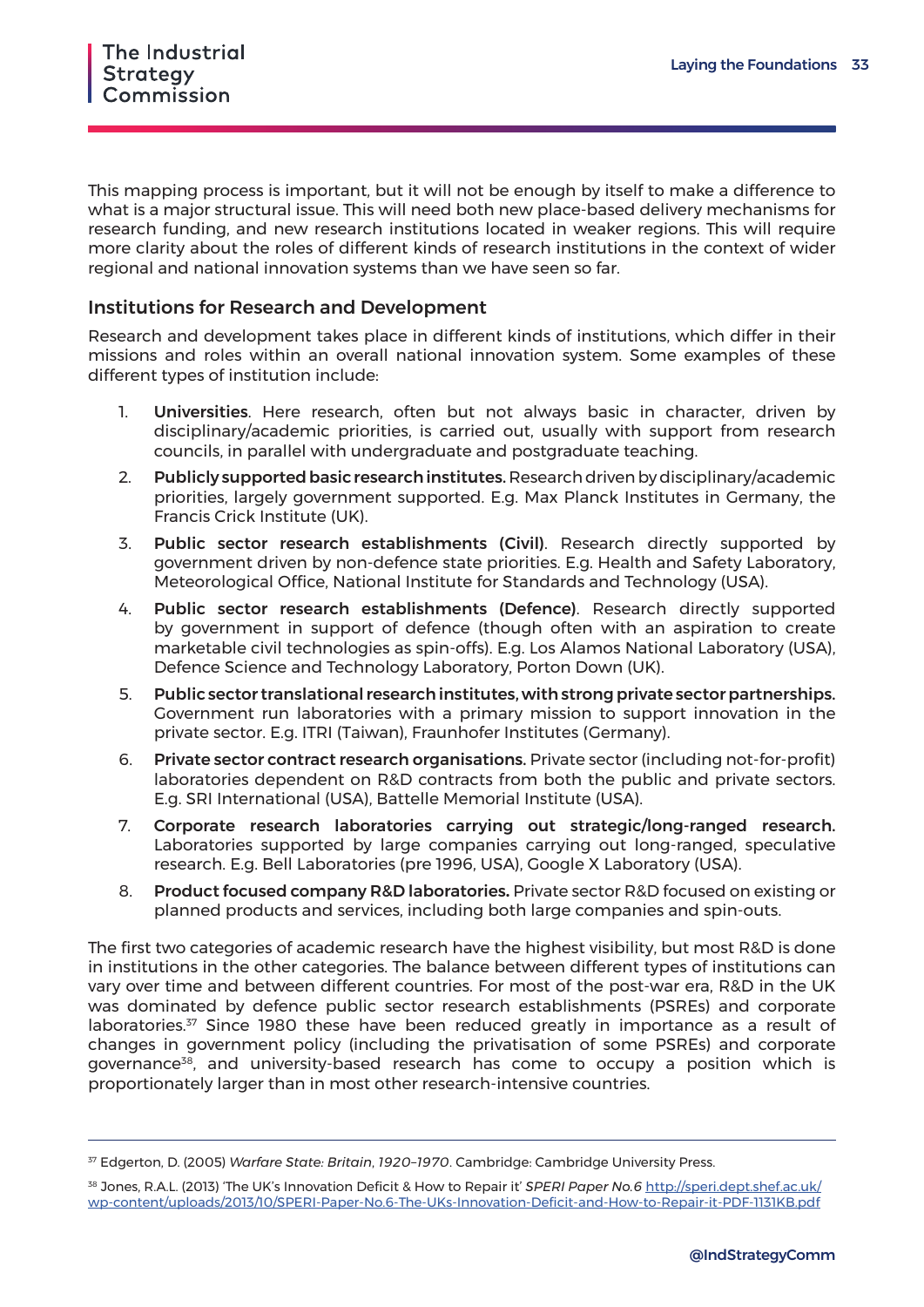Recent years have seen a number of changes in the institutional landscape in the UK. A series of translational research institutes - the Catapult Centres - have been founded, on the explicit model of Germany's Fraunhofer Centres. Other recent new government supported research institutions include the National Graphene Institute, the Alan Turing Institute, the Francis Crick Institute, the Sir Henry Royce Institute and the Rosalind Franklin Institute. The Government's 2017 Green Paper suggested another centre, for battery research.

The Francis Crick Institute is unambiguously in the second category, as a centre of academically driven life sciences. The role of the other centres is not always so well defined. For these centres, and for any future institutions that may be created, there should be greater clarity about the role and mission of each in the context of the wider innovation system.

For each institution there needs to be an understanding of where it sits on the spectrum from basic research to translation, and how success is to be judged - for example, whether by international scientific reputation and publication of high-impact outputs, by assistance given to established technology-intensive companies, by technology diffusion amongst less technology-intensive firms, or by the production of de-risked and investable propositions for spinning out and receiving venture capital funding. There must be a clear understanding of the appropriate business model for each institution, balancing any obligation to earn a commercial return (e.g. from commercial contracts and intellectual property licensing) with the degree to which they support open innovation.

As well as clarity about the role of each individual institution, a view needs to be taken about the evolution of the developing innovation landscape as a whole, with particular attention being paid not just to the individual institutions, but to the relationships between the different parts - including relationships with university research, business research, and venture capital funded spin-outs.

Since physical research institutes are by their nature located in distinct places, it will be important to understand the role these institutes can have as nodes or anchors of regional innovation ecosystems, supporting economic growth by attracting inward investment, attracting talented people from outside and developing the skills of local people, and encouraging private sector innovation activity.

#### New delivery mechanisms

In addition to new institutions, there is now interest in new delivery mechanisms for research funding. In particular, the new Industrial Strategy Challenge Fund (ISCF) has the potential to create new ways of initiating and funding fruitful public-private sector partnerships to develop research in support of the strategic goals of the state.

As always, there is a temptation to look abroad for models to emulate, and there has been much interest in the USA's Defense Advanced Research Projects Agency (DARPA). We caution that the success of DARPA in certain specific areas of innovation (the Internet and GPS) may not be easily replicated in the UK's environment, with its different innovation ecosystem.

DARPA's success is related to the clarity of its strategic mission - the requirement to maintain the absolute technological superiority of the US Armed Forces. The technologies often ascribed to it were only developed with substantial additional effort - particularly at the development end of R&D - by other agents, especially private sector R&D.

Nonetheless, there are lessons to be learnt here; about the need for able and strongly empowered programme managers, the importance of private sector contract research organisations, and above all the focus on challenge-led research. The task will be to identify challenge areas with a high degree of focus and alignment with the UK's big strategic goals.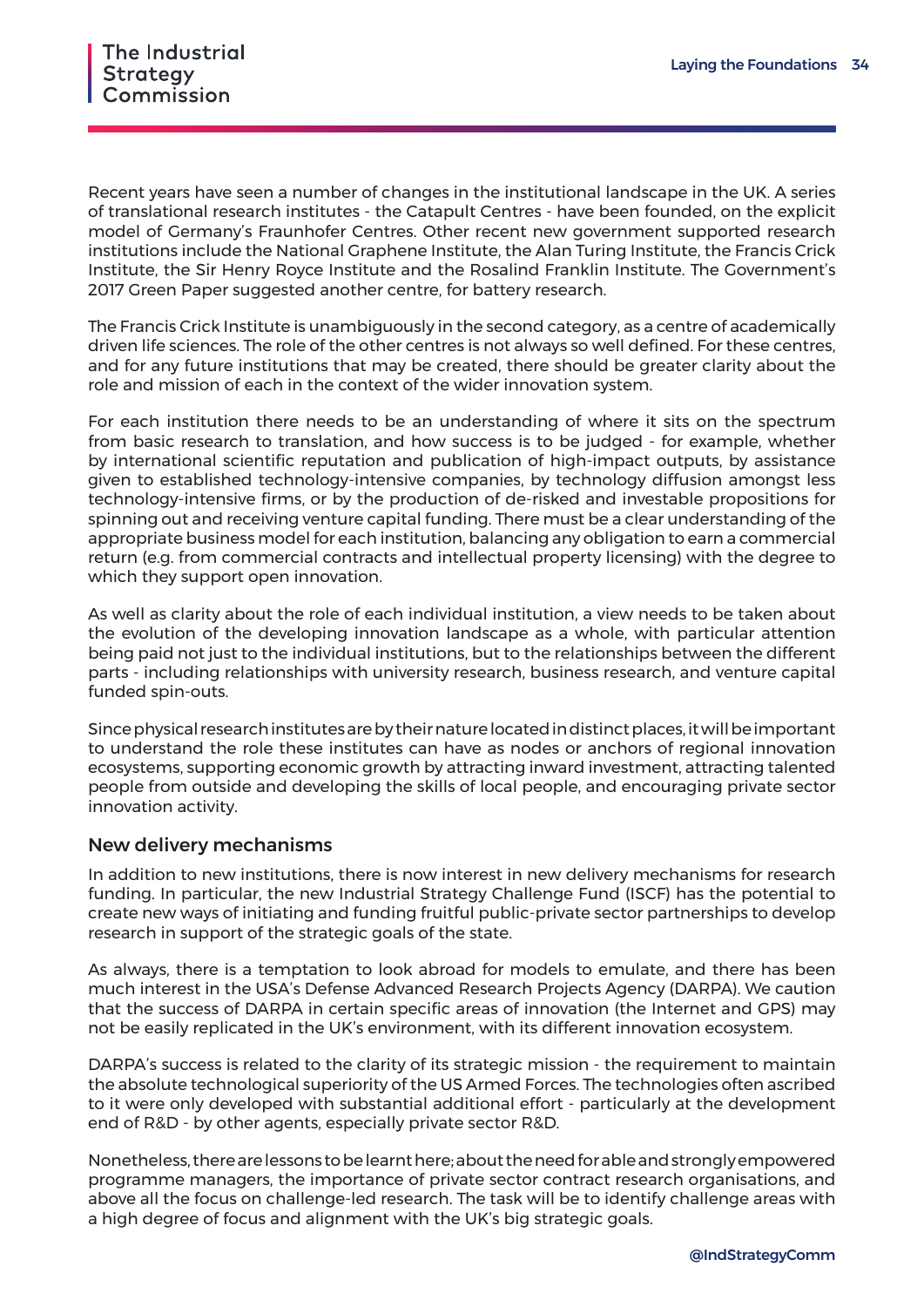#### Research and skills

The strength of the research base and the wider skills agenda are seldom considered together, a damaging error. The existing split between higher education and further education has been harmful; the increasing involvement of universities - including research intensive universities - with intermediate level skills, including apprenticeships, should be welcomed and supported.<sup>39</sup> There is now the danger of a new split between teaching and research in English universities as responsibilities previously held by HEFCE are split between the Office for Students and Research England. This needs to be mitigated, while the involvement of research councils with the skills agenda at the PhD level should be further supported, building on their existing strong networks with industry. The most effective mechanism for knowledge transfer and the diffusion of technology is the movement of skilled people at all levels.

#### Conclusion

The R&D intensity of the UK is too low and a key aim of industrial strategy should be to correct this. This needs to be done in a way that considers the whole innovation landscape, including both public and private sectors, and the whole spectrum from basic to translational research.

The most pressing issue, in terms of likely immediate impact on productivity, is to increase business R&D and the translational R&D which supports strategic government goals in areas such as energy and healthcare. This is likely to involve new institutions and new partnerships between the public and private sectors.

To achieve success over the long-term, there needs to be a correct balance of support for unfettered discovery research of the highest quality, research to support existing business and government priorities, and the development and commercialisation of new technologies to create new companies and new industries.

The gross regional disparities in public and private R&D intensities need be remedied by a systematic approach which analyses regional innovation ecosystems, develops anchor institutions appropriate for the existing strengths and realistic future potential of city and regional economies and simultaneously improves the innovation capacity and skills base of currently underperforming areas.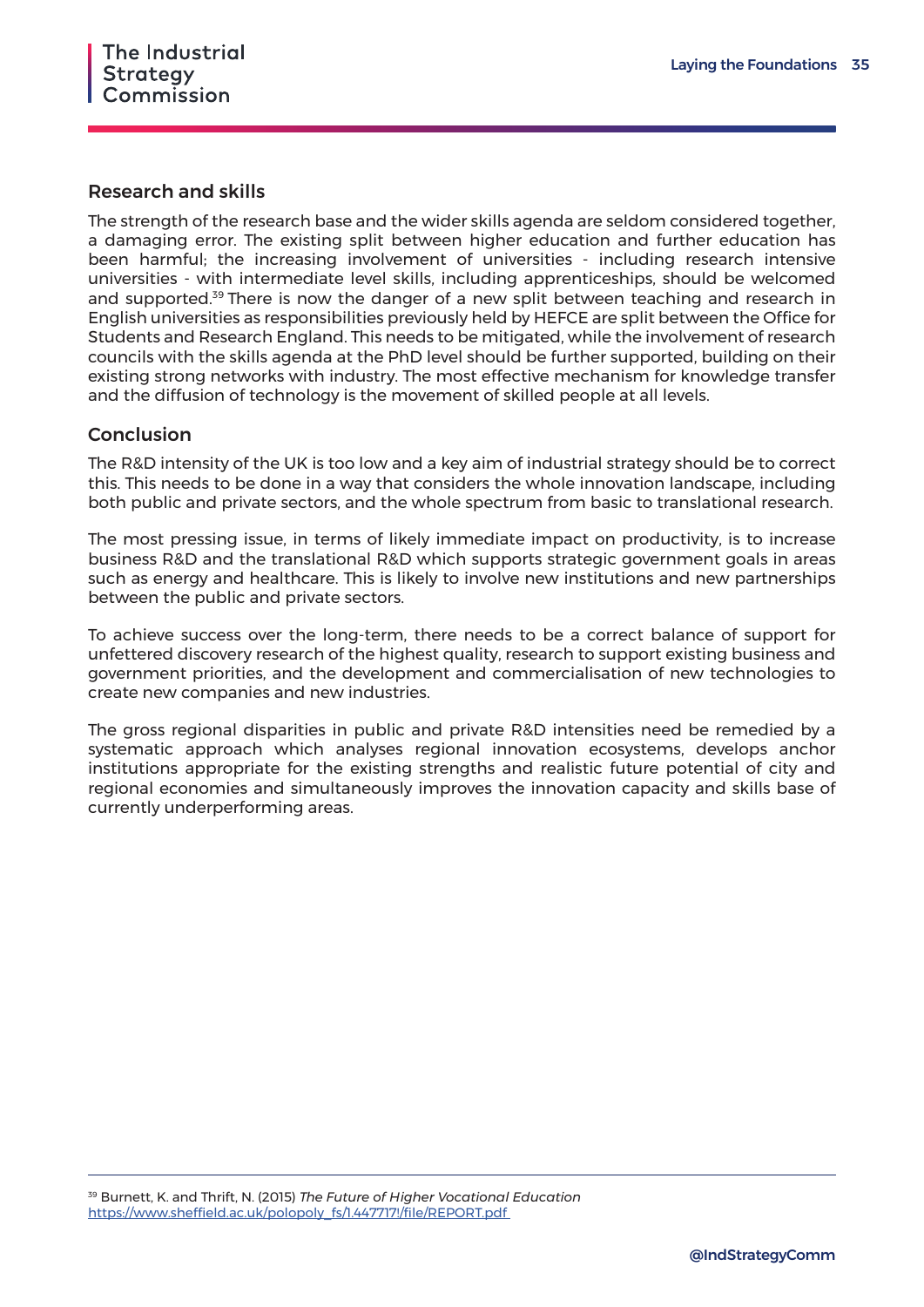### **Competition policy**

A robust competition policy is a vital component of industrial strategy. Ensuring that innovators do not face prohibitive barriers to entry or expansion, and preventing incumbents from exploiting policies to enhance their own market position, will help avoid the risk of 'picking winners' among incumbents. The UK will need to implement its own state aid policy outside the EU, through the Competition and Markets Authority (CMA). Any proposals for support to individual sectors - which are always defined in terms of incumbents - should be strictly time limited with sunset clauses.

#### A strategic approach to competition and mergers

Competition policy also needs to become more strategic, in the context of both a strategic economic framework and significant technological innovation. Merger control has over time become technical and incremental. The decision-making process needs to allow space to consider significant markets in a more strategic way. A good example would be the decisions taken with regard to telecoms markets in recent years, which were split between Ofcom and the CMA, and assessed individual mergers without consideration of the longer-term evolution of the market.

However, although a longer-term horizon in key markets is desirable, it would be a highly retrograde step to reintroduce any criteria other than competition into competition policy. The decision in 2008 to extend the list of public interest areas where ministers can intervene to include financial services, to enable the takeover of HBOS by Lloyds, was regrettable. Outside national security and media plurality - areas where other considerations must sometimes take precedence - competition policy is the wrong tool for addressing other, unrelated, public interest aims.

#### Regulation and consumer policy

In addition to merger control and market inquiries, regulation has important competition consequences, and the UK regulatory landscape is unsatisfactory. It is vulnerable to frequent political interventions. The sector regulators governing the former natural monopoly nationalised industries are vulnerable to regulatory capture. Most of the sectors governed by these regulators have among the most dismal productivity records in the economy. These sector-focused bodies should be replaced with a horizontal regulator - especially as the market and technological landscape is changing in many of these sectors. The exceptions may again be media and financial services, where questions of plurality on the one hand and financial stability aims on the other pose different challenges. We will return to this in our final report and would be interested in comments on this issue.

Regulation is failing to serve the interests of consumers. Consumer policy has no strategic home - for example, there is no entity giving serious thought across the board to data security and privacy questions. Consumer policy should be restored as a function of the CMA, along with regulatory questions. This would enable joined-up long-term thinking about the consequences of regulatory reforms to help markets work better, and what accompanying policies might compensate the losers from regulatory reform. Competition and consumer protection should go hand in hand, to the benefit of both.

#### An expanded remit for the CMA

Other strategic aims that could potentially be located in the CMA include standard setting questions (as open or readily-licensed standards are so fundamental to the competitive functioning of markets), intellectual property questions (as IP protection is a temporary grant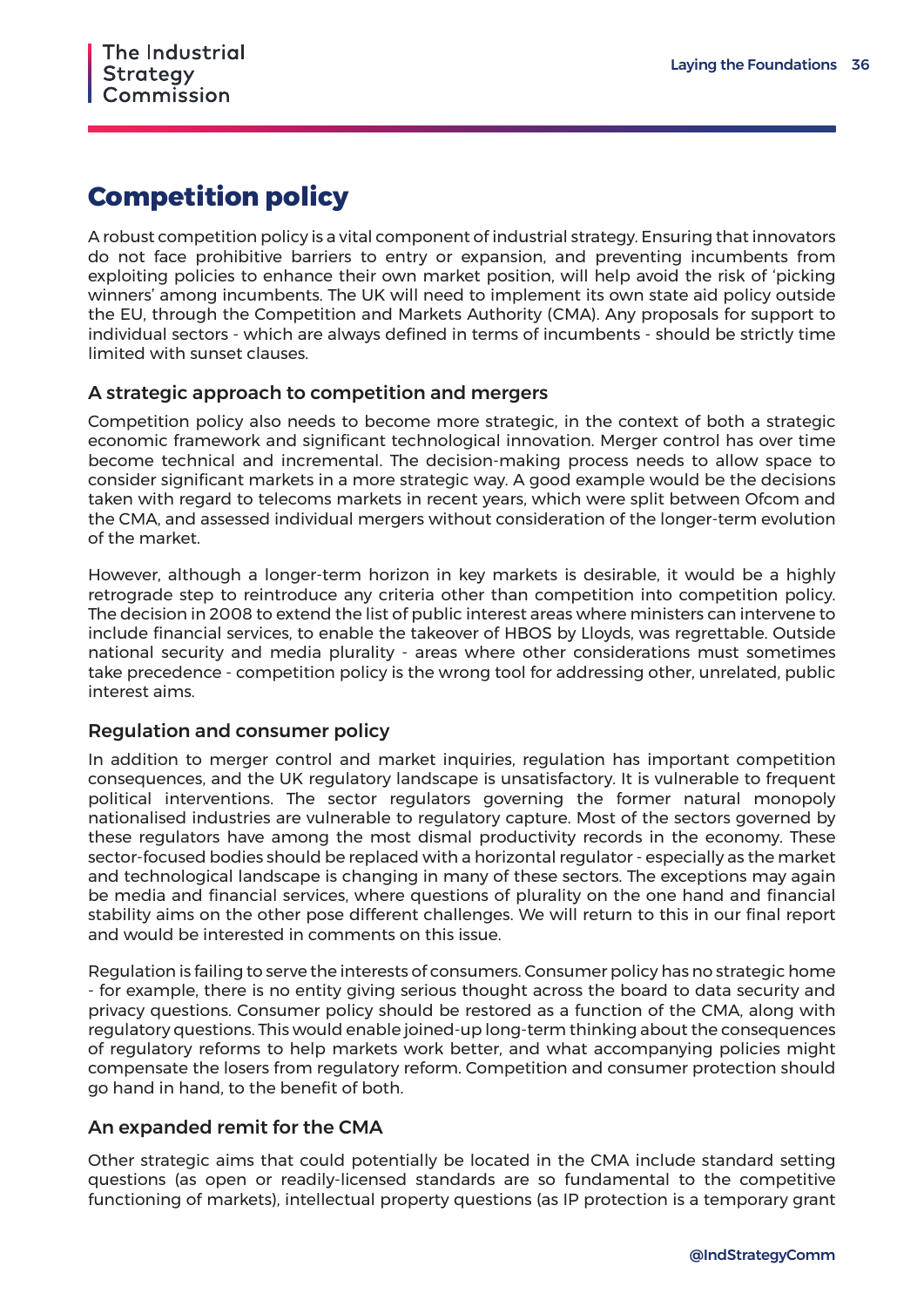of monopoly power), and government procurement policy. Government spends billions of pounds on research but invests nothing in market creation through its own demand - for instance, using the NHS as a customer for health innovations.

#### Conclusion

A strong competition and state aid regime is an essential component of industrial strategy, to enable innovation, new entry and structural change. Competition policy, regulatory functions and consumer policy need to be joined up, potentially in the CMA, to bring a strategic perspective to policy and to tackle the regulatory capture and disappointing productivity performance in some key sectors of the economy.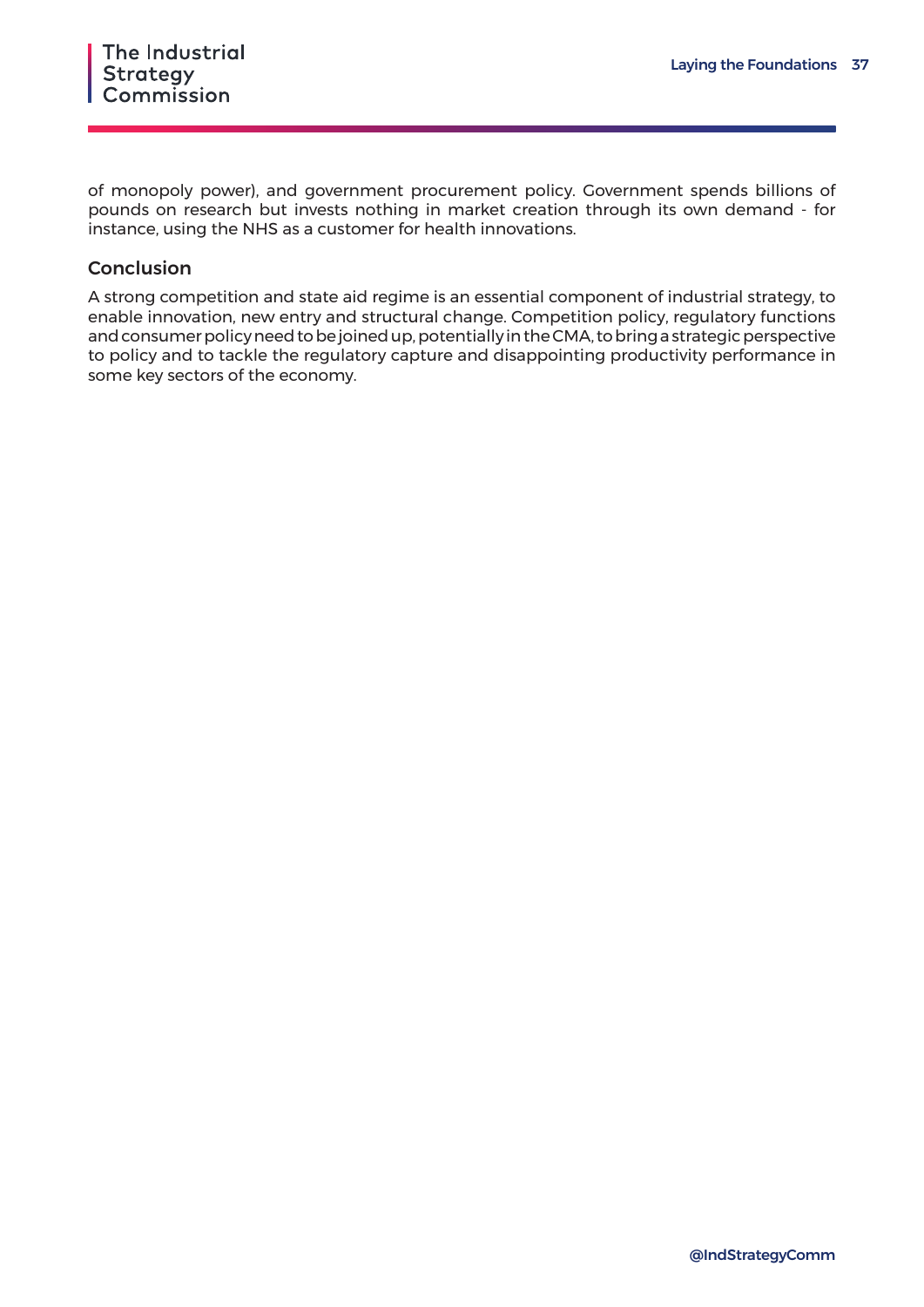### **Investment**

The UK's low investment rate is a factor in its sluggish productivity performance, with business investment in particular trailing behind most other G7 countries and expected to decline further in the short-term.<sup>40</sup> This does not mean there is a straightforward remedy - and it is not the job of an industrial strategy to determine how and where private enterprises should invest. However, it is clear that the sustainable development of any capitalist economy depends upon plentiful capital, invested efficiently in productive and innovative activities. Industrial strategy is legitimately concerned with ensuring that private investment is aligned with the public interest, as far as possible. It should be concerned with both the volume and composition of investment. For the most part, this means ensuring that the economy houses and supports multiple sources of financing for productive activity. One of the most important lessons arising from the UK's recent experience is that relying too heavily on a small number of sources of business finance - including public finance - undermines the resilience of the economy.

The public sector clearly has an important role to play. We believe a higher level of capital investment by the public sector will be necessary. More importantly, however, public investment needs to be undertaken more strategically. It should be geared towards maximising opportunities to unlock private investment and improve the productivity of the firms, industries and local economies to which it is directed. Greater *stability* of public investment - especially in relation to local economies - is key. The evidence is particularly strong in this regard for private R&D investment.41

#### The banking sector

The activities of the banking sector are often associated with the 'unbalanced' nature of the UK economy; many argue, as a consequence, that banking reform is central to reorienting the UK economy towards long-term, productive investment. The lending activities of the UK banking sector are a legitimate focus for an industrial strategy, not least due to the dependence on small and medium-sized enterprises (SMEs) on bank finance (about one in five have a bank loan). The Competition and Markets Authority 2016 report on retail banking reported that the market for SME lending is highly concentrated and described the pricing of loans as 'opaque' and 'complex'.42 Bank loans seem unlikely to be a good source of finance to grow small businesses.

It is clear, furthermore, that UK bank lending is heavily focused on residential property, and that the banking sector's head office concentration in London may be inhibiting its ability to appreciate the potential for high growth in industrial activities elsewhere. Data from the Federation of Small Businesses shows that SMEs based outside London are more likely to

<sup>&</sup>lt;sup>40</sup> Analysis of Gross Fixed Capital Formation data from the World Bank (available at [http://data.worldbank.org/](http://data.worldbank.org/indicator/NE.GDI.FTOT.ZS) [indicator/NE.GDI.FTOT.ZS](http://data.worldbank.org/indicator/NE.GDI.FTOT.ZS)) and OECD data on investment by sector (available at [https://data.oecd.org/gdp/](https://data.oecd.org/gdp/investment-by-sector.htm) [investment-by-sector.htm](https://data.oecd.org/gdp/investment-by-sector.htm)) shows that Italy had the lowest share of business investment across the G7 in 2015 at 8.9% of GDP followed by the UK at 9.4% of GDP. Expectations of further decline have been reported by PwC (see: [https://www.pwc.co.uk/economic-services/ukeo/pwc-uk-economic-outlook-full-report-march-2017-v2.](https://www.pwc.co.uk/economic-services/ukeo/pwc-uk-economic-outlook-full-report-march-2017-v2.pdf) [pdf](https://www.pwc.co.uk/economic-services/ukeo/pwc-uk-economic-outlook-full-report-march-2017-v2.pdf)) and a *Financial Times*' survey of economists (see: [https://www.ft.com/content/a0c3fce4-d0e2-11e6-b06b-](https://www.ft.com/content/a0c3fce4-d0e2-11e6-b06b-680c49b4b4c0?mhq5j=e2)[680c49b4b4c0?mhq5j=e2\)](https://www.ft.com/content/a0c3fce4-d0e2-11e6-b06b-680c49b4b4c0?mhq5j=e2).

<sup>41</sup> Department for Business, Innovation and Skills (2014) *Estimating the Effect of UK Direct Public Support for Innovation* [https://www.gov.uk/government/uploads/system/uploads/attachment\\_data/file/369650/bis-14-1168](https://www.gov.uk/government/uploads/system/uploads/attachment_data/file/369650/bis-14-1168-estimating-the-effect-of-uk-direct-public-support-for-innovation-bis-analysis-paper-number-04.pdf) [estimating-the-effect-of-uk-direct-public-support-for-innovation-bis-analysis-paper-number-04.pdf](https://www.gov.uk/government/uploads/system/uploads/attachment_data/file/369650/bis-14-1168-estimating-the-effect-of-uk-direct-public-support-for-innovation-bis-analysis-paper-number-04.pdf).

<sup>42</sup> Competition and Markets Authority (2016) *Retail Banking Market Investigation: Final Report* [https://assets.publishing.service.gov.uk/media/57ac9667e5274a0f6c00007a/retail-banking-market-investigation](https://assets.publishing.service.gov.uk/media/57ac9667e5274a0f6c00007a/retail-banking-market-investigation-full-final-report.pdf)[full-final-report.pdf](https://assets.publishing.service.gov.uk/media/57ac9667e5274a0f6c00007a/retail-banking-market-investigation-full-final-report.pdf).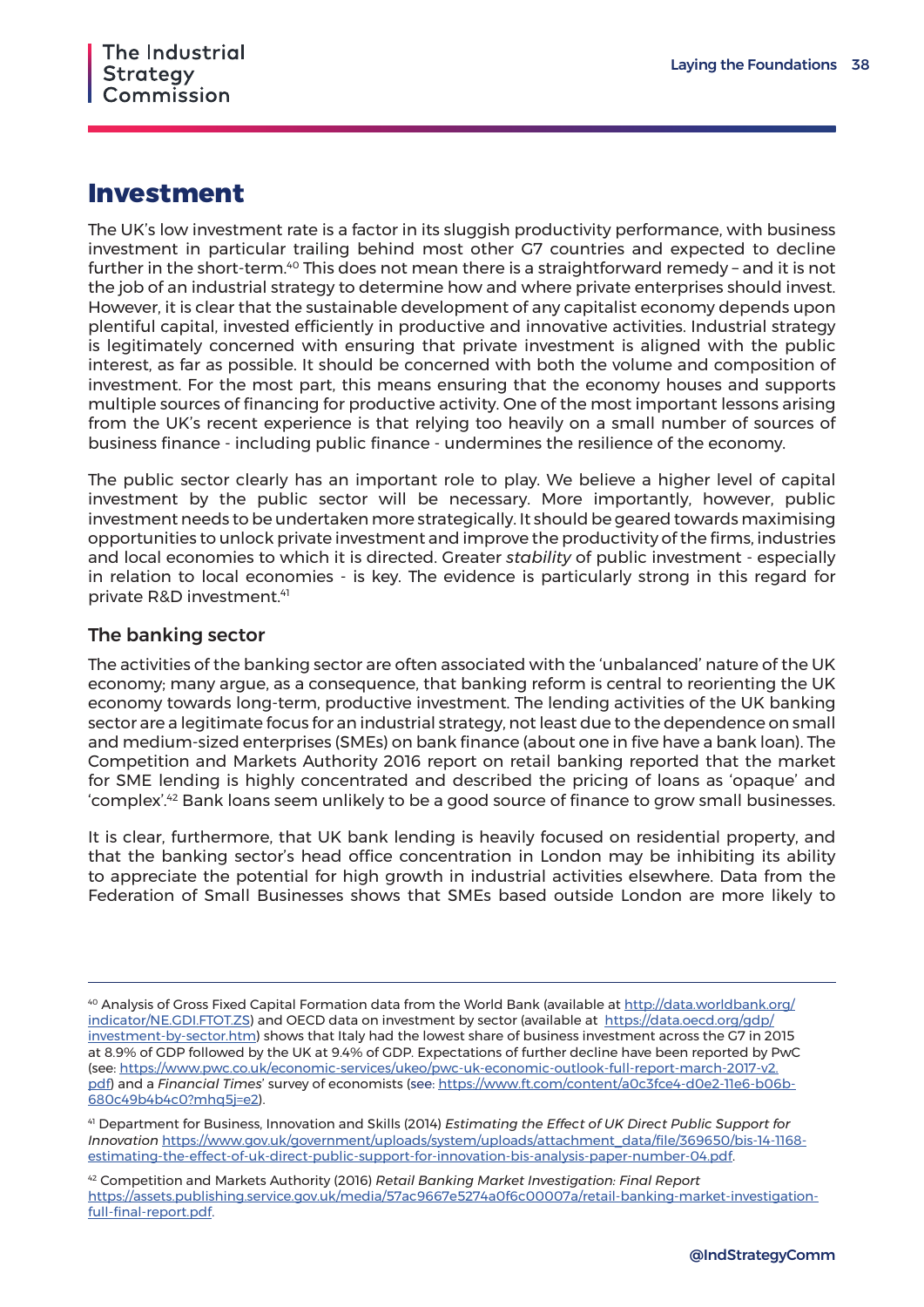<span id="page-39-0"></span>have credit applications turned down – and indeed less likely to have sought credit in the first place.43 It will be important to monitor whether the general move towards 'macroprudential' banking regulation exacerbates such dynamics in service of a financial stability agenda. Of course, while these characteristics may have deleterious systemic impacts on the UK economy, it does not mean that at the micro-level bank finance is problematic for most SMEs. And while UK banks may lack expertise in the most innovative high-value manufacturing firms, and are often unwilling to shoulder the uncertainties involved in disruptive innovation, bank finance will not necessarily be the most appropriate form of financing for such activities. As such, the Cameron government's interest in smaller 'challenger' banks is probably not going to be more than part of the answer for the financing of SMEs with high growth potential.

It is vital that firms with high growth potential are able to draw on a more diverse range of investors. There have been growing demands for the creation of public investment banks in the UK (especially in the context of the devolution of economic policy powers to local and regional authorities). Public investment banks operate along the lines of conventional banks, but are ultimately directed by their owner - public authorities - to prioritise lending to companies operating in the public interest. Most similar countries to the UK, and most emerging economies, have such institutions in some form. However, it is worth pointing out that most submissions to the Commission did *not* cite public investment banks as a central element of a successful industrial strategy.

We believe that further research is necessary to establish the merit of public investment banks in the UK, and would welcome further submissions, and indeed further pilot initiatives. A key issue will be whether the apparent success of public investment banks in other countries can be easily replicated in a different UK economic environment. The British Business Bank (BBB) established in 2014 (at a very small-scale, and with limited strategic goals beyond increasing access to finance for SMEs) was criticised along these lines. The BBB does not lend directly, but rather via third party lenders. Yet this model tends to work only where there are existing local banking networks with relationships with and intelligence on local firms. Direct distribution might be necessary in the UK, but also far riskier, and the model would therefore be difficult to scale up.

#### Venture capital

One form of investment where the state is already *more* active than is generally understood is venture capital, which is generally a more appropriate form of financing than bank finance for early-stage and technologically innovative firms. In 2015, the venture capital industry as a whole raised £286 million in funds from government sources (including the EU); this is on a similar scale to the total investment by venture capital in technology companies at early stage and expansion in that year - £321 million.<sup>44</sup> There are understandable concerns that the UK may have a lack of investors willing to engage in venture capital activities, and indeed a lack of investable opportunities (particularly in regions where public support for venture capital is most important; that is every region outside London and the South East<sup>45</sup>).

<sup>43</sup> Cox, E. & Schmuecker, K. (2013) *Beyond Big Banks and Big Government: Strategies for Local Authorities to Promote Investment*, Northern Economic Futures Commission, [http://www.ippr.org/files/images/media/files/](http://www.ippr.org/files/images/media/files/publication/2013/12/Beyond-Banks-Big-Govt_MAR2013_10545.pdf?noredirect=1) [publication/2013/12/Beyond-Banks-Big-Govt\\_MAR2013\\_10545.pdf?noredirect=1](http://www.ippr.org/files/images/media/files/publication/2013/12/Beyond-Banks-Big-Govt_MAR2013_10545.pdf?noredirect=1).

<sup>44</sup> British Private Equity and Venture Capital Association (2016) *Private Equity and Venture Capital Report on Investment Activity 2015*, <https://www.bvca.co.uk/Portals/0/library/documents/BVCA%20RIA%202015.pdf>.

<sup>45</sup> Mason, C. and Pierrakis, Y (2013) 'Venture capital, the regions and public policy: the United Kingdom since the post-2000 technology crash', *Regional Studies* 47(7), 1156-1171.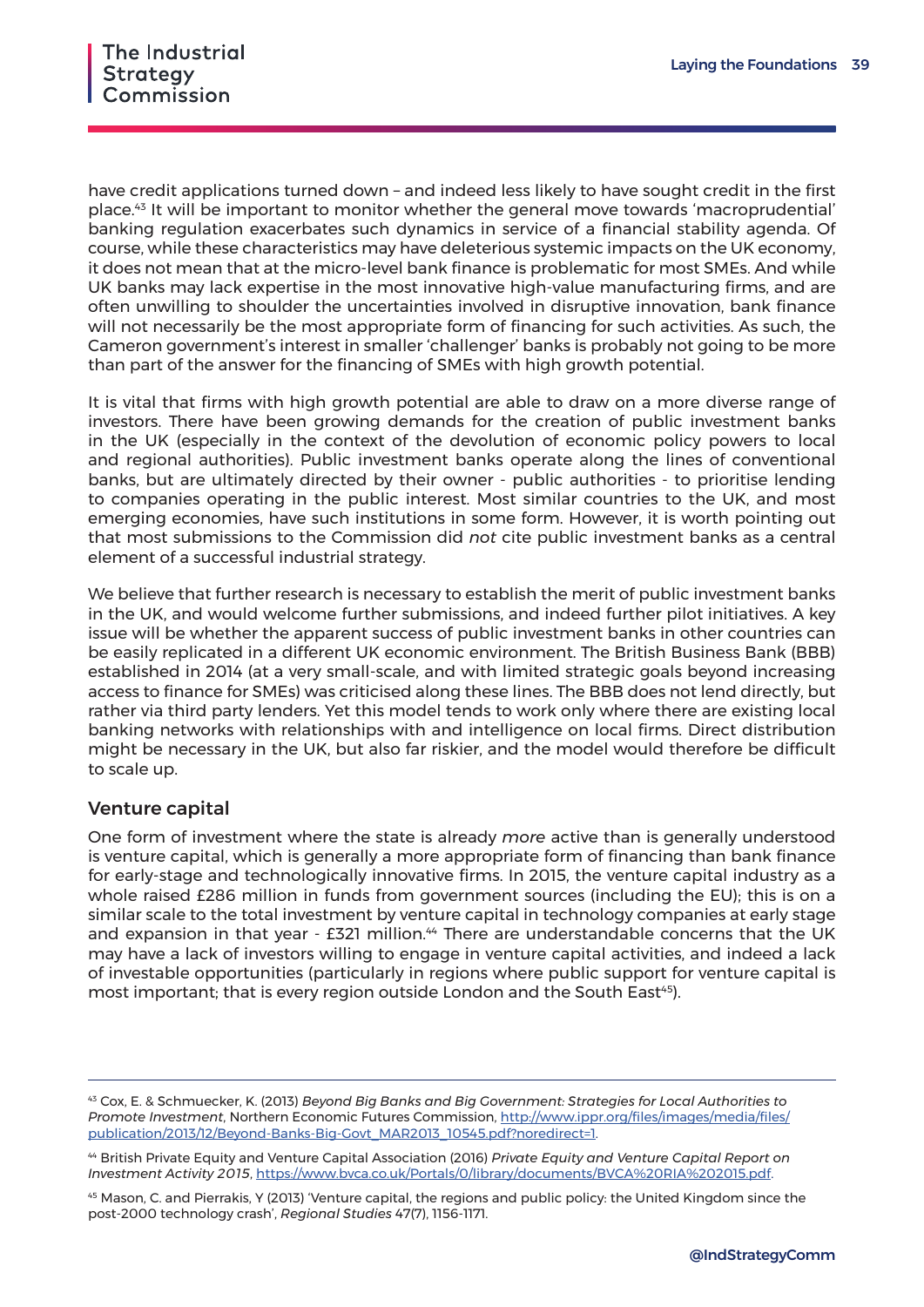However, defining the UK's venture capital conundrum as either a demand- or supply-side problem is insufficient; arguably, both sides of this equation are in reasonably good health, but poor interaction between supply and demand means the market is too 'thin' to be sustained without continuing government support. This underlines the importance of local and national institutions mediating between the public and private sectors in orienting capital markets towards the delivery of industrial strategy objectives.<sup>46</sup> Robust institutions mediating between supply and demand will help to smooth market frictions and encourage prolonged interaction between investors and potential investee companies.

#### Institutional investment

Institutional investment will also continue to be an important part of the UK's investment landscape, and we should consider ways to ensure long-term investments in productive and innovative activities form key parts of investment portfolios. Many governments have considered this issue, and the current government is no exception. But it is regrettable that the Patient Capital Review currently being undertaken by HM Treasury - focused on sources of long-term finance for innovative firms - is proceeding in isolation from the development of an industrial strategy.47 From an industrial strategy perspective, capital is sometimes *too patient*, insofar as its concentration in small, risk-averse firms is a factor contributing to the UK's long tail of unproductive SMEs.

Previous government reviews in this area, notably the Kay Review of UK Equity Markets and Long-Term Decision Making (in 2012) and the Myners Review of Institutional Investment (in 2001) have focused on various elements of investment practice, recommending, respectively, stronger fiduciary duties and more emphasis on corporate stewardship within the asset management industry (albeit generally achieved via self-regulation).<sup>48</sup> Neither review, however, was sufficiently focused on the evolving nature of institutional investment (especially the changing characteristics of pension funds) and, failed to consider whether it was in the interests of the beneficial owners of funds to adopt longer-term investment strategies, as has been suggested.<sup>49</sup> Part of the job of an industrial strategy is to create the opportunities for long-term investment that coincide with the needs of institutional investors, and their policy holders and pensioners, and there are open questions here. It should of course be noted that overseas investors now play a substantial role in the UK institutional investment landscape, and indeed that UK investors will rightly allocate funds to overseas markets. There are limits to government action in this area, but a greater consideration of incentive structures for institutional investors would be welcome.

48 Kay, J. (2012) T*he Kay Review of UK Equity Markets and Long-Term Decision Making* [https://www.gov.uk/](https://www.gov.uk/government/uploads/system/uploads/attachment_data/file/253454/bis-12-917-kay-review-of-equity-markets-final-report.pdf) [government/uploads/system/uploads/attachment\\_data/file/253454/bis-12-917-kay-review-of-equity-markets-final](https://www.gov.uk/government/uploads/system/uploads/attachment_data/file/253454/bis-12-917-kay-review-of-equity-markets-final-report.pdf)[report.pdf;](https://www.gov.uk/government/uploads/system/uploads/attachment_data/file/253454/bis-12-917-kay-review-of-equity-markets-final-report.pdf) Myners, P. (2001) *Institutional Investment in the United Kingdom: A Review*, available at [http://uksif.org/wp-content/uploads/2012/12/MYNERS-P.-2001.-Institutional-Investment-in](http://uksif.org/wp-content/uploads/2012/12/MYNERS-P.-2001.-Institutional-Investment-in-the-United-Kingdom-A-Review.pdf)[the-United-Kingdom-A-Review.pdf](http://uksif.org/wp-content/uploads/2012/12/MYNERS-P.-2001.-Institutional-Investment-in-the-United-Kingdom-A-Review.pdf)

<sup>46</sup> Nightingale, P et al. (2009) *From Funding Gaps to Thin Markets: UK Government Support for Early-Stage Venture* Capital <http://www.nesta.org.uk/publications/funding-gaps-thin-markets>.

<sup>47</sup> Details of the Patient Capital Review are available at [https://www.gov.uk/government/publications/patient](https://www.gov.uk/government/publications/patient-capital-review)[capital-review](https://www.gov.uk/government/publications/patient-capital-review)

<sup>49</sup> Berry, C. (2014) 'Pension funds and the City in the UK's contradictory growth spurts', paper presented at CITYPERC/SPERI workshop 'Capital Divided? The City and the Future of the British Economy' [https://www.academia.edu/9094932/Pension\\_funds\\_and\\_the\\_City\\_in\\_the\\_UKs\\_contradictory\\_growth\\_spurts](https://www.academia.edu/9094932/Pension_funds_and_the_City_in_the_UKs_contradictory_growth_spurts).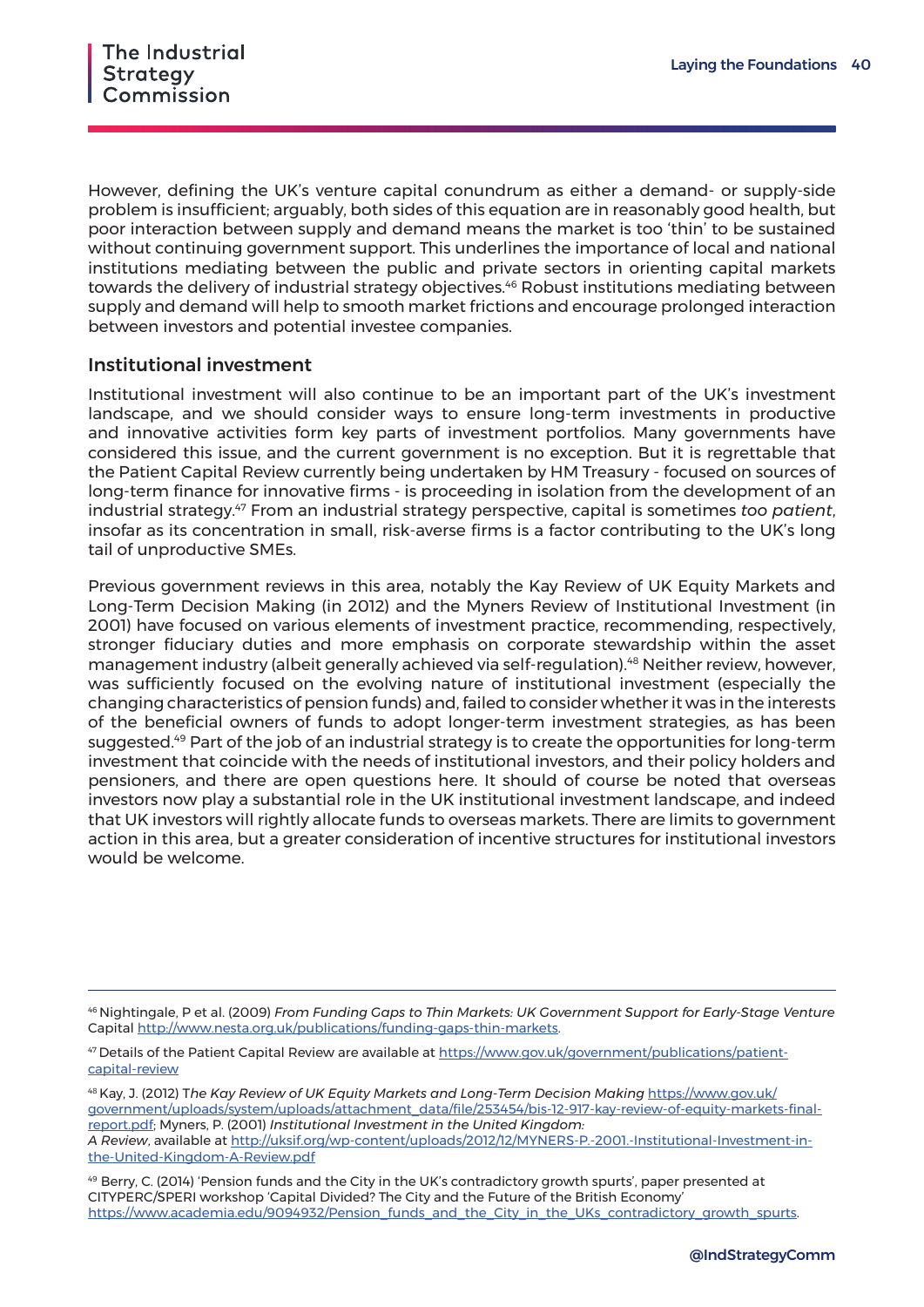#### <span id="page-41-0"></span>Business investment

Compared to other countries, large UK companies under-invest in their productive capacity. UK private investment as a proportion of GDP has been lower than the rest of the G7 and OECD for most of the past 40 years.<sup>50</sup> The Bank of England estimated (in 2015) that private non-financial corporations were holding around £500 billion in cash<sup>51</sup>, from financial surpluses maintained for around a decade from the early 2000s onwards. This accumulated cash will have been earmarked for a range of purposes, and was almost certainly an adjustment to the financial crisis. Nevertheless, it hints at a diversion of financial resources from investment, given the current reliance of business R&D investment on internal cash flows.<sup>52</sup>

A range of explanations for low investment are possible: each is likely to be correct to some degree for different firms. The services industries in the top ranks of the FTSE100 may be a key part of the explanation; companies in industries such as retail tend to be less capitalintense, and therefore have less need to recycle their profits. We can also see profit retention as a rational response to the 2008 financial crisis, as firms sought to reduce their dependence on bank finance. A reluctance to invest has only been reinforced by political and economic uncertainties, chiefly but not exclusively Brexit.<sup>53</sup>

There is no simple solution to this dilemma. Competition policy, discussed elsewhere in this report, along with corporate governance reforms, will be part of a suite of remedies, as they encourage long-termist business strategies across the private sector. The Commission received some evidence on corporate remuneration and employee representation on company boards. We have not yet reached a conclusion on these issues.<sup>54</sup> More generally, a stronger focus on supporting innovative firms, insofar as they will have stronger investment incentives, is likely to improve investment rates. Clearly, to address uncertainty, the adoption of an industrial strategy with a clear long-term direction of travel will be the most important remedy.

#### Conclusion

Greater diversity within the financial ecosystem is essential for a successful industrial strategy. The UK's investment rate is too low, and a key factor in explaining poor productivity performance. We believe the government should increase public investment, in a co-ordinated manner, and consider how to ensure that financial regulation is consistent with industrial strategy objectives where possible. There is no simple, singular solution to the dependence of venture capital on government support, or the reluctance of large firms to reinvest their profits; the adoption of a coherent, long-term industrial strategy will help, but issues such as these should be recognised as impediments to sustainable development and monitored as such.

53 Broadbent, B. (2016) 'Uncertain times', speech delivered on 5 October, [http://www.bankofengland.co.uk/publications/Documents/speeches/2016/speech929.pdf;](http://www.bankofengland.co.uk/publications/Documents/speeches/2016/speech929.pdf)

<sup>50</sup> OECD (2015) *Economic Survey of the United Kingdom 2015* 

<http://www.oecd.org/unitedkingdom/economic-survey-united-kingdom.htm>

<sup>51</sup> Farrant, K. & Rutkowska, M. (2015) 'Are firms ever going to empty their war chests?', *Bank Underground,* 24 July, <https://bankunderground.co.uk/2015/07/24/are-firms-ever-going-to-empty-their-war-chests/>.

<sup>52</sup> Bank of England (2016) 'Understanding and measuring finance for productive investments', *Bank of England discussion paper* [http://www.bankofengland.co.uk/financialstability/Documents/fsdiscussionpaper/080416.pdf;](http://www.bankofengland.co.uk/financialstability/Documents/fsdiscussionpaper/080416.pdf) Jacobs, Michael et al. (2016) *Out of Shape: Taking the Pulse of the UK Economy*, IPPR.

<sup>54</sup> For a useful discussion of these issues, see: Lawrence, M (2017) *Corporate Governance Reform: Turning businesses towards long-term success*, IPPR Commission on Economic Justice <http://www.ippr.org/corporategovernancereform>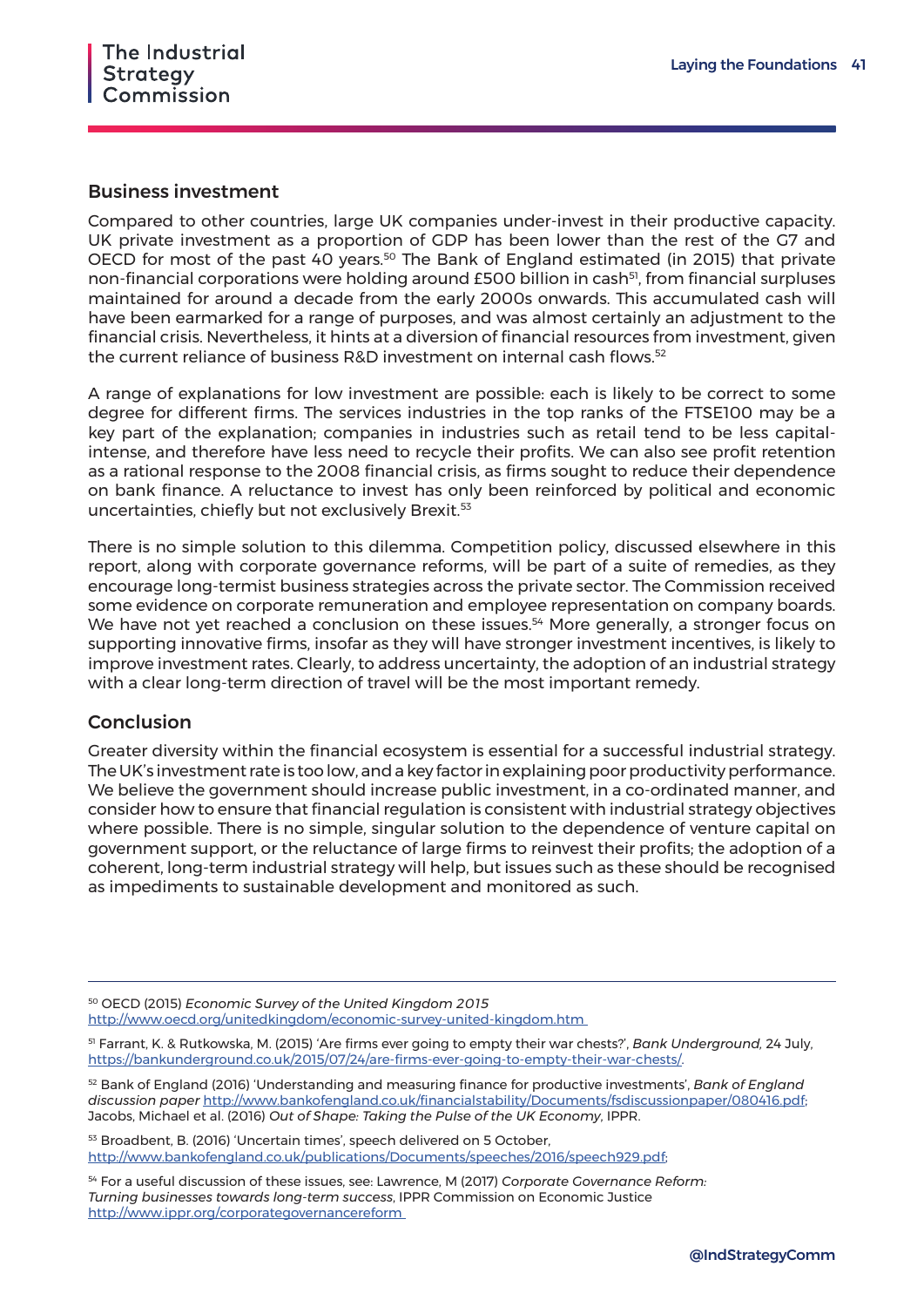### **Skills**

Skills are an undisputed important part of the productivity story in the UK. As Chancellor, Gordon Brown identified skills as one of the 'five drivers' of productivity<sup>55</sup> while improving workforce skills formed one of 'ten pillars' set out in the Conservative Government's 2017 Green Paper on industrial strategy.<sup>56</sup> But this agreement that skills are important has not led to either consensus or consistency on how to achieve better skills or deploy them. A recent report from the Institute for Government described further education and skills reform as 'the worst failure of domestic British public policy since the Second World War'.57 It concluded that the newly proposed 'T Levels' (recommended following a review led by Lord Sainsbury 58) would represent the twenty-ninth major reform of vocational education since the early 1980s. In less than four decades, there have been 28 major pieces of legislation, 48 Secretaries of State with relevant responsibilities and no organisation focused on skills policy has survived longer than a decade.

#### Significant skills challenges

In basic skills, as stated in the Government's recent Green Paper, England is the only country in the OECD where 16 to 24-year olds are 'no more literate or numerate than 55-64 year olds'.<sup>59</sup> In 2011, 49% of adults had numeracy levels at or below those expected of an 11-year old, with 15% at or below this level for literacy. In 2011-12, 16-18 year olds were the worst performing on literacy and second worst for numeracy out of 18 OECD countries.<sup>60</sup>

The UK's technical education system is also very weak by international standards. Only 10% of 20-45 year olds hold technical education as their highest qualification, placing the UK 16th out of 20 OECD countries. By 2020, the UK is set to fall to 28th out of 32 OECD countries for intermediate (upper-secondary) skills. Comparatively we have a small and underperforming technical sector, largely underfunded, hardly noticed, and run in totally different and too often disconnected ways from either the higher education or school sectors that sit either side of it.

#### The need for stability

Frequent qualification reforms over recent years - from the Technical and Vocational Education Initiative (TVEI) and National Vocational Qualifications (NVQs) to 14-19 Diplomas and T Levels have been matched by significant and frequent institutional changes. Colleges of Advanced Technology, Polytechnics, Centres of Vocational Excellence, National Skills Academies and National Colleges are now proposed to be followed by Institutes of Technology, 'linked to leading universities, in every major city'.<sup>61</sup>

<sup>55</sup> HM Treasury (2000), *Productivity in the UK*: *The Evidence and the Government's Approach*, London, HM Treasury.

<sup>56</sup> Department for Business, Energy and Industrial Strategy, (2017) *Building our Industrial Strategy.*

<sup>57</sup> Norris, E. and Adam, R.(2017) *All Change: Why Britain is so prone to policy reinvention, and what can be done about it*, Institute for Government<https://www.instituteforgovernment.org.uk/publications/all-change>

<sup>58</sup> Department for Business, Innovation and Skills (2016), *Post-16 skills plan and independent report on technical education* [https://www.gov.uk/government/publications/post-16-skills-plan-and-independent-report-on-technical](https://www.gov.uk/government/publications/post-16-skills-plan-and-independent-report-on-technical-education)[education](https://www.gov.uk/government/publications/post-16-skills-plan-and-independent-report-on-technical-education) 

<sup>59</sup> The 2017 Green Paper cited data from: OECD (2016) *Building Skills for All: A review of England, using PIAAC 2012 data*, and BIS (2012) *The 2011 Skills for Life Survey: A Survey of Literacy, Numeracy and ICT Levels in England.*

<sup>&</sup>lt;sup>60</sup> Cable, V. (2014) 'Where next for further and higher education?' speech delivered on 23 April, available at <https://www.gov.uk/government/speeches/where-next-for-further-and-higher-education>

<sup>&</sup>lt;sup>61</sup> Conservative Party Manifesto (2017) 'Forward, Together: Our Plan for a Stronger Britain and a Prosperous Future', available at <https://www.conservatives.com/manifesto>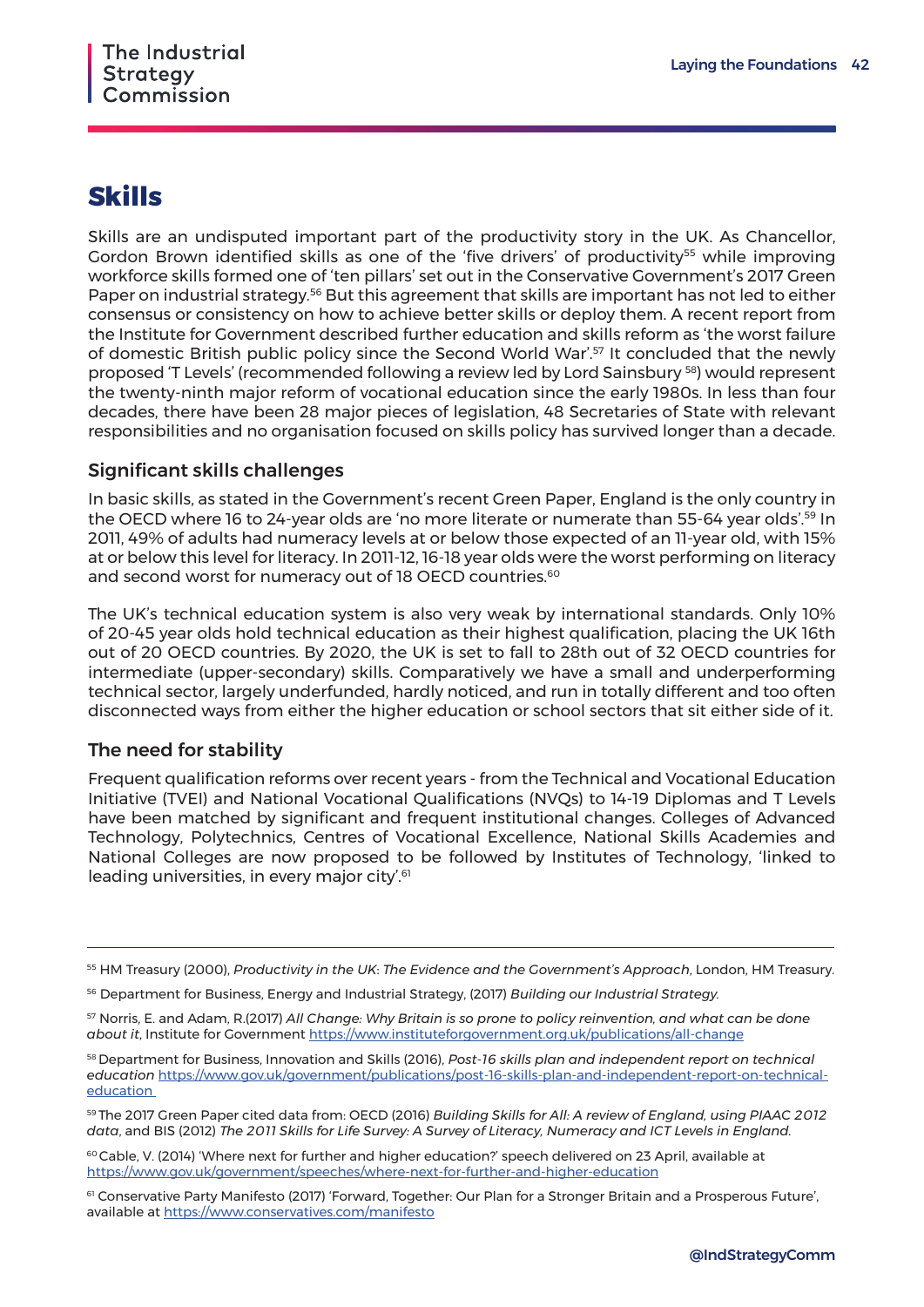A successful industrial strategy is likely to include a combination of 'horizontal' and 'vertical'  $interventions<sup>62</sup>$  - with system-wide reforms to initial technical education alongside specific interventions that support better skills (and their utilisation) in key sectors and locations. Most countries with successful technical skills systems (e.g. Germany, Austria, Switzerland, Denmark) also have specialist technical institutions within a much more stable policy environment.

Any reforms must be allowed time and sufficient resource to work, even though with the UK's (and specifically England's) track record this is difficult to guarantee. But there are several more factors that need more careful consideration if stability in a new skills system is to fully feed through to productivity improvement.

#### The components of a new approach

First, there is the issue of joining up policies. Too often skills policy has created a freestanding system with few connections to important parallel interventions, including science and research, investment and place. Skills policy must be more holistic and better integrated into a new industrial strategy as well as better connected to particular industry needs. Furthermore, skills policy tends to focus more on the supply-side - including qualification targets, volumes and curriculum change - and rather less on the demand-side or the context for acquiring and deploying skills.

Secondly, policy interventions must be more flexible and adaptable according to place. The UK is geographically unbalanced in both its stock and flow of skills; most towns, cities and regions outside London and the South East have lower skills levels, volumes and more often than not, weaker and less well funded institutions. The gaps within regions are sometimes as large as between most large cities and London. This suggests that a one size fits all approach in systems, resources or objectives is unlikely to succeed. A new strategy should consider a much more differentiated approach and a renewed commitment to thinking about further devolution in skills policy.

Thirdly, institutional reforms must be cognisant of these first two issues. Any new institution should have the flexibility and autonomy to adapt to place and sector. New institutions must also actively bring employers and supply chain into the skills system and maximise connections - and capacity for other parallel interventions. These might include nearby employer facilities and applied research centres such as the activities brought together at Sheffield City Region's Advanced Manufacturing Research Centre. In the case of the proposed Institutes of Technology this suggests a more active sponsorship and funding role for BEIS as well as for the Department for Education.

Fourthly, more thought must be given to the vertical relationships between the higher education sector and the further education sector as well as to horizontal links to research and innovation. Current and historical policy frameworks too easily force these sectors and incentives into competition or conflict, and rarely into working together.<sup> $63$ </sup> This must change in order to maximise the UK's chances of improving the skills of the population and for those skills to be utilised effectively to optimally drive productivity and growth.

<sup>62</sup> Horizontal reforms refer to those uniform policies to support better skills throughout the workforce such as the planned introduction of T Levels or digital skills. Vertical reforms refer to those specific intervention that are aimed at supporting and improving skills in specific sectors, occupations and industries (sometimes clusters and locations too) often at higher levels of qualification.

<sup>63</sup> See for instance the recently passed Higher Education and Research Act (2017) and Further and Technical Education Act (2017) – both of which reinforce and accelerate a competitive, market environment for both sectors.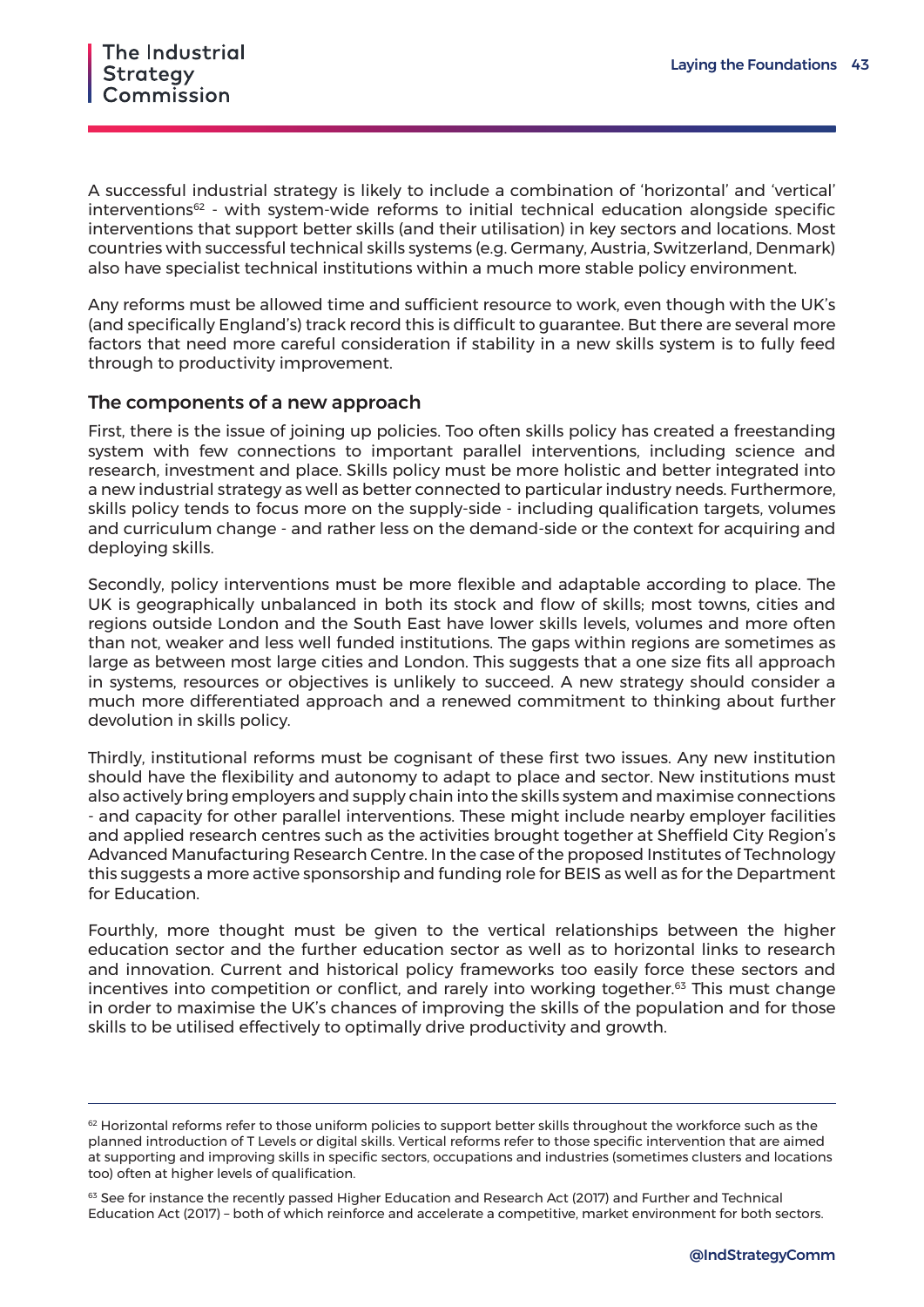#### Conclusion

Skills policy in the context of an industrial strategy must be better connected to other areas of policy, more stable and holistic in its approach. Both institutions and curriculum must reflect these aims as well as create meaningful links to employers and supply chains. In turn this must build a more meaningful approach to the context and demand for skills so that once achieved, they can be better utilised and thus will be more likely to drive higher growth, productivity and wages. Given the UK's historic deficit in skills, it is also important that policies must be delivered on a horizontal as well as a vertical level, increasing the supply of general technical skills as well as those specific skills that will drive the particular needs of a sector or place. Finally, a skills system - incorporating these principles - must also be flexible and adaptive so that it is able to respond to changing needs and conditions.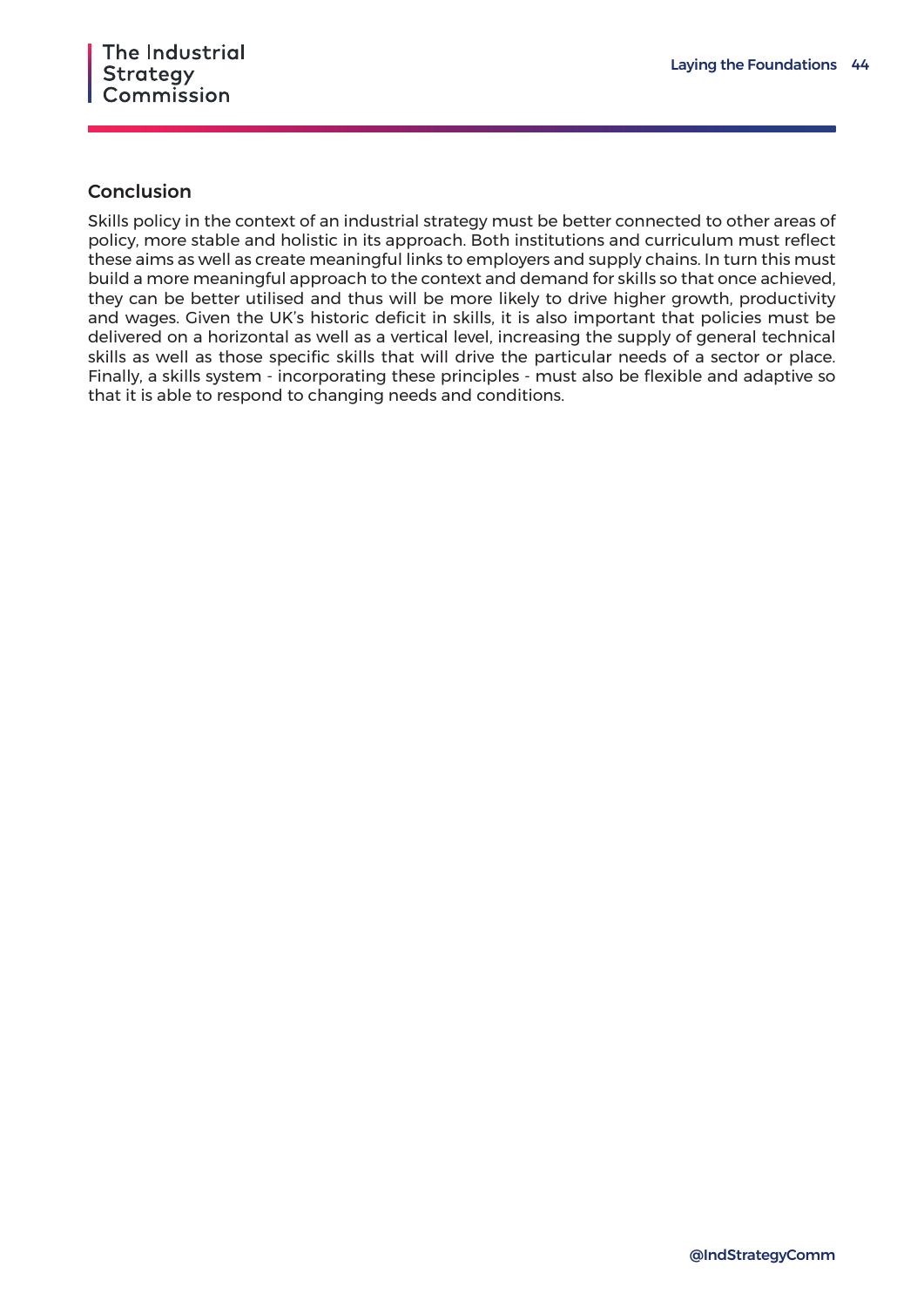### **The state's purchasing and regulating power**

The government has an enormous influence on the economy through its role as a purchaser of goods and services from the private sector; this amounts to about one third of all public sector spending (£242 billion in 2013/14).<sup>64</sup> In addition to direct government spending, a substantial amount of national infrastructure is privately funded in highly regulated sectors, such as energy <sup>65</sup>, where the government has both substantial financial exposure (though, for example, loan guarantees) and a high degree of effective control. This amounts to around 30% of the total £300 billion national infrastructure pipeline up to 2020/2021.

There has been an often expressed and long-held ambition to use this purchasing power as an instrument of industrial policy. To date this has not been realised, but it could be in the context of a new industrial strategy.

#### A change of mindset is needed

Currently, the firmly expressed underlying goal of public procurement policy is cost reduction - '*all public procurement must be based on value for money*' - achieved through free and open competition.66 This is underpinned by EU procurement rules. But public procurement can be steered to meet public policy goals; for example, there has been a sustained and partly successful effort to open up procurement opportunities to SMEs. In practice, institutional factors are likely to be important, with the imperative to minimise reputational risk to individuals and departments making decisions looming large.

To use procurement to drive industrial strategy through the promotion of innovation at a material scale, there needs to be a change of mindset in departments - a recognition that the strategic goals of departments will only be met through innovation carried out in partnership with the private sector. This does not mean that the overarching imperative to use public money wisely should be relaxed. Instead it means that sometimes short-term savings will need to be foregone in order to reap much larger savings in the longer-term - and that there will need to be some tolerance for the risks that this uncertainty will introduce.

Evidence that mindsets can change, and must change further, is shown by the increasing recognition that governments can make markets where the private sector cannot, by taking on the role of lead customer for new technologies as they are developed. The important work of David Connell resulted in a reshaping of the Small Business Research Initiative (SBRI) in this spirit.<sup>67</sup> The SBRI now accounts for around £75m annual government spending; although there have been undoubted individual successes this is not a scale of activity that is material in the context of overall government spending or the economy at large.

The government asked David Connell in 2016 to undertake a further review of the SBRI, due to report before long.<sup>68</sup> An earlier study of the scheme compared its progress unfavourably

65 HM Treasury and Infrastructure and Projects Authority (2016) *National Infrastructure and Construction Pipeline 2016* <https://www.gov.uk/government/publications/national-infrastructure-and-construction-pipeline-2016>

66 Crown Commercial Service (2017) *Public procurement policy* <https://www.gov.uk/guidance/public-sector-procurement-policy>

67 Connell, D. (2014) 'Creating markets for things that don't exist' *Centre for Business Research* <http://insight.jbs.cam.ac.uk/assets/Main-report-Creating-markets-for-things-that-dont-exist.pdf>

68 Connell, D., (2016) Review of Small Business Research Initiative (SBRI) <https://innovateuk.blog.gov.uk/2016/12/16/review-of-small-business-research-initiative-sbri/>

<sup>64</sup> Booth, L., (2015) 'Public procurement', *House of Commons Library Briefing Paper 6029* <http://researchbriefings.files.parliament.uk/documents/SN06029/SN06029.pdf>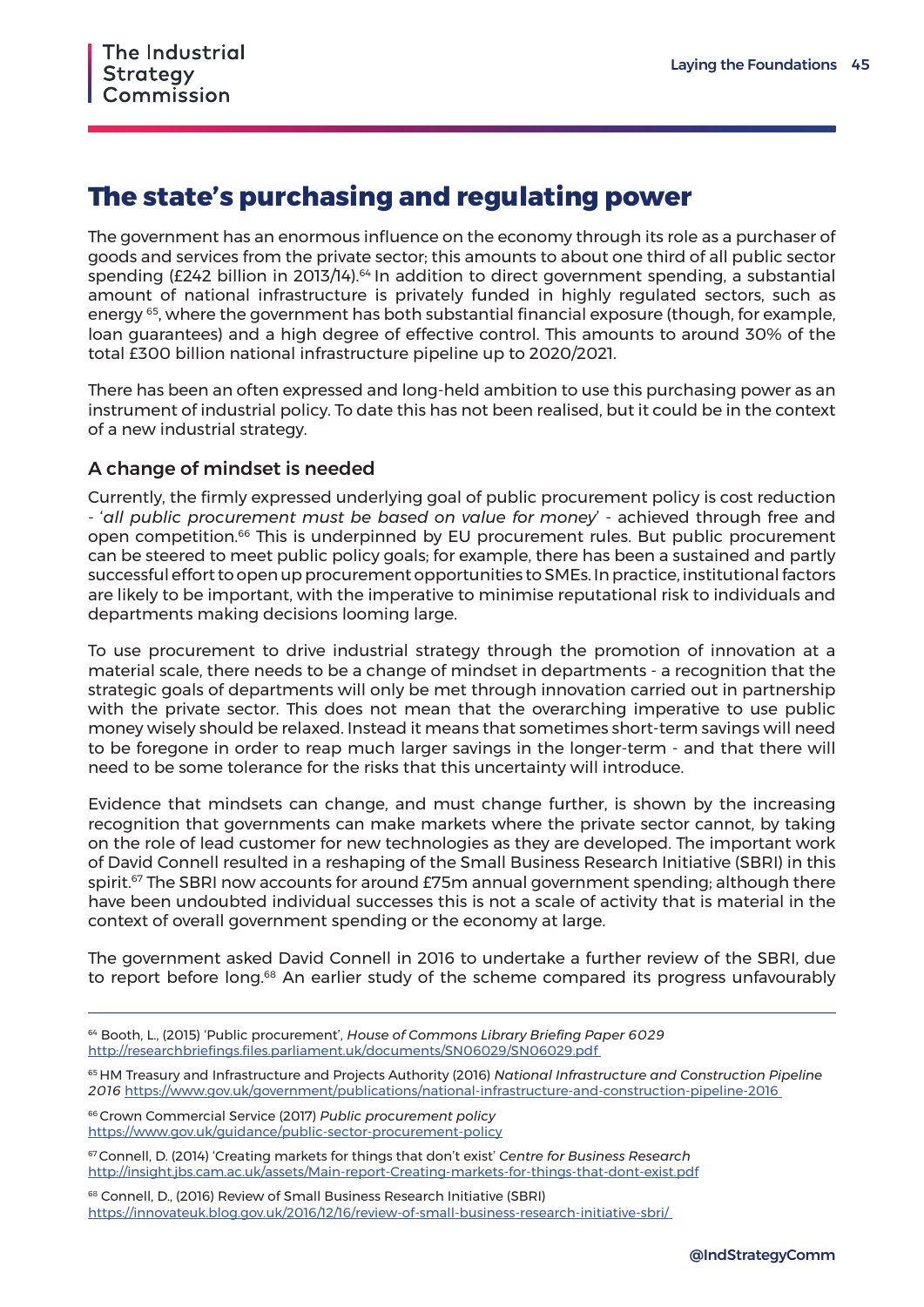<span id="page-46-0"></span>to the American scheme on which it was modelled, the Small Business Innovation Research Programme.<sup>69</sup> It attributed its relative lack of success to a lack of clarity about goals compared to the US scheme, the limited availability of high quality innovative firms, and a lack of commitment to the scheme from participating government departments, who regarded it more as a tax on their budgets rather than a key tool for achieving their own goals.

#### Infrastructure

The UK has underinvested in infrastructure compared to other OECD countries and ensuring adequate investment, in terms of both the total and its allocation, to meet our current and future needs is a key element of industrial strategy.70 Indeed, challenges such as decarbonisation and the UK's reliance on some very old infrastructure may mean the total investment needs to increase substantially. Technological change emphasises the importance of new kinds of infrastructure, such as ultra-fast broadband, while existing infrastructure needs continuous maintenance and upgrading. There was no dissent from this view in the responses to our consultation.

The existence of the National Infrastructure Commission means the UK now has a body able to carry out the necessary strategic thinking, and its aims need to be aligned with the strategic goals set in the industrial strategy.

Two key issues in planning infrastructure investment, in addition to alignment with meeting the state's strategic goals, are appraisals and evaluations. As noted earlier, conventional economic appraisal methods contribute to a self-fulfilling dynamic whereby more prosperous areas become more productive, which makes appraisals of further projects look more positive. Hence consideration of infrastructure as part of a new industrial strategy needs to assess more carefully than in the past how to prioritise projects in different places, and the self-fulfilling character of big projects.

There should also be more evaluation of past projects than has been the case to date. Although it is not always easy to do this because of a lack of data or the difficulty of identifying the specific contribution of infrastructure to broader outcomes, rough and ready evaluations are better than not even attempting to do so.

#### Energy

One of the most challenging long-term commitments the government has made, through the Climate Change Act, is to achieve an 80% reduction in CO2 emissions by 2050, with intermediate carbon budgets to stage progress.<sup>71</sup> From 2023-2027 (the 4th carbon budget) the government is projected to begin missing these targets. The government also wishes to fulfil two other policy objectives - energy security, and energy that is affordable enough not to compromise economic growth. These goals are incompatible and cannot be simultaneously fulfilled with current technology.

<sup>69</sup> Tredgett, E. and Coad, A., (2015) The shaky start of the UK Small Business Research Initiative (SBRI) in Comparison to the US Small Business Innovation Research Programme (SBIR) <http://www.bbk.ac.uk/management/docs/workingpapers/WP10.pdf>

<sup>70</sup> Pisu, M., Pels, B., and Bottini, N. (2015) 'Improving Infrastructure in the United Kingdom' *OECD Economics Department Working Paper No. 1244* [http://www.oecd.org/officialdocuments/publicdisplaydocumentpdf/?cote=ECO/WKP\(2015\)62&docLanguage=En](http://www.oecd.org/officialdocuments/publicdisplaydocumentpdf/?cote=ECO/WKP(2015)62&docLanguage=En) 

<sup>71</sup> HM Government, (2016) *Government response to the Committee on Climate Change: Progress on meeting carbon budgets* [https://www.gov.uk/government/uploads/system/uploads/attachment\\_data/file/559954/57204\\_](https://www.gov.uk/government/uploads/system/uploads/attachment_data/file/559954/57204_Unnumbered_Gov_Response_Web_Accessible.pdf) [Unnumbered\\_Gov\\_Response\\_Web\\_Accessible.pdf](https://www.gov.uk/government/uploads/system/uploads/attachment_data/file/559954/57204_Unnumbered_Gov_Response_Web_Accessible.pdf)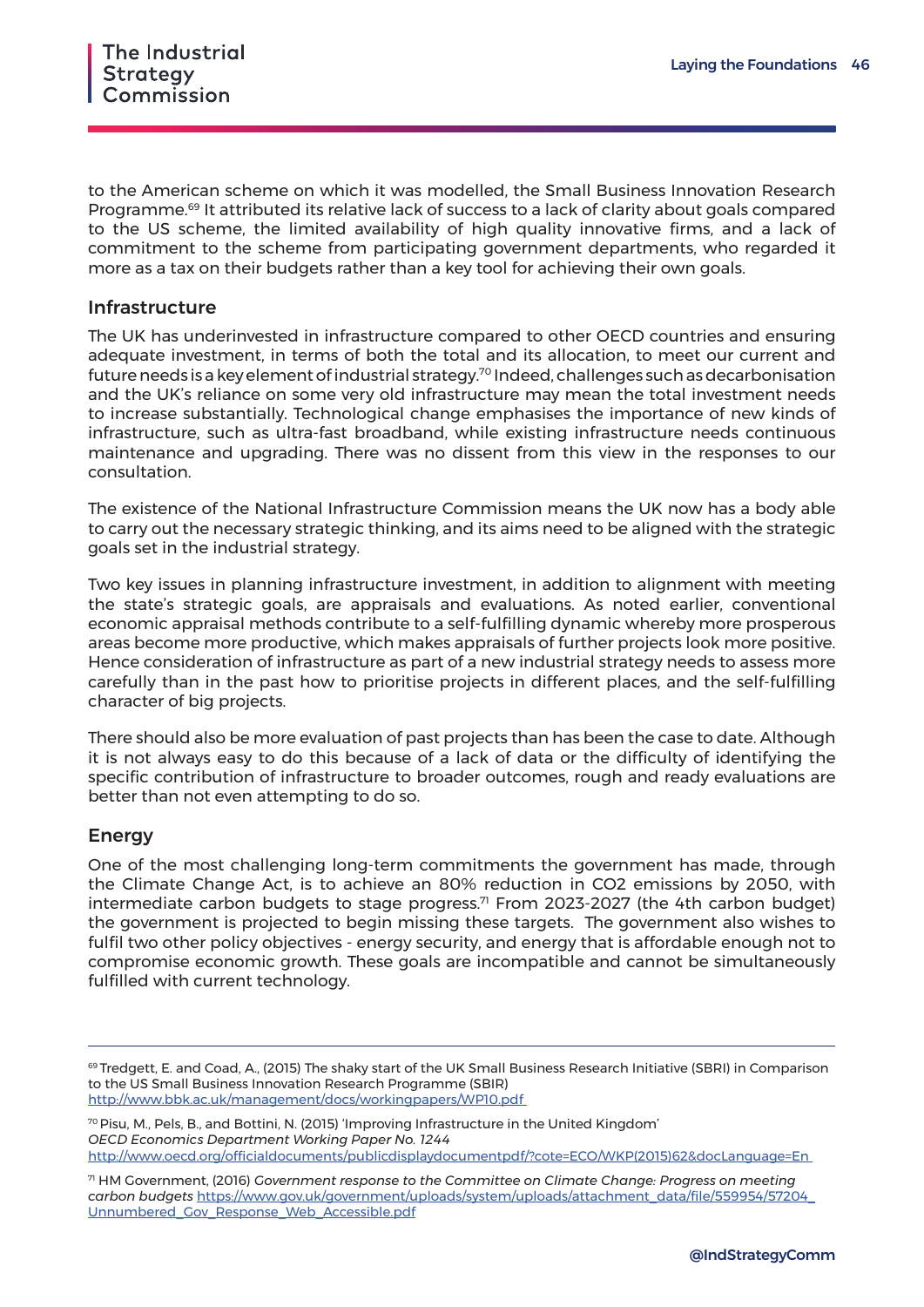The new energy technologies needed to meet these goals do not just emerge. Research into new energy technologies should be focused on driving their costs down and their scale up, and the government will need to take a more active role in making sure this research takes place and that UK industry benefits from it. The merger of the Department of Energy and Climate Change with the Department of Business, Innovation and Skills to form the Department of Business, Energy and Industrial Strategy offers a new opportunity to connect industrial strategy and energy policy much more closely than has been the case in the recent past.

Decarbonising our electricity supply is a high priority, yet most of our energy generation and use is in the form of directly burned fossil fuels - 82% in 2015.<sup>72</sup> This includes gas for domestic, commercial and industrial use, and liquid hydrocarbons for transport, including sea and air travel. We need to take a holistic view of our energy economy - including generation, infrastructure, house building, and automotives - and search out ways in which energy policy and industrial strategy can be aligned better in all these areas.

Many of these areas of energy consumption will need to be electrified, in conjunction with the introduction of a much smarter grid and better demand management. This will need more electricity generation capacity. In order to meet an 80% CO2 reduction target, close to 100% of electricity generation will need to be low carbon.

A 100% low carbon electricity system will need to rely on some combination of renewables, nuclear, and gas with carbon capture and storage. The problem of the intermittency of renewables will need to be overcome with some combination of new energy storage technologies and better demand management. Perhaps the most pressing problem is the need to replace existing nuclear generating capacity. The urgency arises because, of the existing fleet amounting to 8.9 GW, all but 1.2 GW will need to be retired by 2030.

Since 2008, it has been the policy of the UK government, through successive administrations, to support a programme of nuclear new build, to be financed and operated by the private sector. Currently plans exist to build up to 16 GW of new nuclear capacity, including the 3.2 GW at Hinkley Point C, at a total capital cost of at least £60 billion. This programme is an ideal case study of the way energy policy and industrial policy have been connected in the past, and should be connected better in the future.

The stipulation that the nuclear new build programme should not receive direct government funding or subsidies has greatly reduced the government's degree of leverage over the programme. Yet the government remains financially exposed through loan guarantees, and through contract-for-difference agreements. It indirectly guarantees very long-term revenue flows through commitments to the price consumers and industry will pay for electricity.

Most of the developers and all the technology vendors involved are based overseas and although the projects will involve large contracts with UK suppliers, this weakens the scope for developing UK supply chains for the highest value elements, as does the fact that the capital funding is sourced wholly from overseas organisations, including some with substantial shareholdings by overseas governments. Further, the selection of different technologies by different owners for the different sites means that each will need to develop its own supply chain independently.

The energy transition we need to make to an affordable, low carbon future is enormously challenging, yet it also offers huge opportunities for UK industry to develop innovative new products and services. Done right, an industrial strategy for energy should deliver two goals - securing affordable low carbon energy at the same time as improving productivity and economic growth across the country.

<sup>72</sup> Department for Energy and Climate Change (2015) *Digest of UK Energy Statistics 2015* <https://www.gov.uk/government/statistics/digest-of-united-kingdom-energy-statistics-2015-internet-content-only>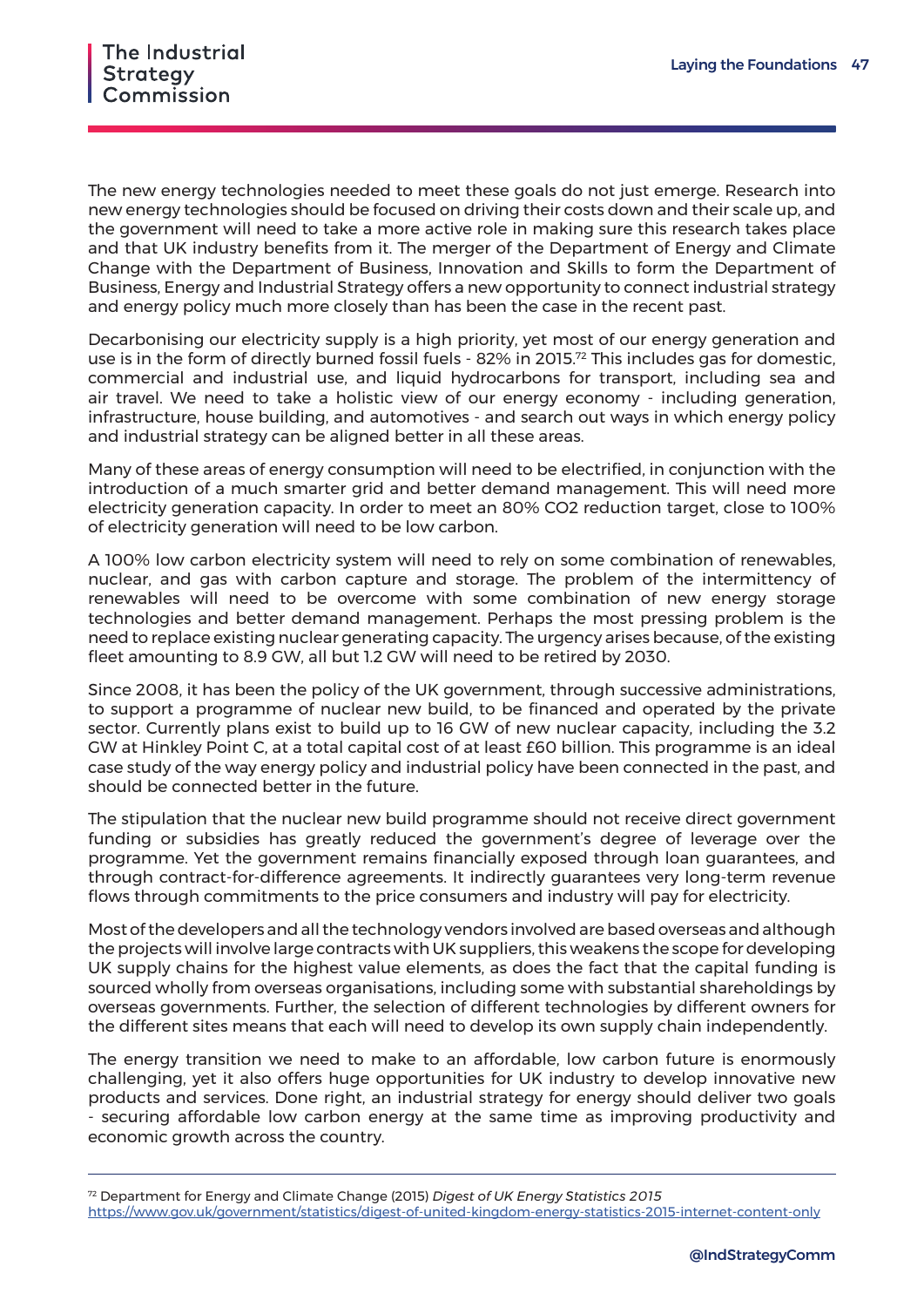#### Procurement in health and social care

The conflict between the short and long-terms is nowhere more pressing than in health and social care. NHS England currently spends around £9 billion on procurement (not including medicines 73); of this about one third is spent on everyday goods and services, one third medical consumables, and one third high cost medical devices.74 Given the extreme budget pressures that the NHS is under, it is not surprising that the emphasis in its procurement is on reducing this cost. Currently this is made difficult by the highly fragmented way in which the health system is organised - in the words of the Carter Report (2016) into operational productivity and performance there is 'a systematic failure to capitalise on the national nature of the NHS.75

This failure to operate nationally also militates against experimentation with more innovative services and products. Moreover, the barriers to the introduction of new technology are often institutional or organisational in character. One illustration of this is the boundary between health and social care - delayed transfers of care, where a patient is healthy enough to be moved from an acute bed, but where care is not available, currently cost an estimated £900m a year for NHS England alone, and also causes major distress to patients and their families. Many technological solutions to make it easier and safer to live independently can be imagined, but if the basic institutional structures that could permit this are not in place these cost-saving advances will remain unrealised.

There is a recognition that technological innovation needs to be developed in the clinical context in which it is going to be used in the NHS Test Beds programme.<sup>76</sup> The programme invites private sector companies to work in partnership with NHS and social care organisations to develop innovations that can be practically implemented in the health and social care system. To be successful, such programmes will need a commitment from the participating health and social care organisations to reform their working practices to make the most of these innovations, and stronger commitments to the participating companies that they will be able to find a large market in the NHS nationally for successful innovations that emerge from the programme.

#### The place dimension in procurement

It is often suggested that weaker economic regions should be supported by local and regional government organisations buying preferentially locally. There may be arguments in favour of this, but there are of course risks that this simply creates a zero sum game across the country as a whole, or, at worst, provides an invitation to rent-seeking and incumbency bias. But in situations where users and innovators can be brought together, particularly where system/ institutional level change is required to benefit from technological innovation, there can be an argument that local procurement can support the development of a geographical cluster of expertise.<sup>77</sup>

75 Ibid.

 $73$  The 2014-15 cost of medicines in England was £15.5 billion. This represents a rise on immediately previous years, though evidence from the Health Foundation presents a long-term fall in average medicine prices as compounds come off patent.

<sup>74</sup> Carter, P. (2016) *Operational productivity and performance in English NHS acute hospitals: Unwarranted*  variations [https://www.gov.uk/government/uploads/system/uploads/attachment\\_data/file/499229/Operational\\_](https://www.gov.uk/government/uploads/system/uploads/attachment_data/file/499229/Operational_productivity_A.pdf) [productivity\\_A.pdf](https://www.gov.uk/government/uploads/system/uploads/attachment_data/file/499229/Operational_productivity_A.pdf) 

<sup>76</sup> Information about the Test Beds programme is available at <https://www.england.nhs.uk/ourwork/innovation/test-beds/>

 $77$  Uyarra, E. et al, (2017) 'Anchoring the innovation impacts of public procurement to place: The role of conversations', *Environment and Planning C: Politics and Space*, 0(0) 1–21 <http://journals.sagepub.com/doi/full/10.1177/2399654417694620>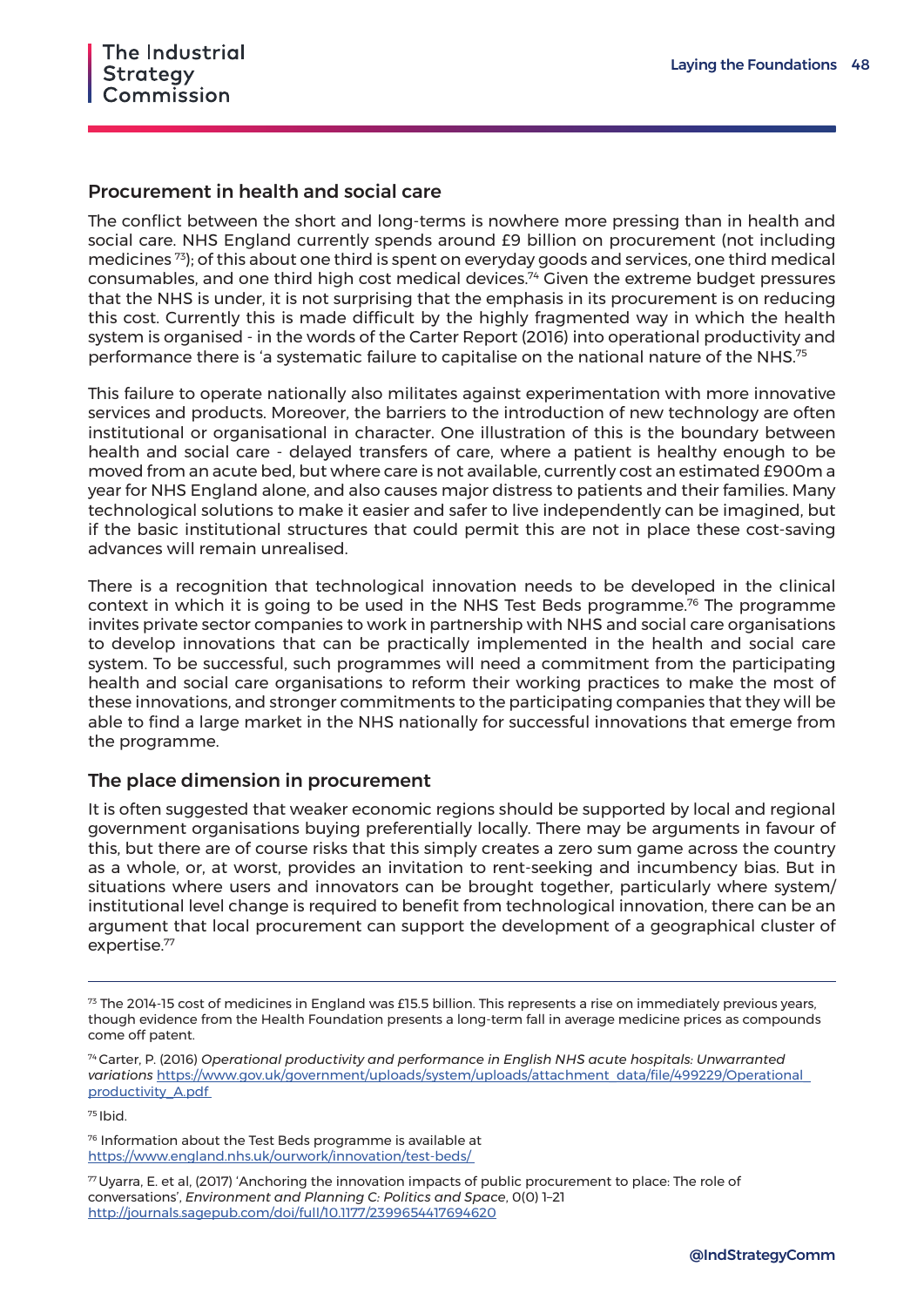#### Conclusion

The state is an enormously powerful actor in the economy, both through its role directly purchasing goods and services from the private sector, and through its role as a regulator. This power is not currently used effectively in ways that would drive innovation and long-term growth.

The role of the state as a lead customer for new technologies should be exploited in support of the innovation needed to meet the state's key strategic goals. These goals, as we have set out, include the renewal of the UK's neglected infrastructure base, the development of an affordable and secure low carbon energy economy, and making our health and social care system more effective, humane and affordable.

To achieve this, there will need to be a change in mindset from the one that regards the goal of procurement policy to be solely to achieve short-term cost savings, to one that recognises that only through driving innovation will the long-term goals of the state be met. In infrastructure investments, appraisal methods need to be more forward looking and recognise the potential for the right investments to achieve qualitative, rather than marginal, change. The institutional barriers that work against innovation in health and social care need to be broken down. Overall, this new approach will require a higher institutional tolerance of risk, and needs to be supported by more systematic appraisal of outcomes.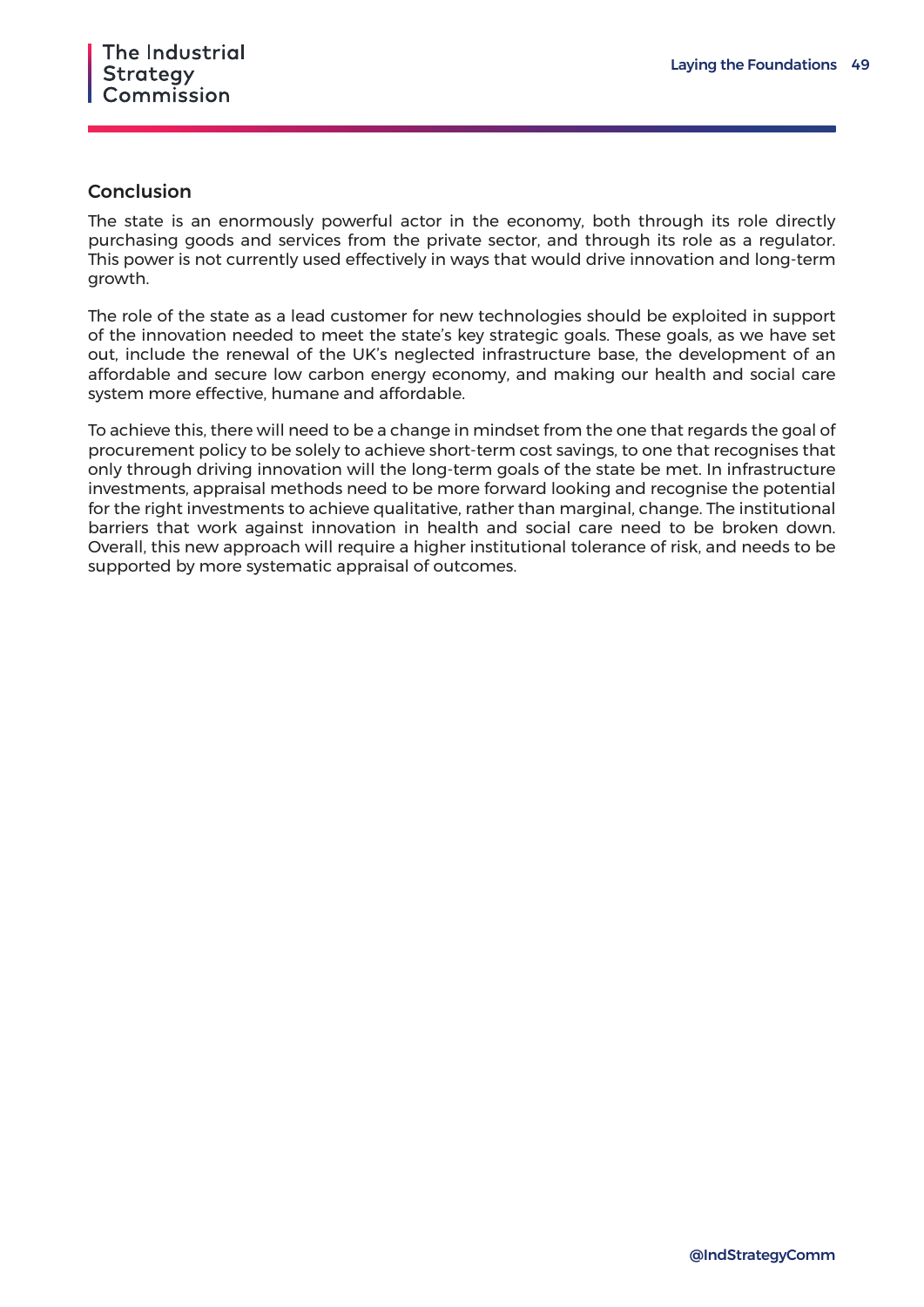### **About the Industrial Strategy Commission**

The Industrial Strategy Commission is an independent, authoritative inquiry into the development of a new, long-term industrial strategy for the UK.

The Industrial Strategy Commission is a joint initiative by [Policy@Manchester](https://www.policy.manchester.ac.uk) at The University of Manchester and the [Sheffield Political Economy Research Institute](http://speri.dept.shef.ac.uk/) (SPERI) at the University of Sheffield.

The Commission was formally launched in March 2017. Its final report will be published in October 2017.

The Commission's first publication - a response to the Government's consultation on their Green Paper on industrial strategy - was published in April 2017.

http://industrialstrategycommission.org.uk/

#### Evidence and engagement

Over the first half of 2017 the Commission has conducted its evidence gathering and engagement with stakeholders in a variety of ways.

- An open call for evidence between February and May. Over 80 submissions were received from a wide range of UK and international stakeholders including businesses and business organisations from a range of sectors and industries, academics, thinktanks and members of the public.
- Evidence sessions in London, Birmingham, Sheffield, Manchester and Cambridge. Evidence sessions explored challenges and opportunities for industrial strategy across a range of policy areas and themes including health and social care, Industry 4.0, the importance of 'place' and advanced manufacturing.
- Private interviews with leading industry, academic and central government stakeholders.
- Policy engagement with key stakeholders in the Department for Business, Energy and Industrial Strategy, the Department for Communities and Local Government and HM Treasury.

#### Funders

The Industrial Strategy Commission has been supported by The University of Manchester and the University of Sheffield.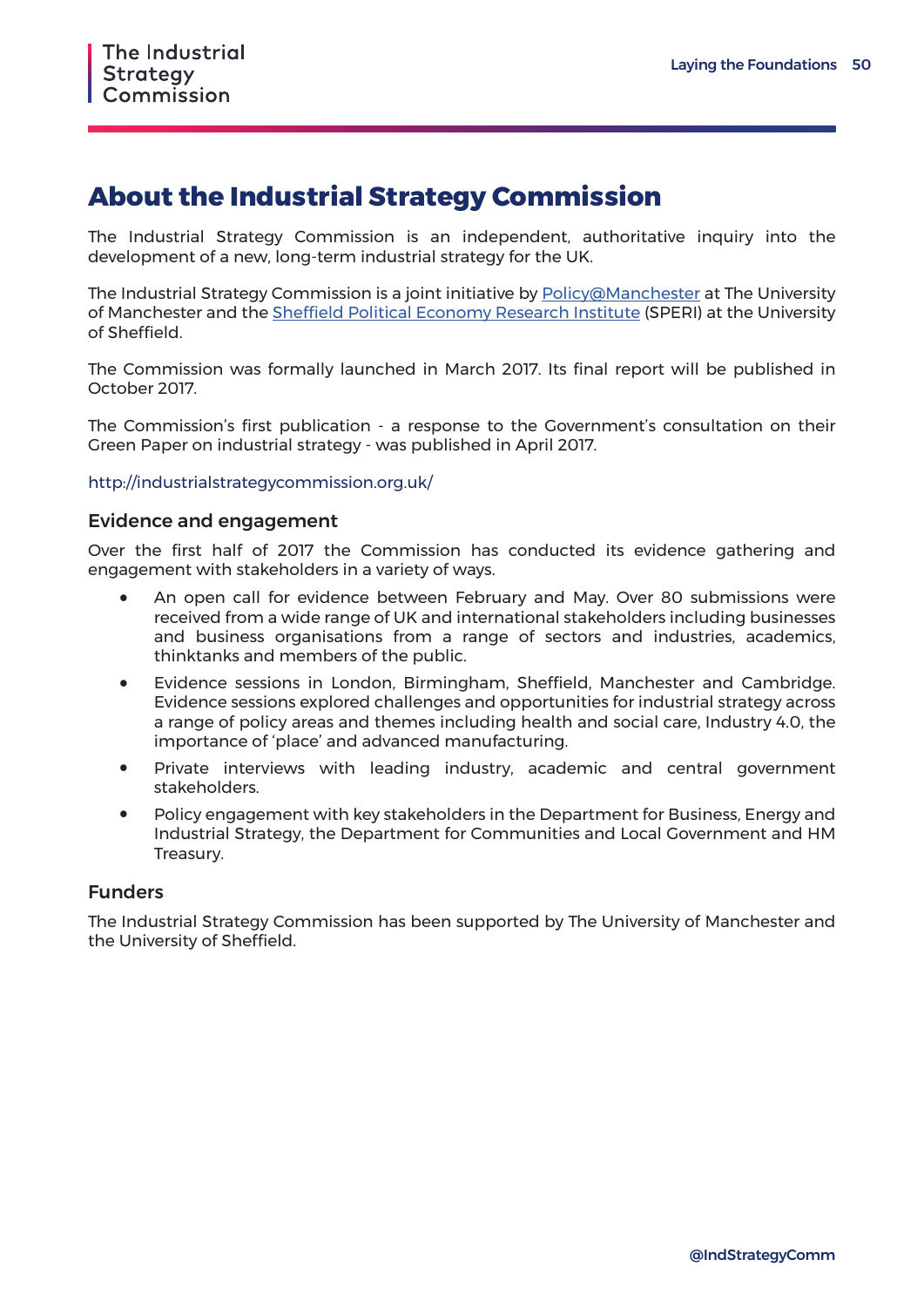### **Commissioners**

#### Dame Kate Barker (Chair)

Dame Kate Barker was an external member of the Bank of England's Monetary Policy Committee between 2001-2010 and is a former Chief Economic Adviser at the CBI. She has conducted major independent policy reviews for the UK government on Housing Supply and Land Use Planning. In 2017 she was appointed as a Commissioner of the National Infrastructure Commission.

#### Dr Craig Berry

Craig Berry is the Deputy Director of the Sheffield Political Economy Research Institute (SPERI) at the University of Sheffield. Craig's research specialises in UK economic policy, finance, manufacturing and pensions. Craig was previously a policy adviser on state pensions and older people at the Treasury, Pensions Policy Officer at the Trades Union Congress, and Head of Policy and Senior Researcher at the International Longevity Centre-UK (ILC-UK).

#### Professor Diane Coyle

Diane Coyle is Professor of Economics at The University of Manchester and co-director of Policy@Manchester. Diane is the founder of Enlightenment Economics, a Fellow of the Office for National Statistics and a member of the Natural Capital Committee. She was Vice-Chair of the BBC Trust between 2006-2015, a member of the Migration Advisory Committee between 2007-2012 and a member of the Competition Commission between 2001-2009.

#### Professor Richard Jones

Richard Jones is Professor of Physics at the University of Sheffield and a Council Member of the Engineering and Physical Sciences Research Council. From 2009 to 2016 he was Pro-Vice Chancellor for Research and Innovation at the University of Sheffield. He is an Associate Fellow of SPERI and a Fellow of the Royal Society. Richard specialises in nanotechnology and in science, innovation, productivity and economic policy.

#### Professor Andy Westwood

Andy Westwood is the Associate Vice President for Public Affairs at The University of Manchester and co-director of Policy@Manchester. He is a Professor of Politics and Policy and Director of the University Observatory at the University of Wolverhampton. Andy is the President of the OECD's Forum for Social Innovation and has held senior roles at GuildHE, The Work Foundation, Centre for Economic and Social Inclusion as well as working as an adviser within various government departments.

Tom Hunt, Policy Research Officer at the Sheffield Political Economy Research Institute (SPERI), manages the work of the Industrial Strategy Commission. Tom has overseen the evidence gathering and engagement activities of the Commission and co-ordinates the production of its reports and outputs.

Dr Marianne Sensier, an economist at The University of Manchester, provides research support to the Commission.